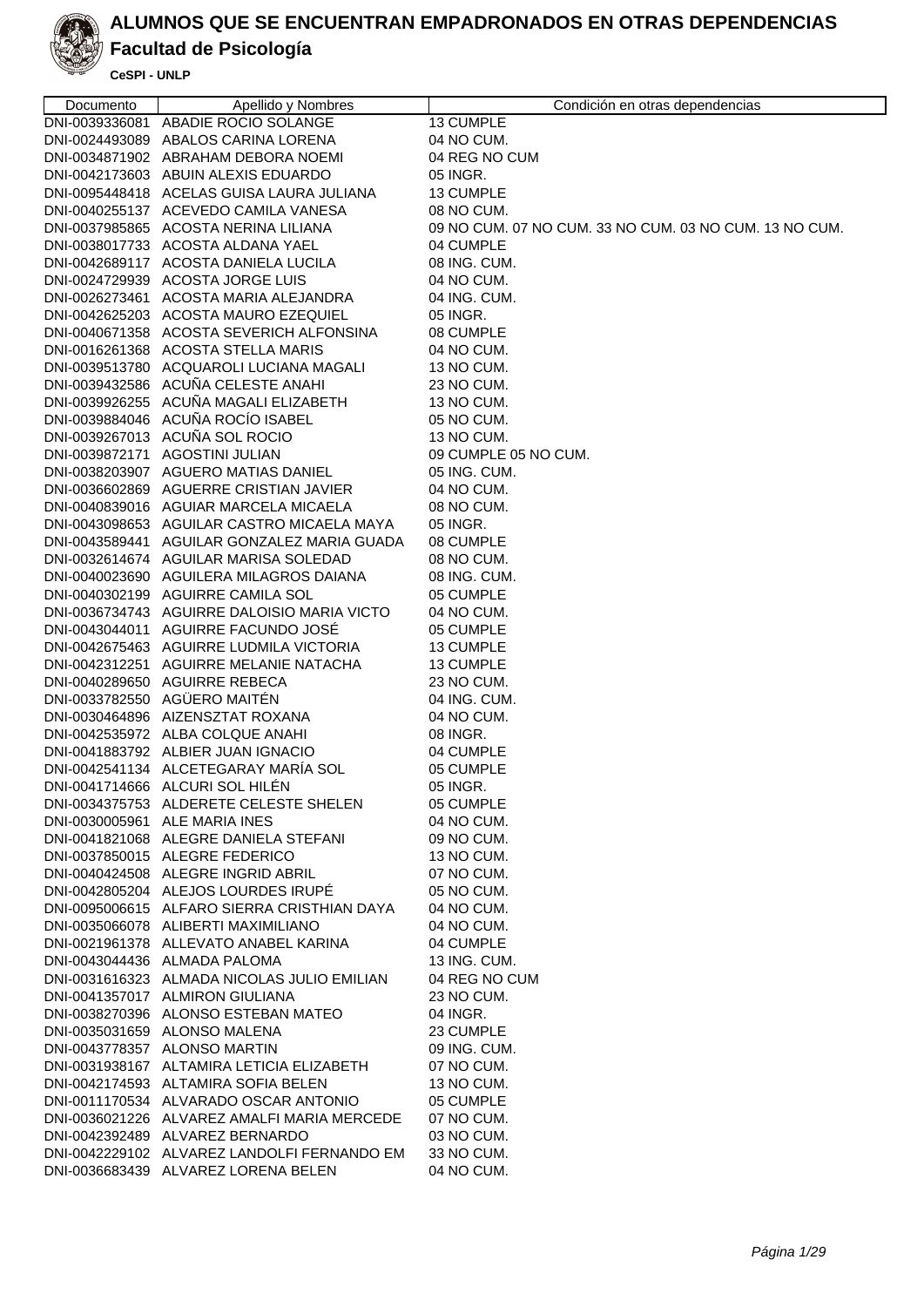

# **Facultad de Psicología**

| Documento                   | Apellido y Nombres                          | Condición en otras dependencias |
|-----------------------------|---------------------------------------------|---------------------------------|
|                             | DNI-0036872910 ALVAREZ LOZANO SUERO INES    | 13 CUMPLE                       |
|                             | DNI-0033618631 ALVAREZ LUCAS MATIAS         | 04 NO CUM.                      |
|                             | DNI-0035950521 ALVAREZ MARIA VICTORIA       | 04 NO CUM.                      |
|                             | DNI-0094332014 ALVES DA SILVA SORAYA        | 08 NO CUM. 05 CUMPLE            |
|                             | DNI-0030708093 ALVES DE MIRANDA ROMINA IRIS | 13 NO CUM.                      |
|                             | DNI-0040430215 AMADO SASHA ANGELES PAULINA  | 08 INGR.                        |
|                             | DNI-0041328754 AMARILLA JIMENA MARIANELLA   | 09 NO CUM.                      |
|                             | DNI-0028768493 AMBROSIS MAXIMILIANO BERNABE | 04 NO CUM.                      |
|                             | DNI-0026471393 AMEIJEIRAS VALERIO           | 23 CUMPLE                       |
|                             | DNI-0044045030 AMIEVA RAMIRO MIGUEL         | 33 ING. CUM.                    |
|                             | DNI-0034459803 ANDERI MARIA FLORENCIA       | 13 NO CUM. 04 NO CUM.           |
|                             | DNI-0040639329 ANDIA MACARENA JOHANA        | 08 CUMPLE                       |
|                             | DNI-0039554752 ANDICOECHEA SANTIAGO         | 23 CUMPLE                       |
|                             | DNI-0039964434 ANDRADE LAUTARO              | 07 NO CUM.                      |
|                             | DNI-0041668816 ANDREATTA ORIANA             | 23 CUMPLE                       |
|                             | DNI-0039349472 ANDREONE VICTORIA LARA       | 08 INGR.                        |
|                             | DNI-0041988709 ANDRES THOMAS                | 05 CUMPLE                       |
|                             | DNI-0026731980 ANDRIONI ZULMA RAMONA        | 04 NO CUM.                      |
|                             | DNI-0035346227 ANELLI LEANDRO EZEQUIEL      | 08 INGR. 04 NO CUM.             |
|                             | DNI-0038605015 ANGIOLILLO LUCIANA           | 05 CUMPLE                       |
|                             | DNI-0037803270 ANTELO ALEJANDRO NICOLÁS     | 33 CUMPLE                       |
|                             | DNI-0035888957 ANTIECO JESSICA JENIFER      | 07 NO CUM.                      |
|                             | DNI-0034513758 ANTIMI SAMANTA NOELI         | 08 ING. CUM.                    |
|                             | DNI-0038369794 ANTONACCI DELFINA            | 23 NO CUM.                      |
|                             | DNI-0036683595 ANTONINO TIZZANO             | 12 INGR.                        |
|                             | DNI-0042833239 ARAGONÉS TOBÍAS IGNACIO      | 05 CUMPLE                       |
|                             | DNI-0041066988 ARANA MATILDE                | 08 CUMPLE                       |
|                             | DNI-0042414285 ARANDA JULIETA ARACELI       | 04 NO CUM.                      |
|                             | DNI-0041575997 ARAYA CAROLINA FLORENCIA     | 13 CUMPLE                       |
|                             | DNI-0039375567 ARBELO ANTONELLA MAGALI      | 13 CUMPLE                       |
|                             | DNI-0040479220 ARCE DAMICO ALFONSINA        | 13 NO CUM.                      |
|                             | DNI-0041764810 ARCE ELIANA YAMILA           | 08 CUMPLE                       |
|                             | DNI-0040181641 ARCE JOSEFINA                | 13 NO CUM.                      |
|                             | DNI-0039872372 ARCE NAARA MICAELA           | 07 NO CUM.                      |
|                             | DNI-0040320865 ARENS CAMILA JOSELYN         | 08 CUMPLE                       |
| DNI-0041436078 ARENS MARIA  |                                             | 13 CUMPLE                       |
|                             | DNI-0035017484 ARGAÑARAZ LUIS FABRIZIO      | 23 NO CUM.                      |
|                             | DNI-0042144801 ARGERICH JUAN PABLO          | 10 INGR.                        |
|                             | DNI-0041234347 ARGOITIA THIAGO ALEJO MARTIN | 05 CUMPLE                       |
|                             | DNI-0035417214 ARIAS ESPAÑA JULIAN          | 23 NO CUM.                      |
|                             | DNI-0042093573 ARIAS MANUEL SIMON           | 13 NO CUM.                      |
|                             | DNI-0041074658 ARINA GERARDO                | 13 NO CUM.                      |
|                             | DNI-0042238809 ARMESTO LARISA JULIETA       | 13 NO CUM.                      |
|                             | DNI-0041542619 ARPONE FLORENCIA MAGALÍ      | 28 CUMPLE                       |
|                             | DNI-0035499133 ARRASCAETA SOLANGE ANABEL    | 13 NO CUM.                      |
|                             | DNI-0040344939 ARRIETA IAN ARIEL            | 09 INGR. 13 CUMPLE              |
|                             | DNI-0040570763 ARRIETA MARTINA              | 05 NO CUM.                      |
|                             | DNI-0041570835 ARROYO DELFINA               | 06 ING. CUM.                    |
|                             | DNI-0038104750 ARRUA JUAN CRUZ              | 04 NO CUM.                      |
|                             | DNI-0037710500 ARRUE FRANCISCO JOSE         | 04 NO CUM.                      |
|                             | DNI-0037304221 ARRUNATEGUI ERIKA AGUSTINA   | 09 NO CUM.                      |
|                             | DNI-0041207274 ARTEAGA TOMAS                | 23 CUMPLE                       |
| DNI-0041307315 ASLA MELISSA |                                             | 13 CUMPLE                       |
|                             | DNI-0042023472 ASPITIA ARIADNA BELÉN        | 33 CUMPLE                       |
|                             | DNI-0041896166 ASSESSORE ALVARADO JUAN CARL | 03 NO CUM.                      |
| DNI-0043912439 AUTINO LOLA  |                                             | 05 CUMPLE                       |
|                             | DNI-0043106423 AVALOS VALENTINA             | 05 CUMPLE                       |
|                             | DNI-0095304265 AVELLA AREVALO HARRISON LEON | 33 CUMPLE                       |
|                             | DNI-0026866663 AVENDAÑO DANIELA CORINA      | 13 NO CUM.                      |
|                             | DNI-0041684460 AYALA MILAGROS BELEN         | 23 NO CUM.                      |
|                             | DNI-0041212591 AYASTUY URSULA               | 08 CUMPLE                       |
|                             |                                             |                                 |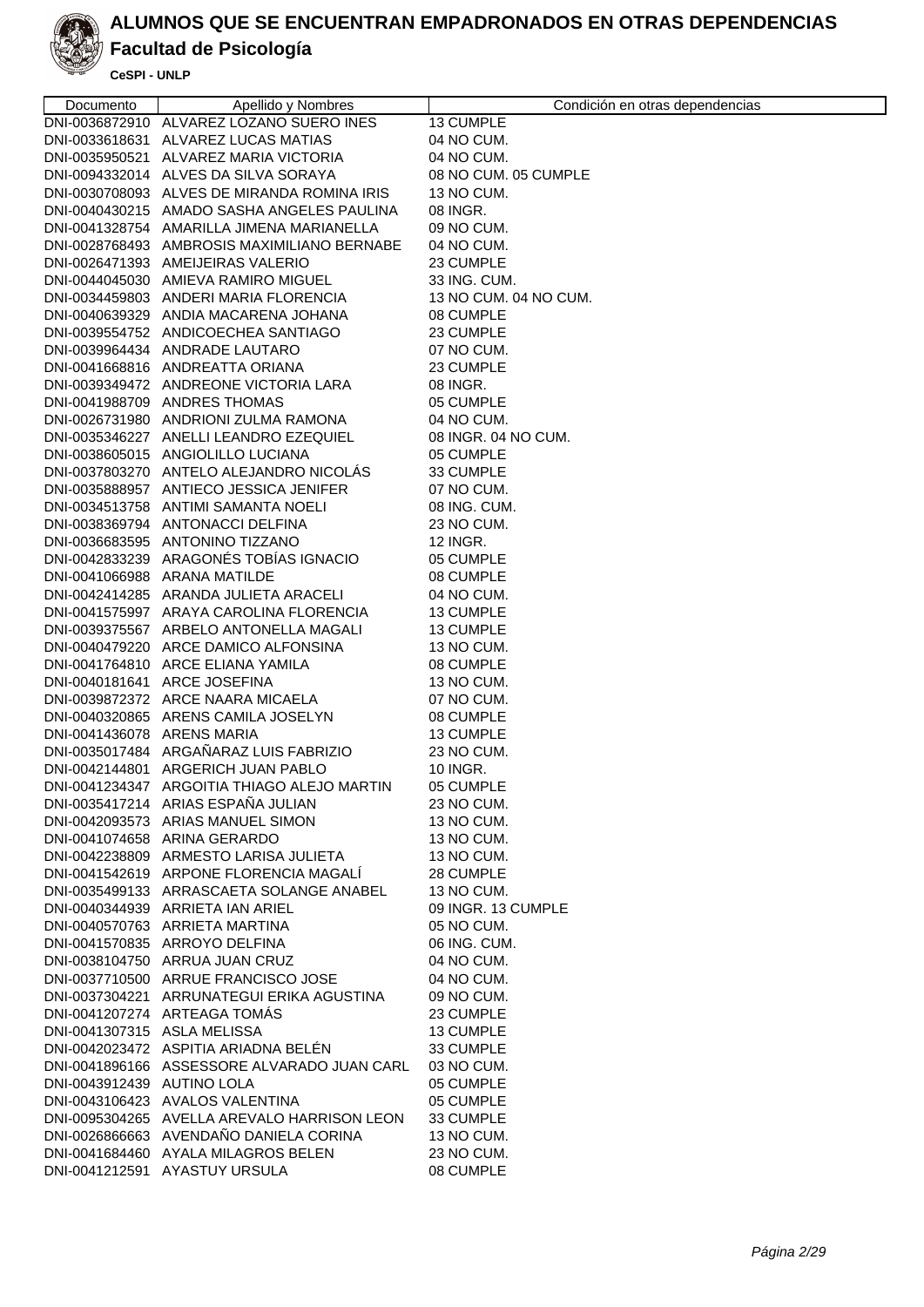

### **Facultad de Psicología**

| Documento                   | Apellido y Nombres                          | Condición en otras dependencias |
|-----------------------------|---------------------------------------------|---------------------------------|
|                             | DNI-0043655312 AZABAL FERNANDEZ CANDELA MAR | 05 ING. CUM.                    |
|                             | DNI-0040188272 AZAMÉ MARIA EUGENIA          | 05 CUMPLE 23 INGR.              |
|                             | DNI-0043302899 AZURDUY COCA NATALI          | 13 ING. CUM.                    |
|                             | DNI-0038553470 AZZARRI AGUSTINA             | 08 CUMPLE                       |
|                             | DNI-0040693384 BADARACCO SIRO               | 09 NO CUM.                      |
|                             | DNI-0041678164 BAEZ JIMENA LUANA            | 23 CUMPLE                       |
|                             | DNI-0038623361 BAEZ VERONICA MICAELA        | 28 CUMPLE                       |
|                             | DNI-0042174756 BAGNASCO MACARENA LUJAN      | 08 NO CUM.                      |
|                             | DNI-0040568725 BAIGORRI GISELLE ALEJANDRA   | 09 NO CUM. 08 ING. CUM.         |
|                             | DNI-0035891014 BAIS YAMILA ALEJANDRA        | 04 NO CUM.                      |
|                             | DNI-0034125430 BAJO NATALIA ESTEFANIA       | 04 NO CUM.                      |
|                             | DNI-0041391454 BALQUINTA LUZ MARÍA          | 09 NO CUM.                      |
|                             | DNI-0041799260 BALQUINTA RIOS MELISA SOLEDA | 13 CUMPLE                       |
|                             | DNI-0044185790 BALZAME FABRICIO EDGARDO     | 11 INGR.                        |
|                             | DNI-0040548394 BAPTISTA MILAGROS LUJAN      | 09 NO CUM.                      |
|                             | DNI-0041312827 BAQUEIRO MARIA LUJAN         | 28 ING. CUM.                    |
|                             | DNI-0043907708 BARBARO CANDELA              | 08 CUMPLE                       |
|                             | DNI-0041986673 BARBIERI SOFIA               | 23 CUMPLE                       |
|                             | DNI-0041328588 BARBONA XIMENA DENISE        | 23 ING. CUM.                    |
|                             | DNI-0027929183 BARBOZA TAMARA ITATI         | 04 NO CUM.                      |
|                             | DNI-0039406660 BARCO AYELEN CINTIA          | 23 CUMPLE                       |
|                             | DNI-0033573094 BARILE JULIÁN ALEJANDRO      | 13 CUMPLE                       |
|                             | DNI-0040631975 BARRIOS AGUSTINA             | 13 INGR.                        |
|                             | DNI-0043725886 BARRIOS GUARDO ÁNGEL ISMAEL  | 33 ING. CUM.                    |
|                             | DNI-0043968557 BARRIOS TIARA MARTINA        | 05 ING. CUM.                    |
|                             | DNI-0041883751 BÁRTOLA ARIADNA AILEN        | 08 NO CUM.                      |
|                             | DNI-0042361673 BARTOLI FEDERICA             | 13 CUMPLE                       |
|                             | DNI-0041437413 BARTOLI JUAN SIMON           | 13 NO CUM.                      |
|                             | DNI-0021561409 BASCONCELO VICTORIA ALEJANDR | 08 NO CUM.                      |
|                             | DNI-0038270397 BASCOUGNET MARIA NOELIA      | 13 INGR.                        |
|                             | DNI-0040424472 BASSO JUAN IGNACIO           | 13 NO CUM.                      |
|                             | DNI-0033368747 BATILLIER RAMIRO ISMAEL      | 13 CUMPLE                       |
|                             | DNI-0037896018 BATIZ FEDERICO               | 05 INGR.                        |
|                             | DNI-0034947097 BAUMGARTNER ANA JULIA        | 04 NO CUM.                      |
|                             | DNI-0039509655 BAVIO JUAN PABLO             | 33 NO CUM.                      |
|                             | DNI-0040976840 BECKER JANO CRISTIÁN         | 13 CUMPLE                       |
|                             | DNI-0037198591 BECKER MATILDE               | 23 NO CUM.                      |
|                             | DNI-0039484879 BEGA MARTÍNEZ MAURINA AZUL   | 33 CUMPLE                       |
|                             | DNI-0043867912 BEGUE FERRAGGINE SAMUEL      | 23 CUMPLE                       |
|                             | DNI-0040717535 BELARDINELLI MICAELA VIRGINI | 05 CUMPLE                       |
|                             | DNI-0038703599 BELAUNZARAN GUIDO GABRIEL    | 06 CUMPLE                       |
|                             | DNI-0043857450 BELLOC MELINA                | 08 INGR.                        |
|                             | DNI-0039918718 BELLONE REMELSBERGER MARIA V | 13 CUMPLE                       |
|                             | DNI-0041393601 BELMONTE KEILA NAIARA        | 13 NO CUM.                      |
| DNI-0032757539 BEN FEDERICO |                                             | 23 NO CUM.                      |
|                             | DNI-0041437806 BENDERSKY ROBERTO TERCERO    | 03 NO CUM.                      |
|                             | DNI-0011743944 BENESPERI NORA ADRIANA       | 13 ING. CUM.                    |
|                             | DNI-0032870687 BENGOCHEA JULIETA ELIANA     | 08 CUMPLE                       |
|                             | DNI-0041766617 BENITEZ CAMILA BELEN         | 05 NO CUM.                      |
|                             | DNI-0040457845 BERARDI BIANCA CAMILA        | 05 CUMPLE                       |
|                             | DNI-0036036943 BERCELLINI DINO              | 23 NO CUM.                      |
|                             | DNI-0022080632 BERCOVICH PAULA              | 05 CUMPLE                       |
|                             | DNI-0041927358 BERMUDEZ LOURDES PAULA       | 13 ING. CUM.                    |
|                             | DNI-0039339136 BERNALDEZ LUCAS LEONEL       | 23 NO CUM.                      |
|                             | DNI-0035382088 BERNARDELLI JOSÉ LUIS        | 05 INGR.                        |
|                             | DNI-0040978264 BERNARDELLI MALENA           | 13 NO CUM.                      |
|                             | DNI-0041989600 BERNASCONI LAUREANO URIEL    | 05 CUMPLE                       |
|                             | DNI-0043198830 BERNERI SAJA DAIANA          | 09 CUMPLE                       |
|                             | DNI-0042039896 BERTOLDI JULIAN              | 33 NO CUM.                      |
|                             | DNI-0036070951 BERTON JORGE GERMAN          | 04 NO CUM.                      |
|                             | DNI-0034513627 BESTEIRO VIOLA RICARDO DANIE | 05 NO CUM.                      |
|                             |                                             |                                 |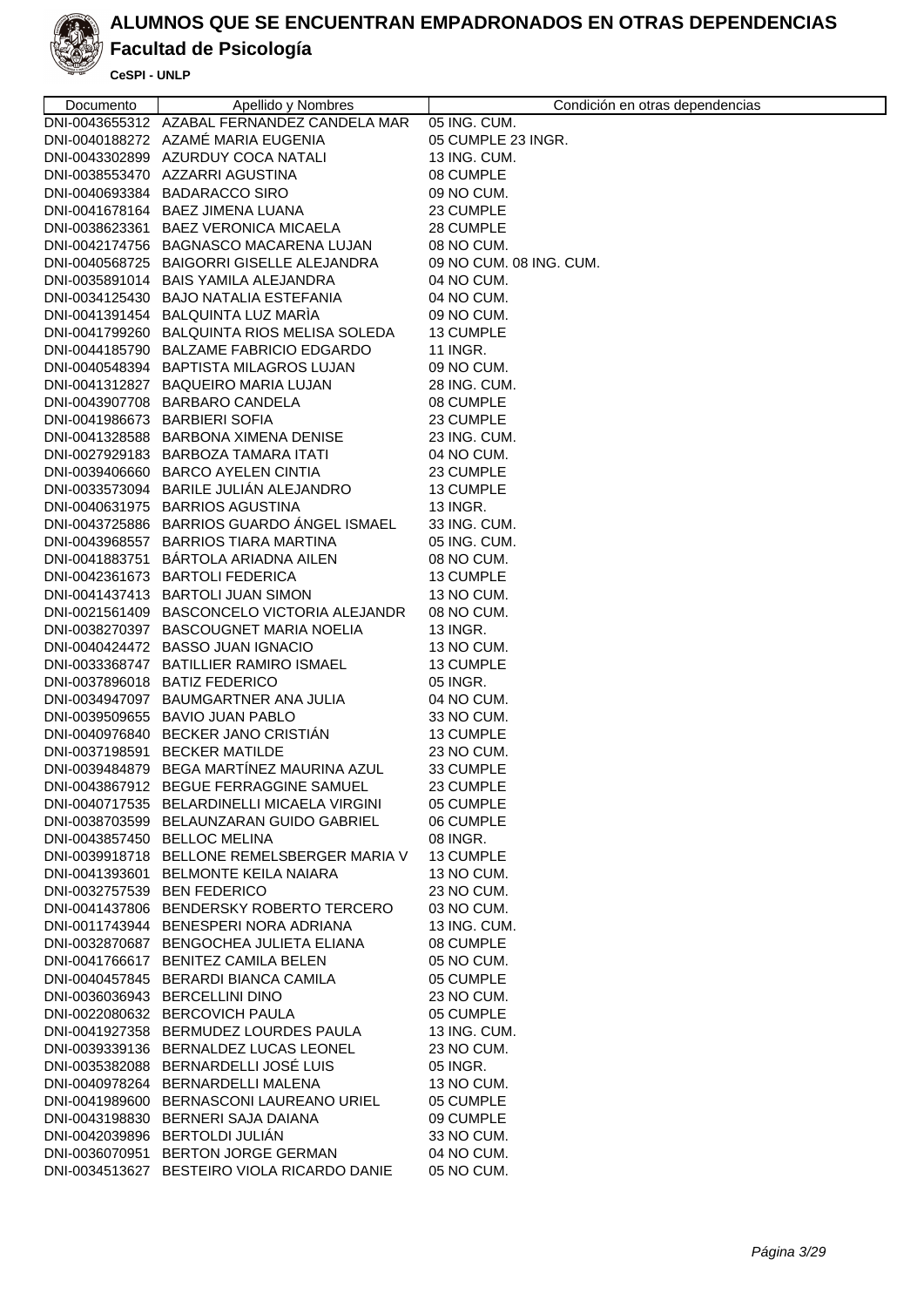

## **Facultad de Psicología**

| Documento                   | Apellido y Nombres                                                      | Condición en otras dependencias |
|-----------------------------|-------------------------------------------------------------------------|---------------------------------|
|                             | DNI-0038594462 BEVILACQUA MARIA AGUSTINA                                | 09 NO CUM.                      |
|                             | DNI-0037294441 BIANCHETTI LUCIA ANTONELLA                               | 08 NO CUM.                      |
|                             | DNI-0039872179 BIANCUZZO CATALINA                                       | 05 CUMPLE                       |
|                             | DNI-0044130035 BIDINOST MICAELA ROCIO                                   | 08 INGR.                        |
|                             | DNI-0041076229 BIROCCIO MICAELA                                         | 13 NO CUM.                      |
|                             | DNI-0037563980 BLANC FEDERICO LUIS                                      | 04 NO CUM.                      |
| DNI-0043471589 BLANC LUCIA  |                                                                         | 09 NO CUM.                      |
|                             | DNI-0040309908 BLASCONE PILAR                                           | 04 CUMPLE                       |
|                             | DNI-0036373940 BOGANI LEONARDO ESTEBAN                                  | 04 NO CUM.                      |
|                             |                                                                         |                                 |
|                             | DNI-0029393963 BOGARIN MARIANELA<br>DNI-0043015778 BOLANO PEDRO IGNACIO | 08 CUMPLE<br>33 INGR.           |
|                             |                                                                         | 09 NO CUM, 04 NO CUM.           |
|                             | DNI-0027528443 BOMBIN DANIELA VANESA                                    |                                 |
|                             | DNI-0038800205 BONANSEA JAZMIN                                          | 28 CUMPLE                       |
|                             | DNI-0039918422 BONESI RAÚL ANDRÉS                                       | 07 NO CUM.                      |
|                             | DNI-0021519012 BONICATTO MARIA PIA                                      | 23 NO CUM.                      |
|                             | DNI-0039552654 BONINO SANTIAGO DANIEL                                   | 13 NO CUM.                      |
|                             | DNI-0038326092 BORZI MORGAN                                             | 07 NO CUM.                      |
|                             | DNI-0038605470 BOSIO ERIKA ALDANA                                       | 07 NO CUM.                      |
|                             | DNI-0038549790 BOSQUET MICAELA ANTOLINA                                 | 05 INGR.                        |
| DNI-0036273396 BOTTE CAMILA |                                                                         | 28 CUMPLE                       |
|                             | DNI-0032175371 BOTTERO JUAN PABLO                                       | 04 NO CUM.                      |
|                             | DNI-0038016913 BOURNISSEN MARÍA AGUSTINA                                | 05 INGR.                        |
|                             | DNI-0040797649 BRAVO LORELEY AYELEN KEILA                               | 13 NO CUM.                      |
|                             | DNI-0026106386 BRAVO ALMONACID PAMELA                                   | 04 NO CUM.                      |
|                             | DNI-0043520529 BRAVO IARA BELEN                                         | 13 INGR.                        |
|                             | DNI-0042436664 BRAVO MENDOZA LUCIANA KATHER                             | 05 CUMPLE 10 NO CUM.            |
| DNI-0035940875 BREM PILAR   |                                                                         | 23 NO CUM.                      |
|                             | DNI-0043783826 BRIASCO ALDANA CATALINA                                  | 08 ING. CUM.                    |
|                             | DNI-0043783827 BRIASCO LUDMILA MIRYAM                                   | 35 INGR.                        |
|                             | DNI-0043853710 BRIZUELA VALENTINO                                       | 13 ING. CUM.                    |
|                             | DNI-0042070083 BRUN XIOMARA                                             | 08 NO CUM.                      |
|                             | DNI-0041316090 BRUNO MERCEDES ITATI                                     | 13 CUMPLE                       |
|                             | DNI-0040944524 BRUSATORI MENDICO FACUNDO GE                             | 12 NO CUM. 02 CUMPLE            |
|                             | DNI-0030647553 BRUZZONE ILEANA                                          | 23 NO CUM.                      |
|                             | DNI-0039342216 BUCETA TOMAS                                             | 28 CUMPLE                       |
|                             | DNI-0038146062 BURGUERA DAIANA BELÉN                                    | 09 NO CUM.                      |
|                             | DNI-0013766901 BUSTOS LILIANA HAYDEE                                    | 04 NO CUM.                      |
|                             | DNI-0042319093 BUSTOS JOAQUIN MAURIZIO                                  | 11 CUMPLE                       |
|                             | DNI-0041431918 BUTRÓN SOFÍA MAGALÍ                                      | 05 ING. CUM.                    |
| DNI-0041683663 BUZZI AILEN  |                                                                         | 08 CUMPLE                       |
|                             | DNI-0035948351 CAAMAÑO SARDI IVÁN                                       | 04 NO CUM.                      |
|                             | DNI-0040145540 CABALLERO ALDANA                                         | 28 CUMPLE                       |
|                             | DNI-0041067990 CABRERA AGUSTINA BELEN                                   | 13 NO CUM.                      |
|                             | DNI-0039748664 CABRERA CAMILA                                           | 08 CUMPLE                       |
|                             | DNI-0039705999 CABRERA GÉNESIS ISAMAR                                   | 07 NO CUM.                      |
|                             | DNI-0041147956 CABRERA MATHIAS ORIEL                                    | 07 NO CUM.                      |
|                             | DNI-0036759999 CÁCERES DANIEL FERNANDO                                  | 05 CUMPLE                       |
|                             | DNI-0040757048 CÁCERES FERNÁNDEZ IGNACIO                                | 33 ING. CUM.                    |
|                             | DNI-0039273645 CÁCERES MELANIE BRENDA                                   | 05 INGR.                        |
|                             | DNI-0041916490 CACERES TAMARA ANDREA                                    | 08 NO CUM.                      |
|                             | DNI-0035006447 CACEREZ DIEGO MARTIN                                     | 09 CUMPLE                       |
|                             | DNI-0094329611 CADENA VASQUEZ VERONICA                                  | 04 NO CUM.                      |
|                             | DNI-0041923868 CADIERNO BENJAMIN                                        | 13 NO CUM.                      |
|                             | DNI-0042090965 CAGNONE TOMAS JESUS                                      | 05 ING. CUM.                    |
|                             | DNI-0035037912 CALA JOSE ROBERTO                                        | 13 NO CUM.                      |
|                             | DNI-0039805251 CALATRONI CAMILA                                         | 13 CUMPLE                       |
|                             | DNI-0043464508 CALCAGNO MARTINA FLORENCIA                               | 09 CUMPLE                       |
|                             | DNI-0037212610 CALDERON CECILIA ANAHI                                   | 04 NO CUM.                      |
|                             | DNI-0038865094 CALDERON GERONIMO                                        | 13 CUMPLE                       |
|                             | DNI-0039410508 CALDERON LAGOS LEONEL ELIAS                              | 23 CUMPLE                       |
|                             | DNI-0043178984 CALICCHIA SOL MAGALI                                     | 08 ING. CUM.                    |
|                             |                                                                         |                                 |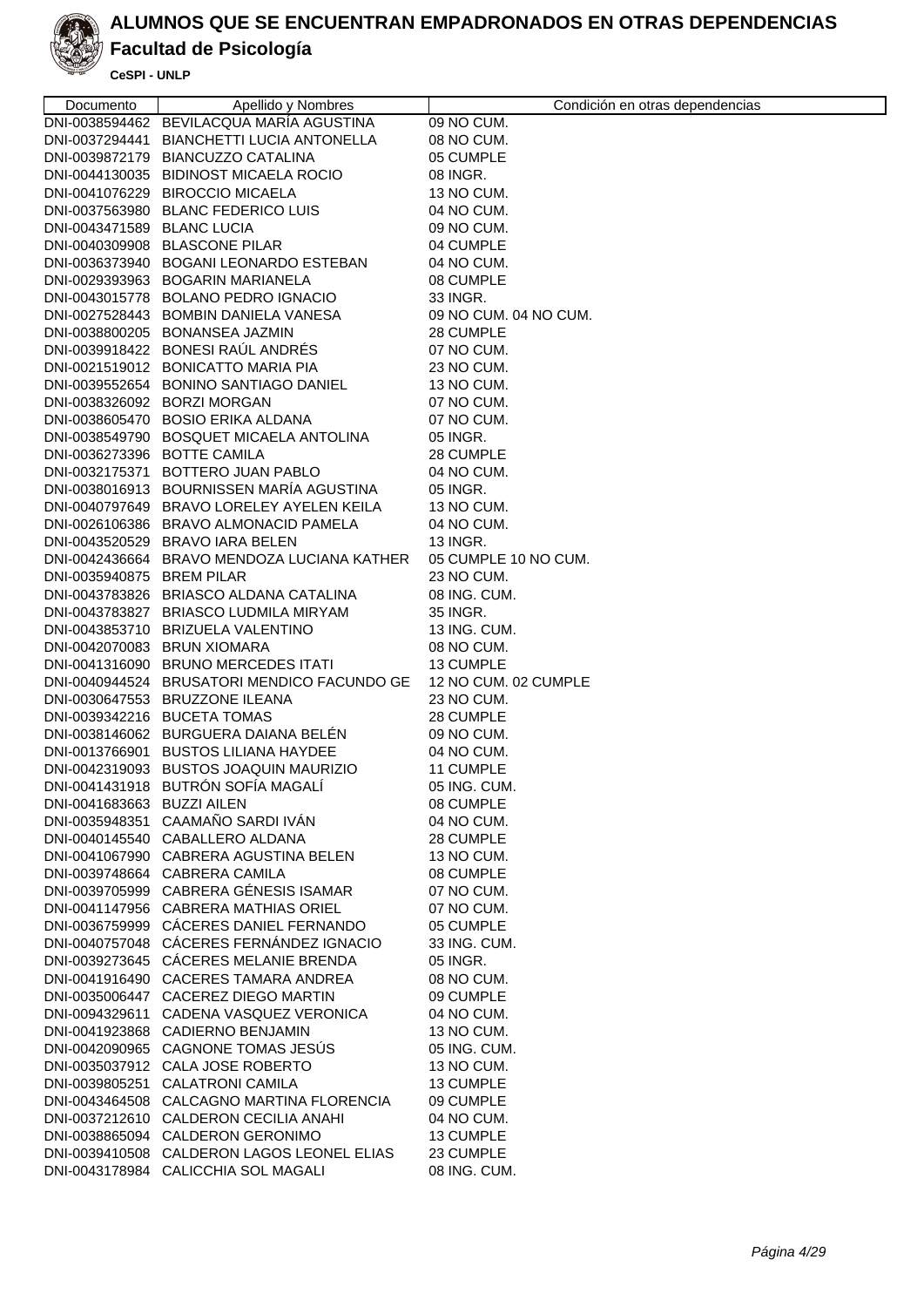

# **Facultad de Psicología**

| Documento                    | Apellido y Nombres                                                                      | Condición en otras dependencias |
|------------------------------|-----------------------------------------------------------------------------------------|---------------------------------|
|                              | DNI-0041954903 CALIZAYA ARGÜELLO KAREN VIV                                              | 28 CUMPLE                       |
|                              | DNI-0032448570 CALLEJAS CLAUDIO ARIEL                                                   | 04 NO CUM.                      |
|                              | DNI-0043018581 CALVO SÁNCHEZ MARTINA                                                    | 09 INGR.                        |
| P-0095565322                 | CAMACHO ARGUELLO HEYLEN JULI                                                            | 08 NO CUM.                      |
|                              | DNI-0092535132 CAMACHO ROSIO                                                            | 13 CUMPLE                       |
|                              | DNI-0043793768 CAMBARERI FELICITAS                                                      | 04 INGR.                        |
|                              | DNI-0042229036 CAMPOS DIEGO MATIAS                                                      | 33 INGR.                        |
|                              | DNI-0039667016 CAMPOS EUGENIA                                                           | 05 NO CUM.                      |
|                              | DNI-0039294991 CAMPOS JOAQUIN EZEQUIEL                                                  | 33 NO CUM.                      |
|                              | DNI-0037846898 CAMPOS PAULA                                                             | 09 CUMPLE                       |
|                              | DNI-0040132492 CANABAL LEILA AYELÉN                                                     | 08 NO CUM.                      |
|                              | DNI-0033551749 CANDEAGO MAURICIO MAXIMILIAN                                             | 04 CUMPLE                       |
|                              | DNI-0038926311 CANDIA GONZALO HORACIO                                                   | 04 NO CUM.                      |
|                              | DNI-0030777393 CANELO SANDRA LUCIA                                                      | 04 NO CUM.                      |
|                              | DNI-0034905697 CANEPA JUAN IGNACIO                                                      | 07 NO CUM.                      |
|                              | DNI-0018864544 CANO NAVARRO RONALD RODOLFO                                              | 08 NO CUM. 04 NO CUM.           |
|                              | DNI-0043090890 CANO PAOLA BELEN                                                         | 13 INGR.                        |
|                              | DNI-0019076215 CANOSA MANUELA ZAIRA                                                     | 04 ING. CUM.                    |
|                              | DNI-0028327383 CANTERO MARIA CRISTINA                                                   | 08 NO CUM.                      |
|                              | DNI-0043471670 CAÑEDO JUANA NOELIA                                                      | 09 CUMPLE                       |
|                              | DNI-0033244574 CAPORALE MARÍA LISA                                                      | 33 NO CUM.                      |
|                              | DNI-0041988686 CAPPARELLI AGUSTINA ROCIO                                                | 23 ING. CUM. 13 NO CUM.         |
|                              | DNI-0041565651 CAPPI BURTIN MARÍA EUGENIA                                               | 05 CUMPLE                       |
|                              | DNI-0039918221 CAPURRO LUCAS ARIEL                                                      | 13 CUMPLE                       |
|                              | DNI-0042429894 CAPUTO LOURDES MARIA                                                     | <b>13 INGR.</b>                 |
|                              | DNI-0036734601 CAPUTO TARTARA VICTORIA                                                  | 13 NO CUM.                      |
| DNI-0038442646 CARBAJO AILÉN |                                                                                         | 07 NO CUM.                      |
|                              | LC-0006690367 CARDOZO MARTA LIDIA                                                       | 04 NO CUM.                      |
|                              | DNI-0040351885 CARI RAMOS YANET YAMILA                                                  | 08 CUMPLE                       |
|                              | DNI-0041325783 CARLOS BARRAGÁN ROCÍO MACARE                                             | 03 NO CUM.                      |
|                              | DNI-0037294161 CARMONA BÁRBARA CAMILA                                                   | 05 CUMPLE                       |
|                              | DNI-0039328733 CARNEIRO LOPEZ ROCIO SOLEDAD                                             |                                 |
|                              | DNI-0032843733 CARNERO CAMILA SOLEDAD                                                   | 04 NO CUM.                      |
|                              |                                                                                         | 23 NO CUM.                      |
|                              | DNI-0041737588 CARNEVALE DANA CONSTANZA<br>DNI-0036747841 CARP ANA KARINA               | 08 ING. CUM.                    |
|                              | DNI-0043178879 CARPINETTI ISIDRO                                                        | 07 NO CUM.<br>04 NO CUM.        |
|                              | DNI-0038959006 CARRASCO NAHUEL EDUARDO                                                  | 13 NO CUM. 04 NO CUM.           |
|                              |                                                                                         |                                 |
|                              | DNI-0043896096 CARRASCO GONZALO IAN<br>DNI-0041457574 CARRAZANA MELANY ABIGAIL          | 13 NO CUM.<br>05 NO CUM.        |
|                              | DNI-0039348651 CARRERA CASTILLO SEBASTIAN                                               | 09 NO CUM.                      |
|                              | DNI-0039964256 CARRIQUIRRIBORDE MARIA CANDE                                             |                                 |
|                              | DNI-0042431744 CARRIZO SOFIA AILEN                                                      | 13 CUMPLE                       |
|                              |                                                                                         | 08 CUMPLE                       |
|                              | DNI-0039925327 CASAL SUAREZ THOMAS<br>DNI-0039491049 CASALES NAHIR MICAELA              | 13 NO CUM.                      |
|                              | DNI-0039130208 CASARES LUCIANA                                                          | 09 CUMPLE                       |
|                              |                                                                                         | 13 NO CUM.                      |
|                              | DNI-0094586025 CASCO AQUINO FATIMA NOEMI<br>DNI-0095793783 CASELLA SOACHA SANDRA PATRIC | 08 NO CUM.                      |
|                              |                                                                                         | 05 CUMPLE                       |
|                              | DNI-0028085219 CASTAÑOS FEDERICO NAHUEL                                                 | 04 NO CUM.                      |
|                              | DNI-0043015902 CASTARES RIOS VERONICA                                                   | 13 NO CUM.                      |
|                              | DNI-0038939350 CASTELLANI BIANCA                                                        | 23 CUMPLE                       |
|                              | DNI-0040058499 CASTELLANO CAMILA                                                        | 05 CUMPLE                       |
|                              | DNI-0095786293 CASTELLANOS MONTEALEGRE LAUR                                             | 33 INGR. 23 CUMPLE              |
|                              | DNI-0027774400 CASTELNUOVO RENATA SABRINA                                               | 23 NO CUM.                      |
|                              | DNI-0041988515 CASTILLO AGUSTINA MAGALI                                                 | 13 CUMPLE                       |
|                              | DNI-0042544633 CASTILLO KAREN GISELLE                                                   | 09 NO CUM.                      |
|                              | DNI-0040079042 CASTRO AGUSTINA DANIELA                                                  | 28 CUMPLE                       |
|                              | DNI-0040917111 CASTRO COELHO ALAN EMANUEL                                               | 13 CUMPLE                       |
|                              | DNI-0041851054 CASTRO DAIANA SOLEDAD                                                    | 05 INGR.                        |
|                              | DNI-0039872303 CASTRO GUICCIARDINI AGUSTINA                                             | 23 NO CUM.                      |
| DNI-0041986756 CASTRO IVANA  |                                                                                         | 28 ING. CUM.                    |
|                              | DNI-0040398748 CASTRO LENIS GRISEL SILVANA                                              | 09 INGR.                        |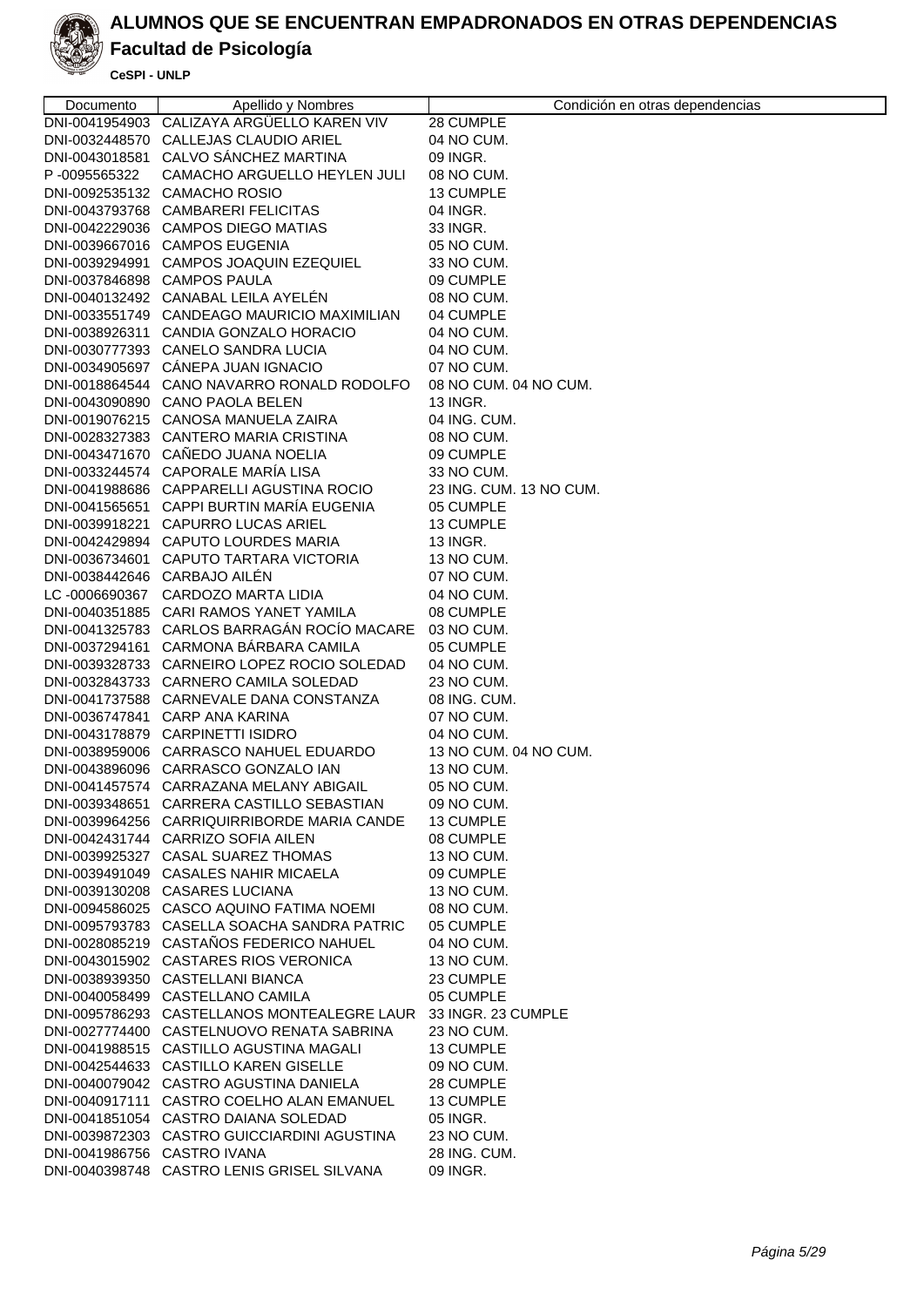

## **Facultad de Psicología**

| Documento                   | Apellido y Nombres                                                             | Condición en otras dependencias |
|-----------------------------|--------------------------------------------------------------------------------|---------------------------------|
|                             | DNI-0029278911 CATALAN MAURICIO ISRRAEL                                        | 04 NO CUM.                      |
|                             | DNI-0042675105 CATALDI VERONICA IRUPE                                          | 23 CUMPLE 13 INGR.              |
|                             | DNI-0040828940 CATANEO GIRONDO PATRICIO MAR                                    | 05 CUMPLE                       |
|                             | DNI-0041953988 CATELLANI LUISINA                                               | 28 CUMPLE                       |
| DNI-0039762597 CATINI LUCAS |                                                                                | 04 NO CUM.                      |
|                             | DNI-0041257927 CATTANIO MARCOS                                                 | 04 NO CUM.                      |
|                             | DNI-0043505695 CAUHAPE NARELA SOLEDAD                                          | 11 NO CUM.                      |
|                             | DNI-0043731744 CAVACO DOS SANTOS MARÍA AGUS                                    | 13 NO CUM.                      |
|                             | DNI-0035605514 CAYETANO KEVIN FABIAN                                           | 07 NO CUM.                      |
|                             | DNI-0038801512 CECCATTO ANA PAULA                                              | 07 NO CUM.                      |
|                             | DNI-0041468287 CECCO ORDUÑA LUCAS ALESANDRO                                    | 23 CUMPLE                       |
|                             | DNI-0017569332 CENDOYA CLAUDIA ESTHER                                          | 04 NO CUM.                      |
|                             | DNI-0041164515 CENTURION ALBORNOZ BRENDA A                                     | 04 NO CUM.                      |
|                             | DNI-0042899990 CENTURION GELOSI MICAELA ABI                                    | 27 ING. CUM.                    |
|                             | DNI-0033338048 CENTURION JEMIMA ESTER                                          | 08 CUMPLE 13 CUMPLE             |
|                             | DNI-0041195614 CENTURION MILAGROS                                              | 09 CUMPLE                       |
|                             | DNI-0042428746 CENTURIÓN TAMARA                                                | 05 CUMPLE                       |
|                             | DNI-0039556438 CEQUEIRA JOAQUIN ARIEL                                          | 33 ING. CUM.                    |
|                             | DNI-0040188160 CERDA RONCORONI AARON                                           | 04 NO CUM.                      |
|                             | DNI-0041310789 CERDA ZOE REBECA                                                | 13 CUMPLE                       |
|                             |                                                                                |                                 |
|                             | DNI-0039986157 CERIMELE AGUSTIN<br>DNI-0042414357 CESPEDES CORDOVA NOEMI GABRI | 09 CUMPLE                       |
|                             |                                                                                | 08 INGR.<br>13 ING, CUM.        |
|                             | DNI-0042095457 CHAMORRO MARIA VICTORIA                                         |                                 |
|                             | DNI-0039743376 CHAMORRO ROCIO                                                  | 09 INGR.                        |
|                             | DNI-0023569082 CHAPARRO LEDA MARISA                                            | 04 NO CUM.                      |
|                             | DNI-0094526870 CHAVARRIA LEYVA MARÍA DE LOU                                    | 27 CUMPLE                       |
|                             | DNI-0041784979 CHAVES MAXIMILIANO EZEQUIEL                                     | 08 NO CUM.                      |
|                             | DNI-0034888010 CHAZARRETA LUCIANA ANTONELA                                     | 04 NO CUM.                      |
|                             | DNI-0043254671 CHAZARRETA SEBASTIAN NAHUEL                                     | 08 ING. CUM.                    |
|                             | DNI-0032586319 CHETCOVICH MARIA LAURA                                          | 23 NO CUM.                      |
|                             | DNI-0040208226 CHIARELLA RAFAELLA ALEJANDRA                                    | 23 INGR. 13 CUMPLE              |
|                             | DNI-0043654664 CHILLITUPA GUTIERREZ ROSARIO                                    | 04 ING. CUM.                    |
|                             | DNI-0042342872 CHILLON AGUSTIN                                                 | 13 CUMPLE                       |
|                             | DNI-0018826608 CHILON VERGARA WALTER DAHAN                                     | 04 INGR.                        |
|                             | DNI-0041793797 CHIUCA SALERNO LUCÍA ANABELL                                    | 13 CUMPLE                       |
|                             | DNI-0041339856 CHOQUE ILIANA CECILIA JANET                                     | 08 NO CUM.                      |
|                             | DNI-0042955219 CIANCIO BRENDA BELÉN                                            | 05 INGR.                        |
|                             | DNI-0042941858 CIANCIOSI JUAN VALENTÍN                                         | 23 NO CUM.                      |
|                             | DNI-0041207050 CIMINI FERNANDEZ MARTINA                                        | 13 NO CUM. 04 CUMPLE            |
|                             | DNI-0042090320 CIOTTI AYMARA JAZMIN                                            | 05 NO CUM.                      |
|                             | DNI-0040874731 CIRILLO INDIRA NEREA                                            | 04 CUMPLE                       |
|                             | DNI-0039150691 CIRION FRANCO LEONEL                                            | 04 NO CUM.                      |
|                             | DNI-0016504760 CISNEROS SUSANA RAQUEL                                          | 04 NO CUM.                      |
|                             | DNI-0032255201 CISTERNAS CECILIA ANALIA                                        | 08 INGR. 13 NO CUM.             |
|                             | DNI-0031538868 CIUCI MARIA EMILIA                                              | 23 NO CUM.                      |
|                             | DNI-0042941942 CLARAMUNT CAROLINA BELEN                                        | 13 INGR.                        |
|                             | DNI-0039672472 CLAVELLINO IGNACIO AGUSTIN                                      | 04 NO CUM.                      |
|                             | DNI-0036936412 COBOS MARIANA                                                   | 13 NO CUM.                      |
|                             | DNI-0029589956 COCERES MONICA ESTER                                            | 04 NO CUM.                      |
|                             | DNI-0038360939 COCOZZELLA MARIA BELEN                                          | 04 ING. CUM.                    |
|                             | DNI-0036683879 COLAVITA JULIETA FERNANDA                                       | 07 NO CUM.                      |
|                             | DNI-0042979993 COLEFFI ORNELLA                                                 | 11 CUMPLE                       |
|                             | DNI-0039587456 COLLIZZOLLI GASTÓN                                              | 08 INGR.                        |
|                             | DNI-0039850893 COLLOREDO JUAN MARTIN                                           | 05 CUMPLE                       |
|                             | DNI-0030642492 COLMAN KARINA PAMELA MARIEL                                     | 04 NO CUM.                      |
|                             | DNI-0043691282 COMINI GIULIANA                                                 | 13 ING. CUM.                    |
|                             | DNI-0031692286 COMINI YESICA BERENICE                                          | 04 NO CUM.                      |
|                             | DNI-0035417255 CONDE FACUNDO TRISTAN                                           | 04 NO CUM.                      |
|                             | DNI-0019065110 CÓNDOR YACHI PIERINA ANGIE                                      | 10 NO CUM.                      |
|                             | DNI-0038147686 CONSTANTINOFF ROMINA EVELIN                                     | 13 CUMPLE                       |
|                             | DNI-0042491271 CONTI MARTINA                                                   | 23 ING. CUM.                    |
|                             |                                                                                |                                 |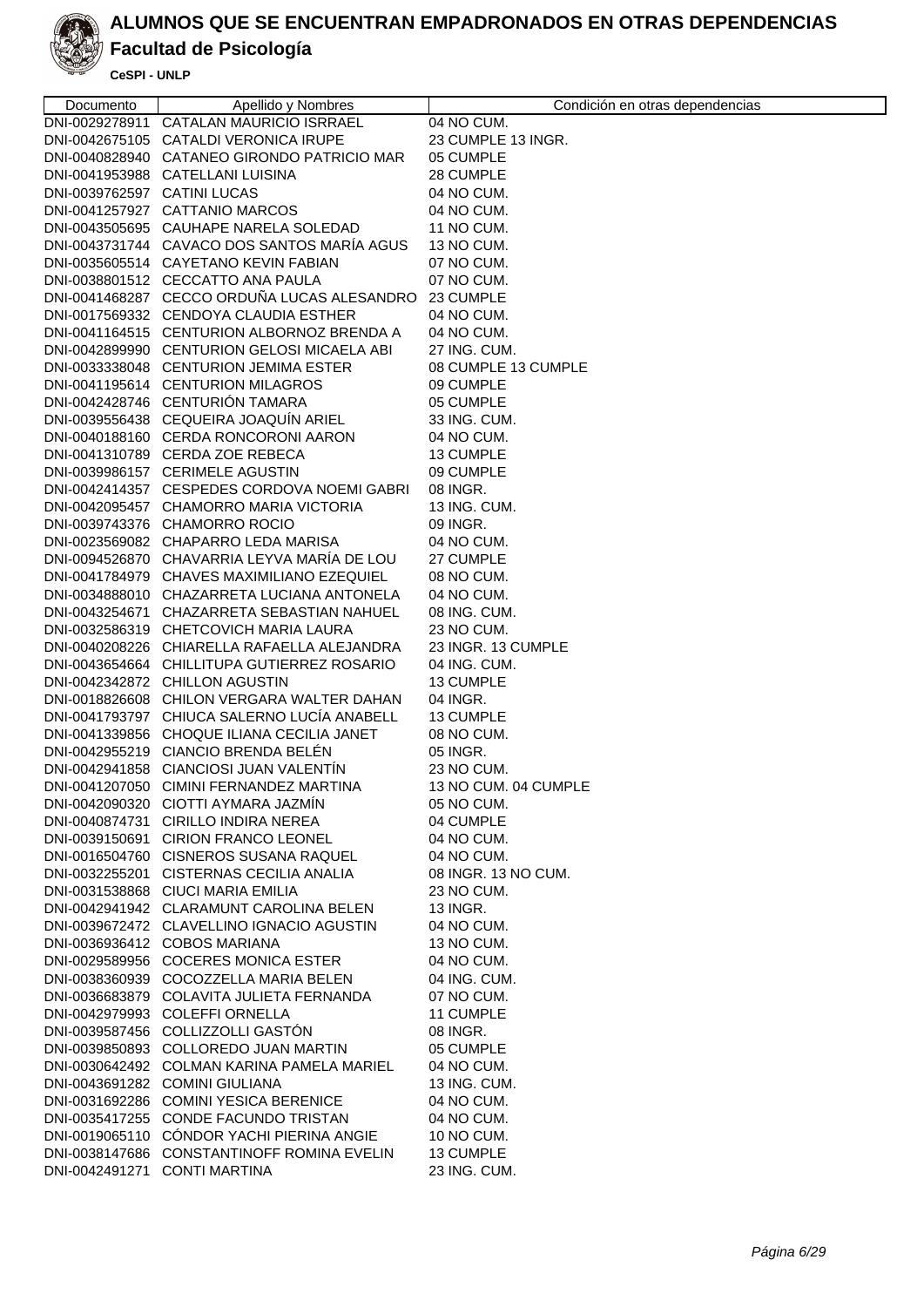

# **Facultad de Psicología**

| Documento                     | Apellido y Nombres                                                                    | Condición en otras dependencias |
|-------------------------------|---------------------------------------------------------------------------------------|---------------------------------|
|                               | DNI-0041463750 CONTRERAS JUAN PEDRO RAMON                                             | 04 NO CUM.                      |
|                               | DNI-0041478056 CONTRERAS LAURA LUCIA                                                  | 08 INGR.                        |
|                               | DNI-0037819339 CORDOBA GISELLE MACARENA                                               | 13 ING. CUM.                    |
|                               | DNI-0027112654 CORDOBA SILVIA ANDREA                                                  | 04 NO CUM.                      |
|                               | DNI-0041923733 CORDOMI EVANGELINA                                                     | 05 CUMPLE                       |
| DNI-0038553439 COREI FRANCO   |                                                                                       | 04 NO CUM.                      |
|                               | DNI-0041137101 CORIA LAUTARO AGUSTIN                                                  | 23 CUMPLE                       |
|                               | DNI-0041321240 CORNELIO DOMINGUEZ KIARA AR                                            | 13 NO CUM.                      |
|                               | DNI-0094720949 CORONEL CORONEL TANIA ZAID                                             | 10 ING. CUM.                    |
|                               | DNI-0040581041 CORONEL GONZALEZ JEZABEL NER                                           | 28 CUMPLE                       |
|                               | DNI-0041986761 CORONEL LUCIANO GABRIEL                                                | 13 ING. CUM.                    |
|                               | DNI-0039099160 CORONEL MARA AILEN                                                     | 04 NO CUM.                      |
|                               | DNI-0043987704 CORONEL QUILLEN NAIARA                                                 | 13 INGR.                        |
|                               | DNI-0043984161 CORRAL LUZ CANDELA                                                     | 07 ING. CUM.                    |
|                               | DNI-0040458798 CORROPPOLI MATEO                                                       | 04 NO CUM.                      |
|                               | DNI-0038129577 CORTEZ KAREN JULIETA                                                   | 07 NO CUM.                      |
|                               | DNI-0043015842 COSENTINO JUAN MANUEL                                                  | 13 CUMPLE                       |
|                               | DNI-0043182307 COSTA FLORENCIA SORAYA                                                 | 03 NO CUM.                      |
|                               | DNI-0043179000 COSTILLA ANDREUCCI ROCIO JAZ                                           | 05 INGR.                        |
|                               | DNI-0042312033 COUDANNES GUILLERMINA                                                  | 23 NO CUM.                      |
|                               | DNI-0038323886 COURVOISIER LARA                                                       | 08 INGR.                        |
|                               | DNI-0044357006 COZ FITTIPALDI YESICA BELEN                                            | 28 ING. CUM.                    |
|                               | DNI-0036734651 CRACCO MARIA DEL ROSARIO                                               | 05 NO CUM. 04 NO CUM.           |
|                               | DNI-0035352904 CRAVERO TAMARA AYELEN                                                  | 12 NO CUM.                      |
|                               | DNI-0033459808 CRESPI MARIA JIMENA                                                    | 23 NO CUM.                      |
|                               | DNI-0035402159 CRESPO DANIELA MARIANA                                                 | 04 CUMPLE                       |
|                               | DNI-0038017567 CRESPO JUAN IGNACIO                                                    | 13 NO CUM.                      |
|                               | DNI-0033039017 CRESPO SILVANA LIS                                                     | 04 NO CUM.                      |
|                               | DNI-0041670786 CRESTA LISANDRO ANDRES                                                 | 09 NO CUM. 33 ING. CUM.         |
|                               | DNI-0043738497 CRINO PACHER FRANCISCO                                                 | 08 INGR.                        |
|                               | DNI-0043393298 CRIVELLI VALENTIN                                                      | 03 INGR. 23 NO CUM.             |
|                               | DNI-0035073196 CROCIANELLI MICAELA                                                    | 33 NO CUM.                      |
|                               | DNI-0036362408 CRUZ YANINA MARIBEL                                                    | 13 CUMPLE                       |
|                               | DNI-0036493152 CRUZADO NAYLA SOFIA                                                    | 23 NO CUM.                      |
|                               | DNI-0040930935 CUBISINO JOSEFINA                                                      | 13 CUMPLE                       |
|                               | DNI-0044157821 CUCCE LUCERO AILEN                                                     | 13 NO CUM.                      |
|                               | DNI-0041256569 CUDUGNELLO ANDRES JAVIER                                               | 13 CUMPLE                       |
|                               | DNI-0023792667 CUELLO CANSIELLO MARIA CECIL                                           | 04 NO CUM.                      |
|                               | DNI-0041893519 CUELLO LUDMILA                                                         | 08 INGR.                        |
|                               | DNI-0092851167 CUERVO GOMEZ GABRIELA MELANI                                           | 04 NO CUM.                      |
|                               | DNI-0094768619 CUEVA ARTEAGA MARÍA MERCEDES                                           | 27 CUMPLE                       |
|                               | DNI-0039292447 CURBELO MICAELA BELEN                                                  | 05 NO CUM.                      |
|                               | DNI-0026851289 CURTI MARIA TERESA                                                     | 13 NO CUM.                      |
|                               | DNI-0041914711 CUYEBAY ANGELES ROCIO                                                  | 07 CUMPLE                       |
|                               | DNI-0039432578 CUZ STEPHANIE DANIELA                                                  | 05 INGR.                        |
| DNI-0036499589 D'AMICO LUCÍA  | DNI-0041670606 D ANGELO JOAQUIN                                                       | 05 CUMPLE                       |
| DNI-0041391724 D'ELIA LUNA    |                                                                                       | 05 NO CUM. 04 ING. CUM.         |
|                               |                                                                                       | 13 NO CUM.                      |
|                               | DNI-0035352943 D'ORAZIO CRISTIAN EZEQUIEL<br>DNI-0041876672 D'STEFANO MARLENE MIRANDA | 05 CUMPLE                       |
|                               |                                                                                       | 13 ING. CUM.                    |
|                               | DNI-0039820612 DA LUZ YESICA PRICILA                                                  | 04 NO CUM.                      |
|                               | DNI-0038603059 DAHIR FRANCISCO<br>DNI-0042636050 DAVALOS MELISA MARLENE               | 23 NO CUM.<br>11 ING. CUM.      |
|                               | DNI-0094960457 DAVALOS TORALES CINTHIA LORE                                           |                                 |
|                               | DNI-0042675985 DE ARENAZA CAMILA                                                      | 03 NO CUM.<br>13 NO CUM.        |
| DNI-0040663067 DE ISASI JUANA |                                                                                       | 13 NO CUM.                      |
|                               | DNI-0042047330 DE JUANA NAZARENO MARIO                                                | 05 NO CUM. 02 ING. CUM.         |
|                               | DNI-0032393152 DE LA ARENA LAUTARO                                                    | 04 NO CUM.                      |
|                               | DNI-0041457755 DE LA CANAL MARA TALIA                                                 | 13 NO CUM.                      |
|                               | DNI-0042675249 DE LUCA CAMILA FLORENCIA                                               | 08 NO CUM.                      |
|                               | DNI-0042591697 DE SENA NAYARIT JULIANA ELIZ                                           | 04 CUMPLE                       |
|                               |                                                                                       |                                 |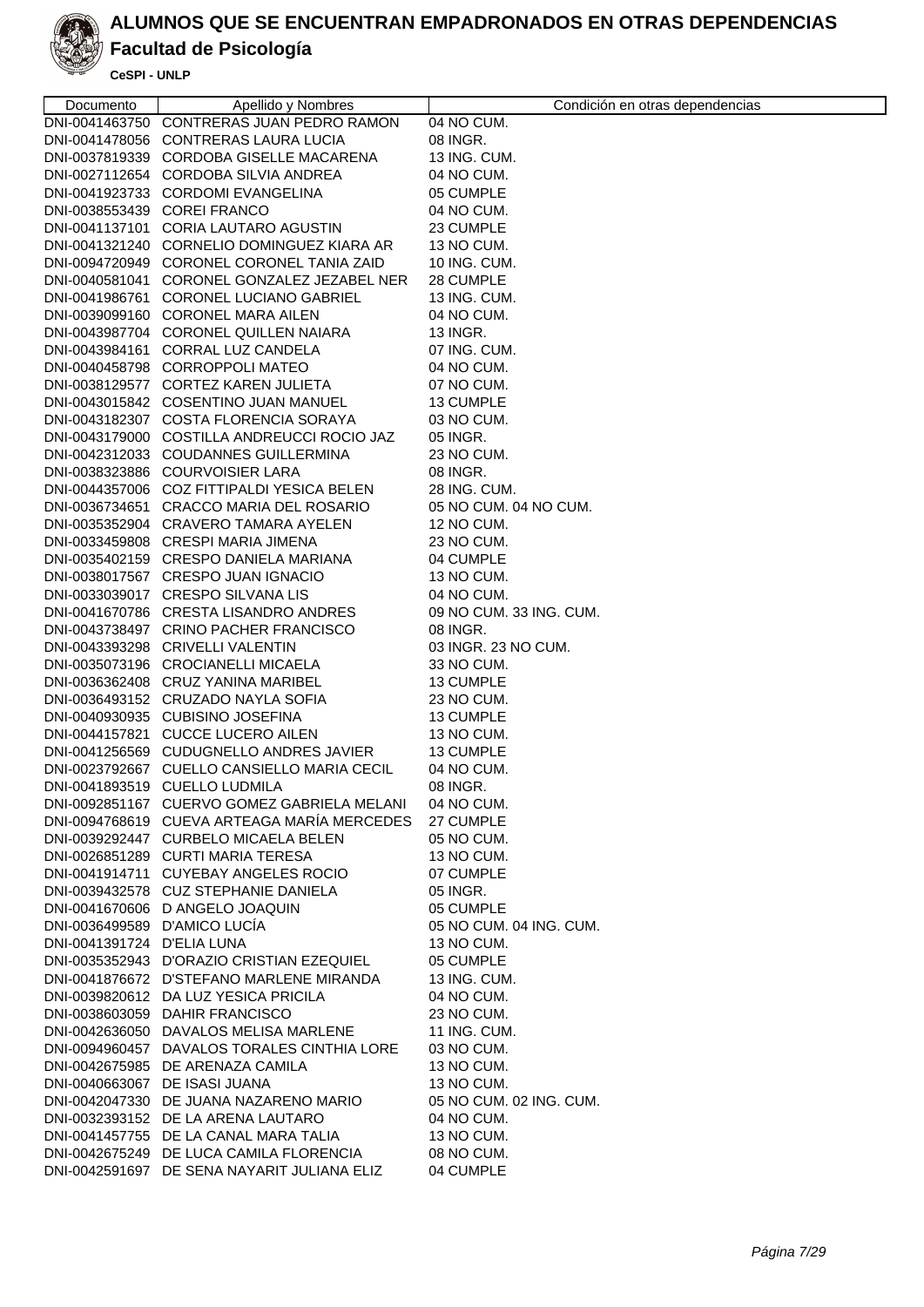

# **Facultad de Psicología**

| Documento                    | Apellido y Nombres                          | Condición en otras dependencias |
|------------------------------|---------------------------------------------|---------------------------------|
|                              | DNI-0040811444 DECET FRACASSI ROMINA        | 13 ING. CUM.                    |
|                              | DNI-0040080522 DEL CAMPO MARIA ITATI        | 04 NO CUM.                      |
|                              | DNI-0041096913 DEL HOYO FRANCO TAHIEL       | 05 CUMPLE                       |
|                              | DNI-0032869691 DEL PAPA FEDERICO GASPAR     | 04 CUMPLE                       |
|                              | DNI-0034960836 DEL VALLE FACUNDO            | 23 NO CUM.                      |
|                              | DNI-0043738499 DELGADO ABRIL JOSEFINA       | 08 INGR.                        |
|                              | DNI-0042042657 DELLAPE MATIAS GERARDO       | 03 CUMPLE 13 ING. CUM.          |
|                              | DNI-0038307944 DELLE DONNE BÁRBARA          | 23 CUMPLE                       |
|                              | DNI-0036498794 DELPIANO CARLA               | 04 NO CUM.                      |
|                              | DNI-0039872122 DEMARCHI EZEQUIEL            | 07 NO CUM.                      |
|                              | DNI-0044130353 DEMARÍA SERENA               | 23 ING. CUM.                    |
|                              | DNI-0039509630 DEMICHELIS JUSTINA           | 04 INGR.                        |
|                              | DNI-0040693201 DENEGRI IARA VALENTINA       | 05 CUMPLE                       |
|                              | DNI-0043859511 DERMISACHE AYELEN QUIMEY     | 06 ING. CUM.                    |
|                              | DNI-0040672101 DESVOIGNES NAHUEL            | 08 CUMPLE                       |
|                              | DNI-0039164225 DEVITA JOSEFINA              | 05 CUMPLE                       |
|                              | DNI-0038638824 DEZILIO GABRIEL              | 03 NO CUM.                      |
|                              | DNI-0040979985 DI BASTIANO JONATHAN         | 33 ING. CUM.                    |
|                              | DNI-0033746414 DI BIASE CARLA LUJAN         | 04 NO CUM.                      |
|                              | DNI-0040811307 DI CRISCIO SOFIA             | 09 NO CUM.                      |
|                              | DNI-0042117330 DI GREGORI ANA LUCIA         | 08 NO CUM.                      |
|                              | DNI-0037710342 DI PLÁCIDO JUAN PABLO        | 04 CUMPLE                       |
|                              | DNI-0042495278 DI PLACIDO MARIA DEL ROSARIO | 23 INGR.                        |
|                              | DNI-0042630548 DI PROFIO ARIANA             | 08 CUMPLE                       |
|                              | DNI-0042685786 DI SIERVI AGUSTINA           | 04 CUMPLE                       |
|                              | DNI-0044130448 DI VIRGILIO JUSTINA          | 08 NO CUM.                      |
|                              | DNI-0044045868 DIAZ ALVA JUAN MANUEL        | 09 INGR.                        |
|                              | DNI-0094981611 DIAZ BETANCUR AISHA SOPHIA   | 13 NO CUM.                      |
|                              | DNI-0039484698 DIAZ BOGLIANO MANUEL         | 08 NO CUM. 05 ING. CUM.         |
|                              | DNI-0029403404 DIAZ COLODRERO MARIA MALVIN  | 09 NO CUM.                      |
|                              | DNI-0039328382 DIAZ DANIELA REGINA          | 05 INGR.                        |
|                              | DNI-0043994391 DIAZ FACUNDO ADRIAN          | 23 ING. CUM.                    |
| DNI-0041555407 DIAZ FAUSTINO |                                             | 13 NO CUM.                      |
|                              | DNI-0038918906 DIAZ GUADALUPE               | 07 NO CUM.                      |
|                              | DNI-0040544670 DIAZ HERNAN DARIO            | 13 CUMPLE                       |
|                              | DNI-0039390729 DIAZ HORACIO LEONEL          | 35 NO CUM.                      |
|                              | DNI-0040079200 DÍAZ LARA ANALÍA             | 09 NO CUM.                      |
|                              | DNI-0043016126 DÍAZ LUCÍA MAILÉN            | 05 INGR.                        |
|                              | DNI-0039746260 DIAZ MARCIA ELIZABET         | 23 NO CUM.                      |
|                              | DNI-0043056325 DIAZ MARTINA ALEJANDRA       | 08 ING. CUM.                    |
|                              | DNI-0040651402 DÍAZ MILAGROS ALDANA         | 08 NO CUM.                      |
|                              | DNI-0043914501 DIAZ NAZARENA JAZMIN         | 09 CUMPLE                       |
| DNI-0042281865 DIAZ RAMIRO   |                                             | 33 ING, CUM.                    |
|                              | DNI-0041310895 DIBAJA LLONTOP TATIANA       | 08 CUMPLE                       |
|                              | DNI-0042230392 DIBENE MAXIMILIANO DANIEL    | 09 NO CUM.                      |
|                              | DNI-0041391899 DIGIANO JULIANA VALERIA      | 28 CUMPLE                       |
|                              | DNI-0041207524 DO SANTOS CELESTE            | 23 NO CUM.                      |
|                              | DNI-0043914832 DO SANTOS KATHERINE CECILIA  | 04 CUMPLE                       |
|                              | DNI-0041427765 DOELLO MICAELA BELEN         | 04 NO CUM.                      |
|                              | DNI-0042887766 DOGIL MARÍA VICTORIA         | 09 NO CUM.                      |
|                              | DNI-0033839831 DOMINGUEZ MARTINA MARIA CELE | 05 CUMPLE                       |
|                              | DNI-0050223379 DOMÍNGUEZ REBECA ELIAM       | 08 NO CUM.                      |
|                              | DNI-0024246193 DONADIO BEATRIZ ELIZABETH    | 04 NO CUM.                      |
|                              | DNI-0038203882 DONADIO BRUNO                | 04 INGR.                        |
|                              | DNI-0038390226 DONDI MICAELA BELEN          | 04 NO CUM.                      |
|                              | DNI-0039482968 DOÑATE NATALIA               | 04 CUMPLE                       |
|                              | DNI-0040344832 DOS REIS CAMILA              | 08 CUMPLE                       |
|                              | DNI-0039554638 DOS SANTOS JULIETA           | 23 NO CUM.                      |
|                              | DNI-0040188032 DOWBLEY NESTOR FANCISCO      | 13 CUMPLE                       |
|                              | DNI-0043600302 DRESSINO CHIARA              | 05 CUMPLE                       |
|                              | DNI-0038510881 DUARTE BALOY                 | 09 CUMPLE                       |
|                              |                                             |                                 |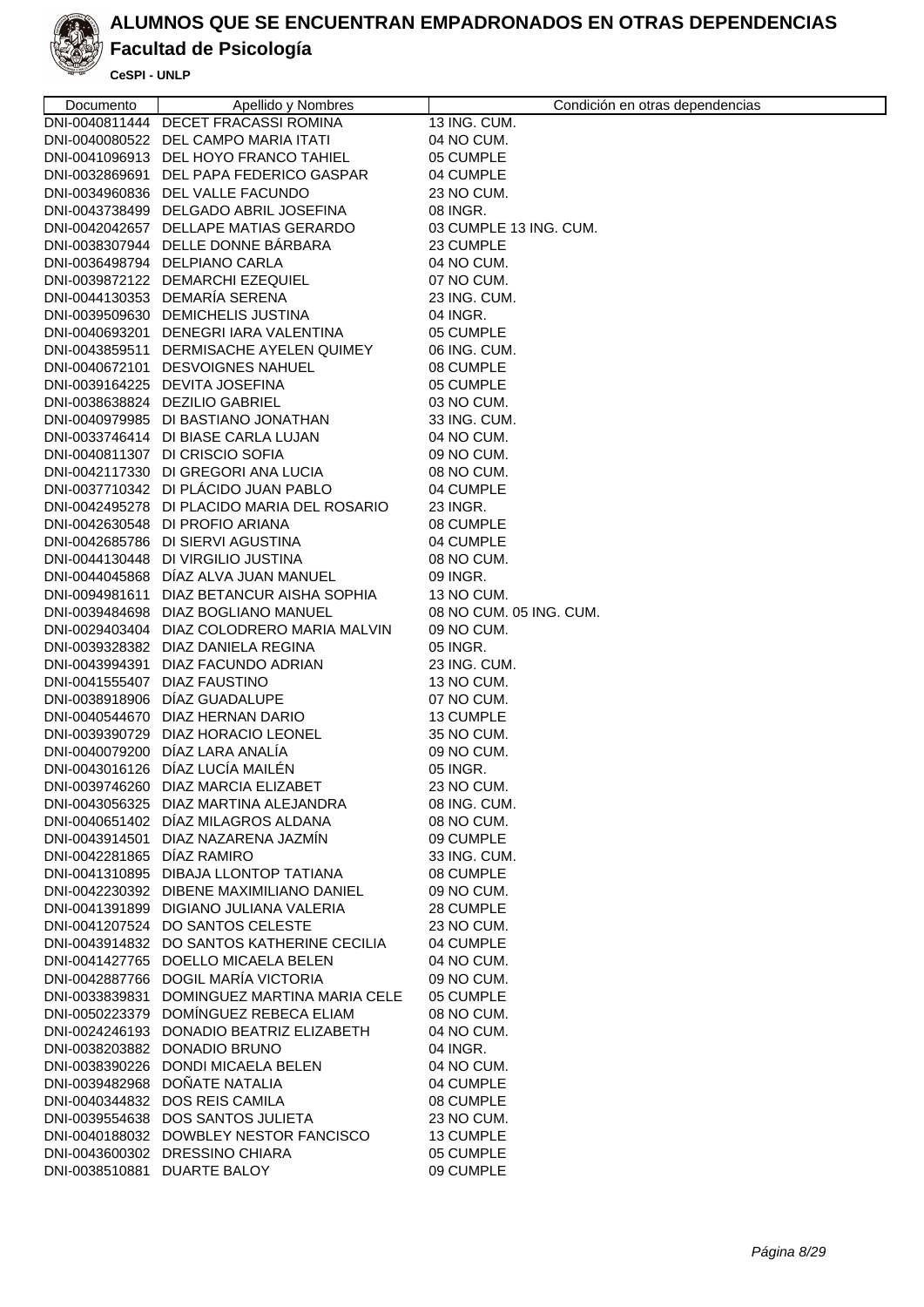

## **Facultad de Psicología**

| Documento                   | Apellido y Nombres                          | Condición en otras dependencias |
|-----------------------------|---------------------------------------------|---------------------------------|
|                             | DNI-0044128963 DUARTE LUCIA DANIELA         | 08 CUMPLE                       |
|                             | DNI-0043984354 DURÁN RUTH PRISCILA          | 09 CUMPLE                       |
|                             | DNI-0043079565 ECKHARDT IVAN                | 05 ING. CUM.                    |
|                             | DNI-0040062438 EDWARDS MELINA               | 05 CUMPLE                       |
|                             | DNI-0041542902 EL MUJTAR ROCIO              | 07 NO CUM.                      |
|                             | DNI-0043726924 ELETA VALENTINA IVANA        | 05 ING. CUM.                    |
|                             | DNI-0040756007 ELIZALDE CINTIA ALEJANDRA    | 08 NO CUM.                      |
|                             | DNI-0027349366 ELOSEGUI ALEXIA LORENA       | 04 NO CUM.                      |
|                             | DNI-0010261273 ENCALADA HUGO RUBEN          | 04 NO CUM.                      |
|                             | DNI-0041105701 ENCINA LUIS ALBERTO          | 13 CUMPLE                       |
|                             | DNI-0095664430 ENCISO INSFRAN LIZ MARIA GIS | 08 NO CUM.                      |
|                             | DNI-0043459173 ENFADAQUE VALENTINA          | 08 CUMPLE                       |
|                             | DNI-0041737164 ENRIQUE ROCIO BELEN          | 09 NO CUM.                      |
|                             | DNI-0037663755 EPUL LUCAS MANUEL            | 33 CUMPLE                       |
|                             | DNI-0043358778 ERDOZAIN DÍAZ ROCÍO MICAELA  | 05 INGR.                        |
|                             | DNI-0039410714 ERRAMUSPE MATIAS             | 13 NO CUM.                      |
|                             | DNI-0037802909 ERRASQUIN MARIA BELEN        | 04 NO CUM.                      |
|                             | DNI-0043907762 ESCANDE ALUMINE              | 23 CUMPLE                       |
|                             | DNI-0042198408 ESCOBAR ABRIL ANTONELLA      | 28 CUMPLE                       |
|                             | DNI-0039872178 ESCOBAR CAMILA               | 13 CUMPLE                       |
|                             | DNI-0038865573 ESCOBAR CONSTANZA IVANA      | 33 ING. CUM. 04 NO CUM.         |
|                             | DNI-0095173214 ESCOBAR DIARTE RUTH ARACELI  | 08 ING. CUM.                    |
| P-0095991638                | ESCOBAR MATA JHONMEIRY MELQU                | 08 INGR.                        |
|                             | DNI-0018617489 ESPAÑA HORACIO RAFAEL        | 04 NO CUM.                      |
|                             | DNI-0029307316 ESPINACO DANIELA             | 23 ING. CUM.                    |
|                             | DNI-0044207702 ESPINDOLA CRISTIAN EMANUEL   | 07 NO CUM.                      |
|                             | DNI-0041466243 ESPÍNDOLA MARIA SOL          | 08 NO CUM.                      |
|                             | DNI-0040093154 ESPINDOLA SABRINA MARIEL     | 08 NO CUM.                      |
|                             | DNI-0038807287 ESPINOSA ENZO ARIEL          | 23 CUMPLE                       |
|                             | DNI-0041066952 ESQUIROZ MICAELA BELEN       | 05 INGR.                        |
|                             | DNI-0043895747 ESQUIVEL ANABELLA TATIANA    | 13 INGR.                        |
|                             | DNI-0039831280 ESQUIVEL AUDISIO CYNTHIA YAM | 07 NO CUM.                      |
|                             | DNI-0018343987 ESTANGA LAURA MABEL          | 04 NO CUM.                      |
|                             | DNI-0039291818 ESTEBAN MARIA MAGDALENA      | 11 CUMPLE 13 NO CUM.            |
|                             | DNI-0038547743 ESTEBAN VICTORIA             | 13 INGR.                        |
|                             | DNI-0039831205 ESTEPA VISCONTI AGUSTINA     | 23 NO CUM.                      |
|                             | DNI-0032038290 ESTEVEZ LILIANA DANIELA      | 04 NO CUM.                      |
|                             | DNI-0041677032 ESTIVE BENJAMIN              | 08 CUMPLE                       |
|                             | DNI-0041889751 ESTRADA ESCOBEDO ALONDRA AL  | 13 ING. CUM.                    |
|                             | DNI-0038738784 ESTRELLA JOAQUIN             | 33 ING. CUM. 13 NO CUM.         |
|                             | DNI-0029439087 EVANS DARIO MARTIN           | 04 NO CUM.                      |
|                             | DNI-0042391993 EZCURRA JAVIER AITOR         | 07 NO CUM.                      |
|                             | DNI-0039671200 FACCIO ALDANA LOURDES        | 04 NO CUM.                      |
|                             | DNI-0041956446 FALCON GISELA GABRIELA       | 08 INGR.                        |
|                             | DNI-0038307879 FALCON LUCIANA               | 23 NO CUM.                      |
|                             | DNI-0029042481 FALCON NOELIA JESICA DESIREE | 23 CUMPLE                       |
|                             | DNI-0041325687 FALOMIR URDIROZ MICAELA FABI | 06 CUMPLE                       |
|                             | DNI-0038352111 FANUCCHI FACUNDO AGUSTIN     | 04 NO CUM.                      |
| DNI-0043737671 FARDIN TIAGO |                                             | 04 CUMPLE                       |
|                             | DNI-0026502306 FARELA PAOLA ALDANA          | 05 INGR.                        |
|                             | DNI-0041098339 FARIAS NATASHA BELEN         | 08 INGR.                        |
|                             | DNI-0040479072 FARIAS ROMINA NAIR           | 07 NO CUM. 03 NO CUM.           |
|                             | DNI-0041580491 FARIAS VICTORIA MARIANELLA   | 09 NO CUM.                      |
|                             | DNI-0039484535 FARRA MAGALI CLARA           | 08 ING. CUM.                    |
|                             | DNI-0035591117 FATTORI RUIZ JULIETA BÁRBARA | 04 ING. CUM.                    |
|                             | DNI-0042281801 FAVA VALENTINA ABRIL         | 08 CUMPLE                       |
|                             | DNI-0043179048 FAY JUAN AUGUSTO             | 04 ING. CUM.                    |
|                             | DNI-0043464531 FEDELI NAZARENA MAITE        | 08 INGR.                        |
|                             | DNI-0038835470 FELICI LUCAS ALBERTO         | 33 CUMPLE                       |
|                             | DNI-0039554579 FENSEL FACUNDO MARCOS        | 09 NO CUM.                      |
|                             | DNI-0034928800 FERNANDEZ ALDANA MAGALI      | 23 NO CUM.                      |
|                             |                                             |                                 |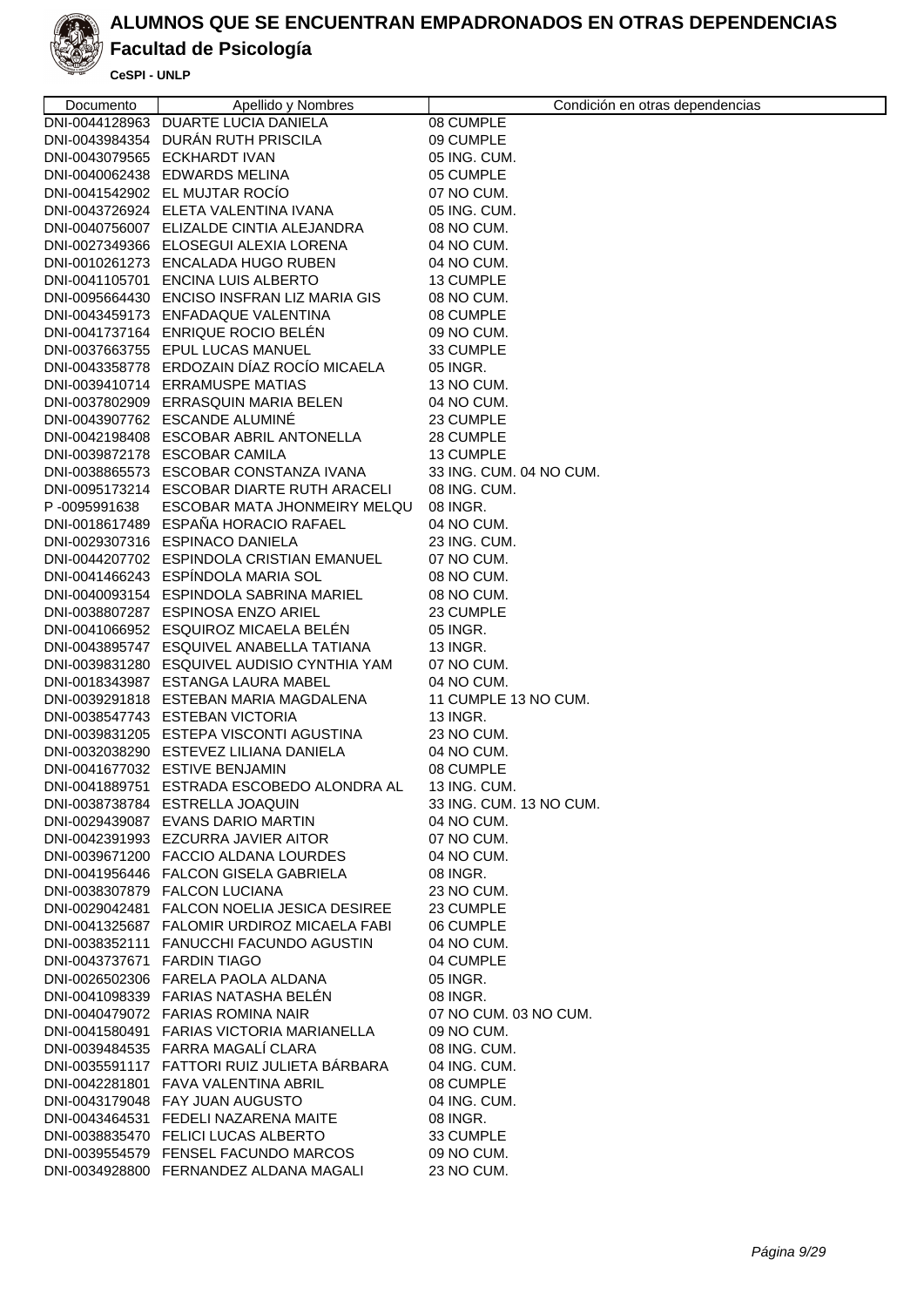

# **Facultad de Psicología**

| Documento                    | Apellido y Nombres                                                                  | Condición en otras dependencias |
|------------------------------|-------------------------------------------------------------------------------------|---------------------------------|
|                              | DNI-0041857184 FERNANDEZ ANDREA YAQUELIN                                            | 28 CUMPLE                       |
|                              | DNI-0040259538 FERNÁNDEZ AYELÉN GABRIELA                                            | 07 NO CUM.                      |
|                              | DNI-0041927413 FERNANDEZ CAMILLO MARTINA                                            | 05 ING. CUM.                    |
|                              | DNI-0043588004 FERNANDEZ CANDELA                                                    | 08 NO CUM.                      |
|                              | DNI-0040716778 FERNANDEZ DAIANA                                                     | 09 NO CUM.                      |
|                              | DNI-0038852483 FERNANDEZ DENISE                                                     | 05 CUMPLE                       |
|                              | DNI-0043981568 FERNANDEZ GERONIMO                                                   | 35 CUMPLE                       |
|                              | DNI-0094800648 FERNANDEZ GUILLERMO FEDERICO                                         | 33 INGR.                        |
|                              | DNI-0033012994 FERNANDEZ JAVIER HORACIO                                             | 23 NO CUM.                      |
|                              | DNI-0040757075 FERNANDEZ LAUTARO GASTON                                             | 05 NO CUM.                      |
|                              | DNI-0032312583 FERNANDEZ MARIANO EZEQUIEL                                           | 04 NO CUM.                      |
|                              | DNI-0041799144 FERNANDEZ MARTINA MICAELA                                            | 05 NO CUM.                      |
|                              | DNI-0041969538 FERNÁNDEZ MELISA TRINIDAD                                            | 23 NO CUM.                      |
|                              | DNI-0041799510 FERNANDEZ MERLO GENESIS PAOL                                         | 13 ING. CUM.                    |
|                              | DNI-0040458812 FERNANDEZ NICOLAS JAVIER                                             | 04 ING. CUM.                    |
|                              | DNI-0031460230 FERNÁNDEZ PINEDA DAIANA ANDR                                         | 33 ING. CUM. 08 NO CUM.         |
|                              | DNI-0042499464 FERNANDEZ ROSELL JOSEFINA                                            | 05 CUMPLE                       |
|                              | DNI-0029957848 FERNÁNDEZ RUBEN FABIAN                                               | 33 INGR.                        |
|                              | DNI-0040139426 FERNANDEZ SOFIA ANAHI                                                | 04 NO CUM.                      |
|                              | DNI-0040834199 FERNANDEZ TAMARA AZUL<br>DNI-0043107334 FERNÁNDEZ VOCT MICAELA MILAG | 04 INGR.<br>05 ING, CUM.        |
|                              | DNI-0037987063 FERRACES LAUTARO GUILLERMO                                           | 02 CUMPLE                       |
|                              | DNI-0041313572 FERRARIS JUAN JOSE                                                   | 13 CUMPLE                       |
|                              | DNI-0041670817 FERREIRA CAROLA VALENTINA                                            | 08 INGR.                        |
|                              | DNI-0033727033 FERREIRA PABLO VICENTE                                               | 05 CUMPLE                       |
|                              | DNI-0041435626 FERRER ANA CLARA                                                     | 13 NO CUM.                      |
|                              | DNI-0041171766 FERREYRA LUNA                                                        | 28 CUMPLE                       |
|                              | DNI-0043303532 FERREYRA NAVARRO CAMILA AYE                                          | 13 ING. CUM.                    |
|                              | DNI-0042047378 FERREYRA VILLAVERDE FLORENCI                                         | 23 NO CUM.                      |
|                              | DNI-0043394102 FERRON BRUNO                                                         | 13 NO CUM.                      |
|                              | DNI-0022349807 FERTINO MARCELO GABRIEL                                              | 04 NO CUM.                      |
|                              | DNI-0042322492 FIASCARO VALENTINA                                                   | 08 CUMPLE                       |
|                              | DNI-0043252415 FIDABEL FRUTOS TAIS                                                  | 10 NO CUM.                      |
|                              | DNI-0043098983 FIESTAS GAMBOA ALEXIS GABRIE                                         | 33 CUMPLE                       |
|                              | DNI-0041114307 FIGUEREDO AYELEN MELISA                                              | 08 NO CUM.                      |
|                              | DNI-0037549426 FIK LUCIA GISELLE                                                    | 04 CUMPLE                       |
|                              | DNI-0035611956 FILIPE MARTINS SOFIA                                                 | 05 CUMPLE                       |
|                              | DNI-0029782674 FINAMORE AMALIA CLARISA RAQU                                         | 04 NO CUM.                      |
| DNI-0042841934 FINK AGUSTIN  |                                                                                     | 09 ING. CUM.                    |
|                              | DNI-0041207339 FISCARELLI DANIELA                                                   | 13 INGR.                        |
|                              | DNI-0040293666 FLEISS DEGLI UOMINI GIULIETT                                         | 23 NO CUM.                      |
|                              | DNI-0095070246 FLEITAS MAZARI JESSICA                                               | 27 CUMPLE                       |
|                              | DNI-0040133555 FLEITAS SERGIO ALEJANDRO                                             | 13 NO CUM.                      |
|                              | DNI-0039877476 FLEMMER VALERIA SOLEDAD                                              | 28 CUMPLE                       |
|                              | DNI-0044045952 FLORES BRISA AYLEN<br>DNI-0043098858 FLORES CHONG KEILA AYELEN       | 07 INGR.<br>05 ING. CUM.        |
|                              | DNI-0036602977 FLORES JOHANNA ESTEFANIA                                             | 05 CUMPLE 33 ING, CUM.          |
|                              | DNI-0040653706 FLORES JUAN DIEGO                                                    | 35 INGR. 04 NO CUM.             |
|                              | DNI-0038637668 FLORES MARÍA LILIANA                                                 | 08 INGR.                        |
|                              | DNI-0024421393 FLORES SILVINA GABRIELA                                              | 23 ING. CUM.                    |
|                              | DNI-0040477655 FLORES VEISAGA MARIELA MABEL                                         | 09 CUMPLE                       |
|                              | DNI-0042653756 FLORIANO CARRASCO JUANA                                              | 13 CUMPLE                       |
|                              | DNI-0025650506 FOLATTI MARCELO RUBEN                                                | 08 NO CUM.                      |
|                              | DNI-0036342842 FONTANA DANIELA ESTEFANIA                                            | 23 CUMPLE                       |
|                              | DNI-0044425926 FORNERIS JULIANA                                                     | 13 ING. CUM.                    |
| DNI-0039150652 FORTIN JULIAN |                                                                                     | 07 NO CUM.                      |
|                              | DNI-0041140126 FORTUNATO FACUNDO JOSÉ                                               | 04 NO CUM.                      |
|                              | DNI-0024953322 FORTUNATO ROMINA                                                     | 04 NO CUM.                      |
|                              | DNI-0036273493 FOURNIER DIEGO ENRIQUE                                               | 08 INGR.                        |
|                              | DNI-0036106340 FRABONI FLORENCIA                                                    | 07 NO CUM.                      |
|                              | DNI-0037934699 FRANCESE AMILCAR AGUSTIN                                             | 04 NO CUM.                      |
|                              |                                                                                     |                                 |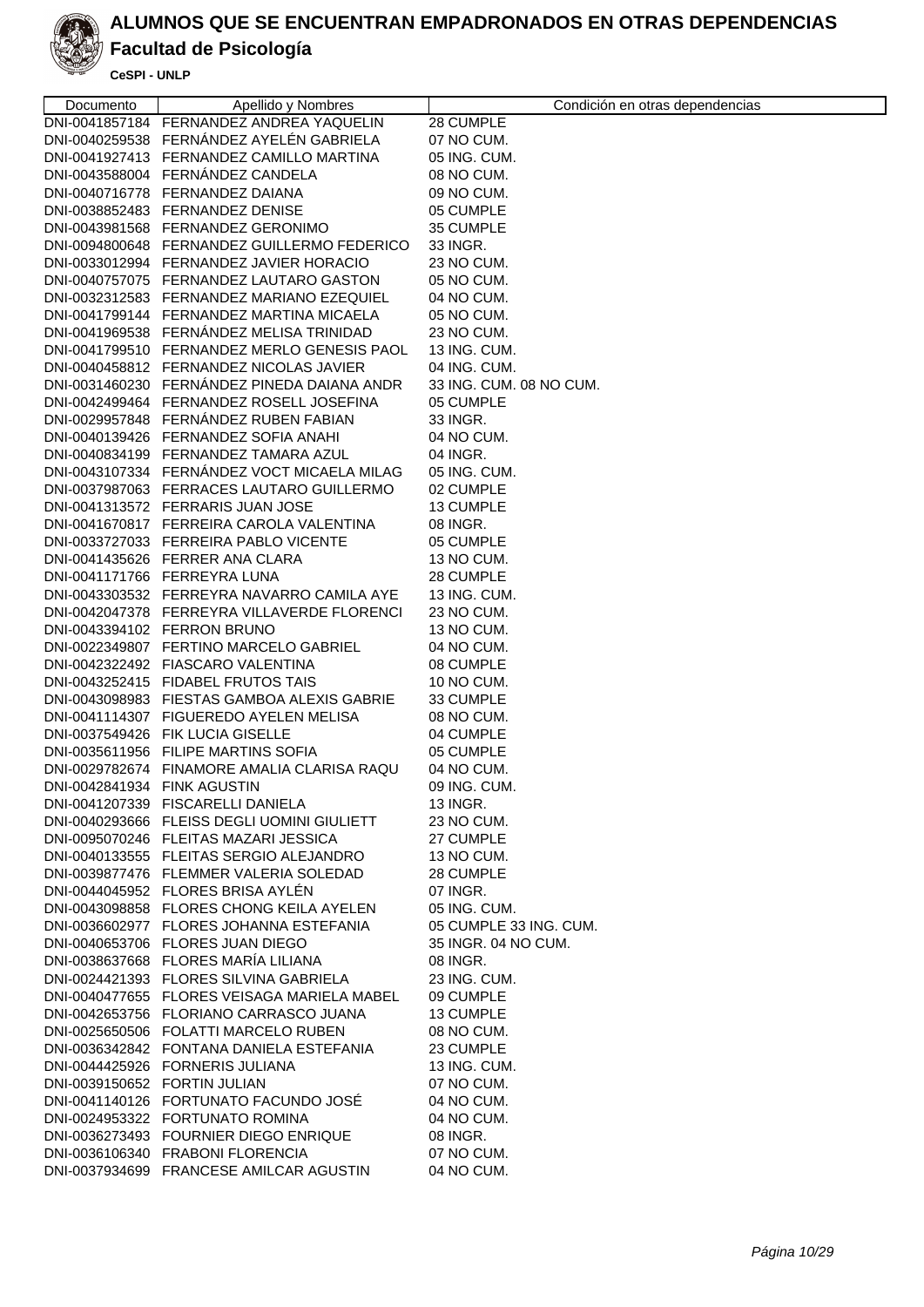

### **Facultad de Psicología**

| Documento                    | Apellido y Nombres                          | Condición en otras dependencias |
|------------------------------|---------------------------------------------|---------------------------------|
|                              | DNI-0043460772 FRANCO FERNANDO GABRIEL      | 05 ING. CUM.                    |
|                              | DNI-0037824333 FRANCO JACQUELINE AYELEN     | 08 NO CUM. 27 CUMPLE            |
|                              | DNI-0040896781 FRANCO JULIAN GASTON         | 23 NO CUM.                      |
|                              | DNI-0033459574 FRANCO MARIANELA ANGELES     | 23 NO CUM.                      |
|                              | DNI-0036660653 FRANCO NADIA ROCIO           | 04 NO CUM.                      |
|                              | DNI-0030777382 FRASSON RODRIGUES GRACIELE K | 05 CUMPLE 04 NO CUM.            |
|                              | DNI-0035186251 FRATIN LUCIANA               | 04 NO CUM.                      |
|                              | DNI-0038706678 FRATTINI LUCILA BELEN        | 28 CUMPLE                       |
|                              | DNI-0043044096 FRONZA MARTINA               | 09 CUMPLE                       |
|                              | DNI-0041861596 FUENTES SOFIA                |                                 |
|                              | DNI-0028452476 FUERTES MARIA NATALIA        | 23 CUMPLE                       |
|                              | DNI-0039111586 GAB EVELIN TRINIDAD          | 04 NO CUM.<br>13 INGR.          |
|                              | DNI-0040980777 GAITAN FARIAS LEONEL GERMAN  | 04 CUMPLE                       |
|                              | DNI-0038806654 GAJARDO LINARES CAMILA NOELI | 05 CUMPLE                       |
|                              | DNI-0040551725 GALARZA MARIA VICTORIA       |                                 |
|                              | DNI-0026686265 GALDOS VALERIA VIVIANA       | 13 NO CUM.<br>04 NO CUM.        |
|                              | DNI-0040855048 GALEANO SANDOVAL NEHUEN      | 05 NO CUM.                      |
|                              | DNI-0035591929 GALIO ANES ARIAS AILIN       | 23 NO CUM.                      |
|                              | DNI-0037982212 GALIOTTI SUYAY PAULA         | 23 NO CUM.                      |
| DNI-0040667089 GALIZIA PILAR |                                             | 02 CUMPLE                       |
|                              | DNI-0041784949 GALLARDO ROCIO               | 33 CUMPLE                       |
| DNI-0034199894 GALLI JULIETA |                                             | 08 NO CUM.                      |
|                              | DNI-0042597585 GALLIANI LUCIA JAZMIN        | 08 ING. CUM.                    |
| DNI-0038297133 GALMAN ROCIO  |                                             | 09 CUMPLE                       |
|                              | DNI-0039554900 GALVAN JUAN CRUZ             | 23 NO CUM.                      |
|                              | DNI-0040424165 GALVAN LUNA MATIAS OSCAR     | 08 INGR.                        |
|                              | DNI-0042413363 GAMARRA MICAELA AYELEN       | 13 INGR.                        |
|                              | DNI-0037550700 GAMBETTA PAULA ALEJANDRA     | 23 NO CUM.                      |
|                              | DNI-0042301080 GANDARIA LOURDES MAGALI      | 23 CUMPLE                       |
|                              | DNI-0040917852 GANIN JULIAN ANDRES          | 13 CUMPLE                       |
|                              | DNI-0094342437 GAONA BRANDT MARIA RAMONA    | 04 NO CUM.                      |
|                              | DNI-0040190482 GARAY DIAZ FEDERICO JAVIER   | 08 INGR. 13 NO CUM.             |
|                              | DNI-0024763874 GARAY JUAN CRUZ              | 13 CUMPLE                       |
|                              | DNI-0041146396 GARAY VICTORIA AILEN         | 05 NO CUM.                      |
|                              | DNI-0040188138 GARBINI CAMIÑA LARA          | 13 NO CUM.                      |
|                              | DNI-0037559896 GARCES FELIPE                | 07 NO CUM.                      |
|                              | DNI-0040717505 GARCIA ALBARRACIN ALDO ROB   | 04 CUMPLE                       |
|                              | DNI-0039165971 GARCIA ABAD MICAELA          | 04 CUMPLE                       |
|                              | DNI-0042291207 GARCIA AGATA CAMILA          | 08 NO CUM.                      |
|                              | DNI-0041025371 GARCIA EMILIANO              | 13 CUMPLE                       |
|                              | DNI-0034946725 GARCÍA EZEQUIEL ANDRÉS       | 05 ING. CUM.                    |
|                              | DNI-0041691729 GARCIA GOMENZA MATIAS        | 13 NO CUM.                      |
|                              | DNI-0036373950 GARCÍA JUAN CRUZ             | 05 CUMPLE                       |
|                              | DNI-0041040582 GARCIA MARSHALL FRANCO NICOL | 09 NO CUM.                      |
|                              | DNI-0043737606 GARCÍA MILAGROS              | 08 CUMPLE                       |
|                              | DNI-0041310861 GARCÍA MUJICA ARADIA         | 23 CUMPLE                       |
|                              | DNI-0039185505 GARCIA NICOLAS ALEXIS        | 33 ING. CUM.                    |
|                              | DNI-0025288644 GARCIA SABINA MARIA VANESA   | 04 NO CUM.                      |
|                              | DNI-0043666534 GARCIA TORDINI LUCIA         | 04 ING. CUM.                    |
|                              | DNI-0038082017 GARCILAZO CECILIA BELÉN      | 05 CUMPLE 08 INGR.              |
|                              | DNI-0038865937 GARDELLA MARIA BELEN         | 04 NO CUM.                      |
|                              | DNI-0041802238 GARDES AGUSTINA              | 05 NO CUM.                      |
|                              | DNI-0038186565 GARNICA MARIA DEL ROSARIO    | 13 NO CUM.                      |
|                              | DNI-0024256454 GAROFALO FLAVIA JULIETA      | 13 NO CUM.                      |
|                              | DNI-0039287047 GAROFOLI LUCIA               | 13 NO CUM.                      |
|                              | DNI-0031237500 GARRALDA MARÍA CELESTE       | 05 CUMPLE                       |
|                              | DNI-0041457674 GARRIDO MARIA DEL MILAGRO    | 13 NO CUM.                      |
|                              | DNI-0033508281 GARROS MARCIA ELIZABETH      | 04 NO CUM.                      |
|                              | DNI-0029371256 GATICA CINTIA SOLANA         | 04 NO CUM.                      |
|                              | DNI-0038629774 GAUDIO FLORENCIA ANABELLA    | 07 NO CUM.                      |
|                              | DNI-0043107323 GAUNA IARA NAHIR             | 08 INGR.                        |
|                              |                                             |                                 |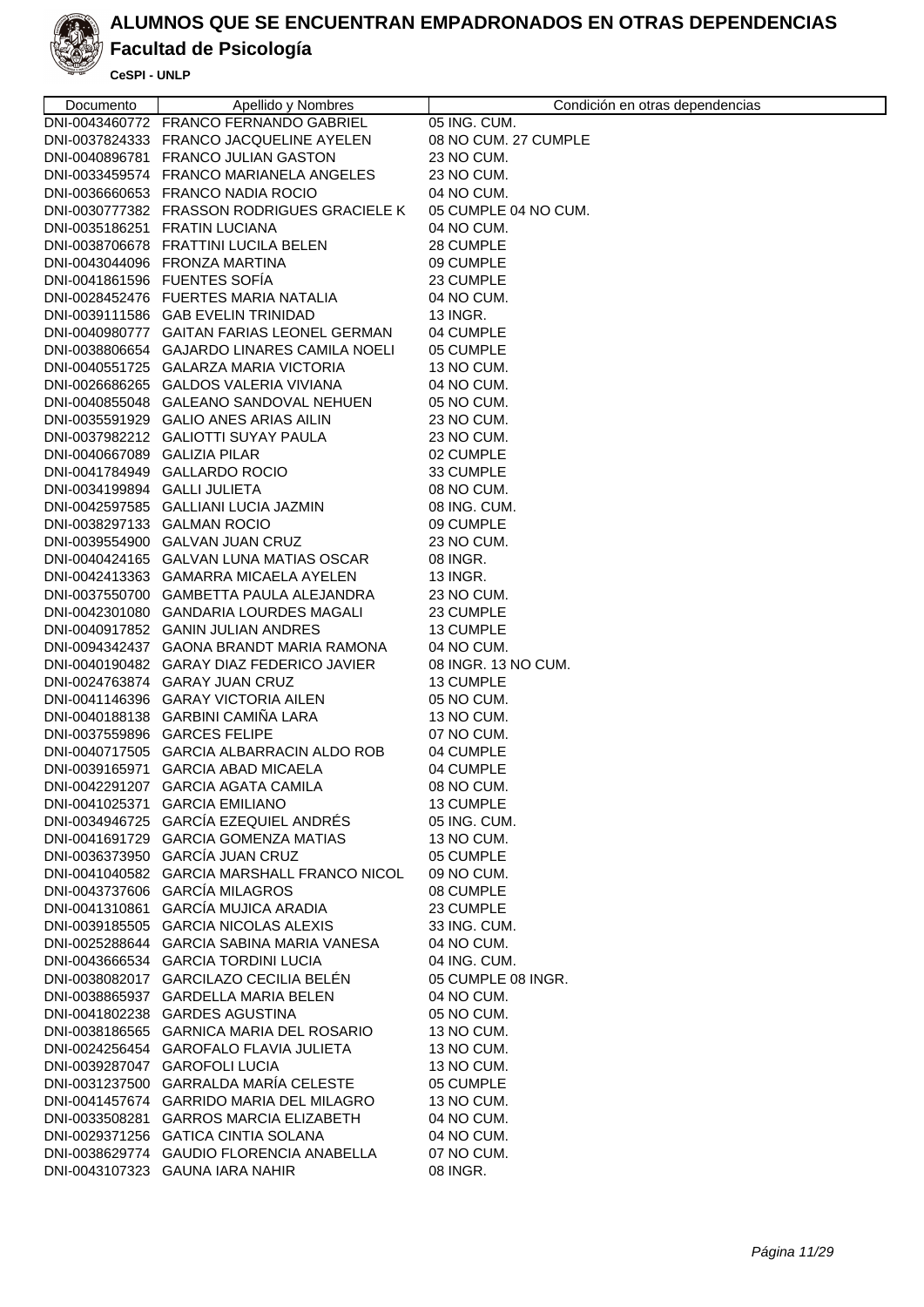

### **Facultad de Psicología**

| Documento                   | Apellido y Nombres                                                                | Condición en otras dependencias  |
|-----------------------------|-----------------------------------------------------------------------------------|----------------------------------|
|                             | DNI-0026709546 GAUNA KARINA EDITH                                                 | 04 NO CUM.                       |
|                             | DNI-0038860626 GAUNA LUNA LEANDRO DAVID                                           | 05 CUMPLE                        |
|                             | DNI-0037179106 GAUNA ROMINA MARIBEL                                               | 05 CUMPLE                        |
|                             | DNI-0043303487 GAUTO MILAGROS                                                     | 10 NO CUM.                       |
|                             | DNI-0033222542 GAUZELLINO AGUSTINA                                                | 04 NO CUM.                       |
|                             | DNI-0037985980 GAVANCHO LAU ERIKA ALEJANDRA                                       | 05 CUMPLE                        |
|                             | DNI-0040813663 GAVILAN CARLA LUCILA                                               | 07 NO CUM. 03 CUMPLE             |
|                             | DNI-0040913141 GAY RODRIGUEZ MICAELA                                              | 28 CUMPLE                        |
|                             | DNI-0038061441 GELORMINO DAIANA MICAELA                                           | 05 CUMPLE                        |
|                             | DNI-0038017174 GENNOSO MARIA LAURA                                                | 09 NO CUM.                       |
|                             | DNI-0033902986 GENTILI MARIA EUGENIA                                              | 04 NO CUM.                       |
|                             | DNI-0037915096 GENZONE ELINA IRENE                                                | 09 NO CUM.                       |
|                             | DNI-0034518409 GEREZ JAVIER SEGUNDO                                               | 08 NO CUM. 07 NO CUM. 04 NO CUM. |
|                             | DNI-0032098964 GEREZ MARIA VANESA                                                 | 23 NO CUM.                       |
|                             | DNI-0043912123 GIACHETTI VALENTINA                                                | 28 ING. CUM.                     |
|                             | DNI-0040062081 GIAMPIERI ANTONELLA                                                | 13 NO CUM.                       |
|                             | DNI-0041539951 GIANERA ENRIQUE MARIANO                                            | 04 NO CUM.                       |
|                             | DNI-0039981944 GIANGRECO FRANCO LUCIANO                                           | 08 CUMPLE                        |
|                             | DNI-0042145712 GIANOLLI JOSUE BENJAMIN                                            | 05 ING. CUM.                     |
|                             | DNI-0037385595 GIGENA MATIAS EDUARDO                                              | 13 NO CUM.                       |
|                             | DNI-0034957970 GIGLI FLORENCIA AYELEN                                             | 23 NO CUM.                       |
|                             | DNI-0041105928 GIL JUAN BAUTISTA                                                  | 33 NO CUM.                       |
|                             | DNI-0042291198 GIL MARIANELA DE LOS ANGELES                                       | 13 NO CUM.                       |
| DNI-0039762492 GILES MARCOS |                                                                                   | 05 CUMPLE                        |
|                             | DNI-0024835484 GILIBERTI NATALIA ALEJANDRA                                        | 07 NO CUM.                       |
|                             | DNI-0040717508 GIMENEZ BARBARA AYELEN                                             | 05 CUMPLE                        |
|                             | DNI-0042045992 GIMENEZ CAROLINA AYELEN                                            | 04 NO CUM.                       |
|                             | DNI-0041147823 GIMENEZ FLORENCIA MELINA                                           | 10 NO CUM.                       |
|                             | DNI-0040651622 GIMENEZ MATIAS EZEQUIEL                                            | 23 ING. CUM.                     |
|                             | DNI-0041670537 GINI ARTEAGA ANTONELLA                                             | 28 CUMPLE                        |
|                             | DNI-0023102423 GIORDANO LETICIA MARIA ANDRE                                       | 13 CUMPLE                        |
|                             | DNI-0042617240 GIORDANO MARIA EMILIA                                              | 08 NO CUM.                       |
|                             | DNI-0033990976 GIORDANO NATALIA AYELEN                                            | 04 NO CUM.                       |
|                             | DNI-0037945091 GIORGIO MACARENA AYELEN                                            | 04 NO CUM.                       |
|                             | DNI-0023353515 GIOTTA ELIZABETH GLADYS                                            | 04 NO CUM.                       |
|                             | DNI-0018617984 GIQUIADO MARIA CECILIA                                             | 04 NO CUM.                       |
|                             | DNI-0043053273 GIRALDA CRISTIAN ADRIAN                                            | 03 ING. CUM.                     |
|                             | DNI-0038919795 GIRAUDO ROSSI AGUSTIN LEANDR                                       | 13 NO CUM.                       |
|                             | DNI-0042514274 GIRIBALDI SOSA MARTINA<br>DNI-0039114921 GIROTTI NICOLAS ALEJANDRO | 09 CUMPLE<br>04 NO CUM.          |
|                             | DNI-0043458974 GISMONDI MARIA DOLORES                                             | 08 INGR.                         |
|                             | DNI-0037809247 GIUDICE CAMILA AYELEN                                              | 05 INGR.                         |
|                             | DNI-0042174695 GIUDICE MAGDALENA                                                  |                                  |
|                             | DNI-0040407704 GODOY MARÍA LAURA                                                  | 04 NO CUM.<br>28 CUMPLE          |
|                             | DNI-0038083445 GODOY MAXIMILIANO OSCAR                                            | 13 NO CUM.                       |
|                             | DNI-0041457548 GODOY RICA ABRIL                                                   | 13 NO CUM. 04 CUMPLE             |
|                             | DNI-0040930830 GOLDAR CATERINA SOL                                                | 13 CUMPLE                        |
|                             | DNI-0095871837 GOMES DE OLIVEIRA LUANA ROSA                                       | 08 CUMPLE                        |
|                             | DNI-0039600548 GOMEZ AGUSTIN                                                      | 13 NO CUM.                       |
|                             | DNI-0036821372 GOMEZ BRIAN ALBERTO                                                | 23 NO CUM.                       |
|                             | DNI-0037945286 GOMEZ CALAPEÑA EVELIN YANET                                        | 08 INGR.                         |
|                             | DNI-0041670216 GOMEZ CASADO PABLO NICOLAS                                         | 13 CUMPLE                        |
|                             | DNI-0035281266 GOMEZ CORINA ALEJANDRA                                             | 04 NO CUM.                       |
|                             | DNI-0026217121 GOMEZ CRISTIAN ARIEL                                               | 04 CUMPLE                        |
|                             | DNI-0042899959 GOMEZ ELIZABETH                                                    | 23 ING. CUM.                     |
|                             | DNI-0039667804 GOMEZ FEDIW GABRIEL AGUSTIN                                        | 13 NO CUM. 04 NO CUM.            |
|                             | DNI-0038842527 GOMEZ FERNANDEZ CINTIA DEL V                                       | 04 REG NO CUM                    |
|                             | DNI-0040855085 GOMEZ GASTÓN                                                       | 05 ING. CUM.                     |
|                             | DNI-0041202224 GOMEZ GONZALEZ MALENA                                              | 09 CUMPLE                        |
|                             | DNI-0040123207 GOMEZ LAURA BELEN                                                  | 04 NO CUM.                       |
|                             | DNI-0037927383 GOMEZ LOPEZ JULIANA MARIA                                          | 13 NO CUM.                       |
|                             |                                                                                   |                                  |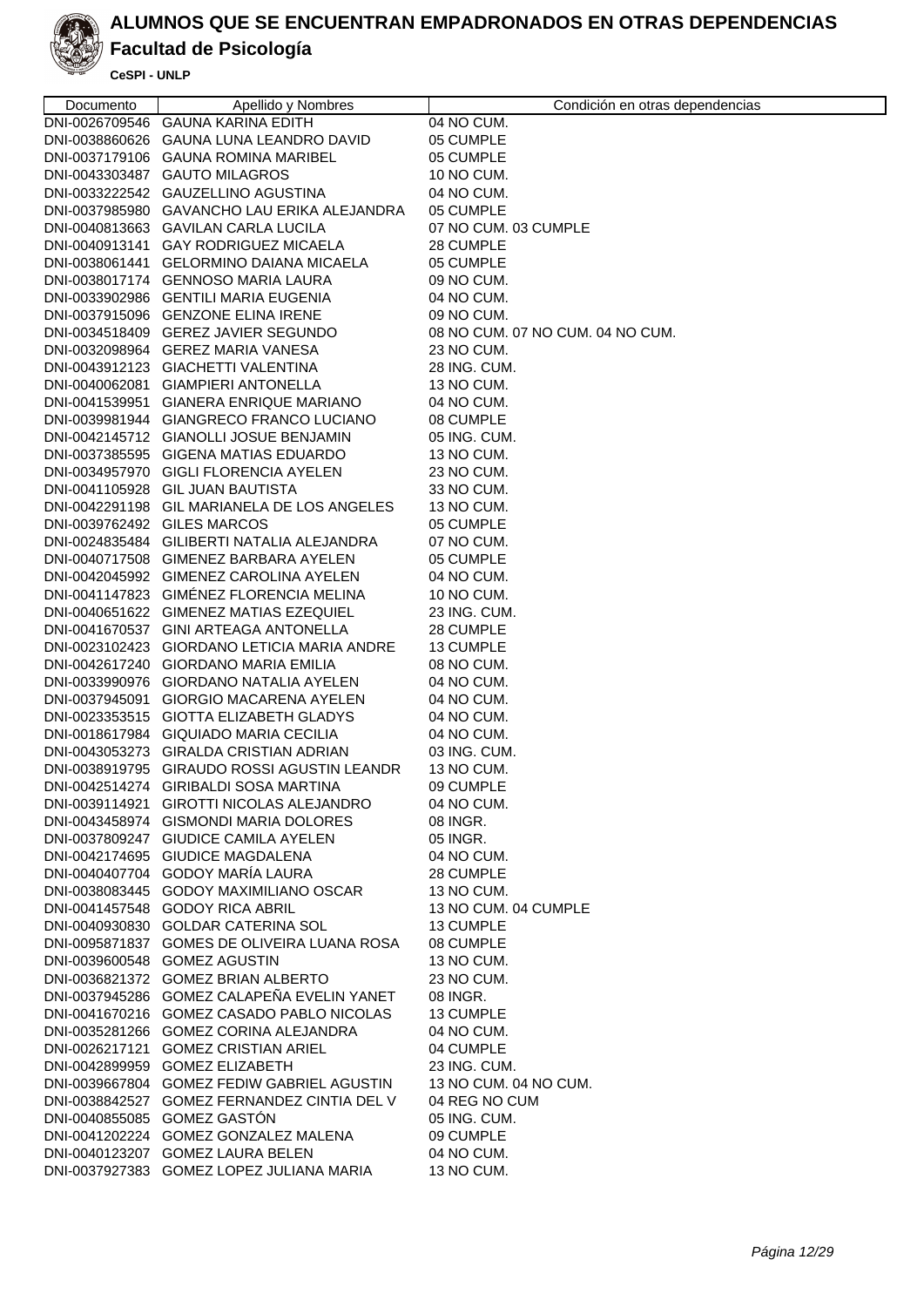

### **Facultad de Psicología**

| Documento    | Apellido y Nombres                                                                    | Condición en otras dependencias  |
|--------------|---------------------------------------------------------------------------------------|----------------------------------|
|              | DNI-0038382947 GÓMEZ LUCAS MATIAS                                                     | 09 NO CUM.                       |
|              | DNI-0031151384 GOMEZ OMAR FEDERICO                                                    | 23 NO CUM.                       |
|              | DNI-0043178847 GÓMEZ PADÍN LARA NOELIA                                                | 12 NO CUM. 23 INGR.              |
|              | DNI-0036944999 GÓMEZ RODRIGO                                                          | 33 CUMPLE                        |
|              | DNI-0036069785 GOMEZ SAMANTHA BELEN                                                   | 04 NO CUM.                       |
|              | DNI-0041685762 GOMEZ SOFIA DORA                                                       | 09 NO CUM.                       |
|              | DNI-0042537707 GOMEZ TORALES DENISE                                                   | 09 NO CUM.                       |
|              | DNI-0040831972 GOMIERO DANA JULISSA                                                   | 08 CUMPLE                        |
|              | DNI-0041010674 GONCALVES CAMILA                                                       | 04 NO CUM.                       |
|              | DNI-0041883877 GONGORA VAZQUEZ MARÍA DEL PI                                           | 04 ING. CUM.                     |
|              | DNI-0095309040 GONZALES RODRIGUEZ RICARDO D                                           | 08 NO CUM. 10 INGR.              |
|              | DNI-0042563419 GONZÁLEZ ARIANA BELÉN                                                  | 33 ING. CUM.                     |
|              | DNI-0034943592 GONZALEZ AYELEN ELIZABETH                                              | 04 ING. CUM.                     |
|              | DNI-0038835846 GONZALEZ CARLOS ALBERTO                                                | 02 INGR.                         |
|              | DNI-0032146289 GONZALEZ CECILIA LUISA                                                 | 04 CUMPLE                        |
|              | DNI-0022887569 GONZALEZ FERNANDA NOEMI<br>DNI-0043178256 GONZALEZ GIMENEZ PERLA DEL R | 23 ING. CUM.<br>23 CUMPLE        |
|              | DNI-0040624600 GONZALEZ IBORRA MICAELA                                                | 09 CUMPLE                        |
|              | DNI-0043178958 GONZALEZ JULIETA                                                       | 13 CUMPLE                        |
|              | DNI-0040759855 GONZALEZ MARIA JOSE                                                    | 13 CUMPLE                        |
|              | DNI-0040708083 GONZALEZ MARTIN                                                        | 04 NO CUM.                       |
|              | DNI-0039493348 GONZALEZ MAURO NICOLAS                                                 | 09 NO CUM. 08 NO CUM. 03 NO CUM. |
|              | DNI-0041542560 GONZALEZ MELANIE SOFIA                                                 | 08 CUMPLE                        |
|              | DNI-0040895510 GONZALEZ NAHUEL JUAN PABLO                                             | 33 CUMPLE                        |
|              | DNI-0040867783 GONZÁLEZ ORIANA                                                        | 08 INGR.                         |
|              | DNI-0037915022 GONZALEZ SOL MADELEIN                                                  | 09 NO CUM.                       |
|              | DNI-0039872052 GONZALÍA DANIELA SOLEDAD                                               | 05 NO CUM.                       |
|              | DNI-0040742758 GONZALIA MARIA BELEN                                                   | 13 NO CUM.                       |
|              | DNI-0039336224 GOÑI SABRINA BELEN                                                     | 10 NO CUM.                       |
|              | DNI-0038145855 GOROSTEGUI ITZIAR MARIA                                                | 13 NO CUM.                       |
|              | DNI-0029908004 GORRAIZ ANA PAULA                                                      | 04 NO CUM.                       |
|              | DNI-0095273982 GRADOS DIAZ DIANA CAROLINA                                             | 09 CUMPLE                        |
|              | DNI-0040798117 GRECO ALEJANDRA                                                        | 13 CUMPLE                        |
|              | DNI-0043178551 GREGORI ABRIL                                                          | 09 NO CUM.                       |
|              | DNI-0040384670 GRIFFITHS FLORENCIA DENISE                                             | 08 CUMPLE                        |
|              | DNI-0014989060 GRISOLIA ROSANA CECILIA                                                | 23 NO CUM. 04 NO CUM.            |
|              | DNI-0025747810 GRISOLIA STELLA MARIS                                                  | 23 NO CUM.                       |
|              | DNI-0035609428 GROBA PEREIRA JULIA MERCEDES                                           | 13 NO CUM.                       |
|              | DNI-0041206853 GRONDONA NESCHENKO LAUTARO                                             | 33 CUMPLE                        |
|              | DNI-0039716302 GROSSI CRISTIAN HERNÁN                                                 | 08 NO CUM.                       |
|              | DNI-0023281192 GUALTIERI LILIANA VERONICA                                             | 04 CUMPLE                        |
|              | DNI-0038017468 GUARINO CALDERON SOFIA VICTO                                           | 28 CUMPLE                        |
|              | DNI-0042776802 GUERRA TAMARA PAOLA                                                    | 05 NO CUM.                       |
|              | DNI-0036068436 GUEVARA MARINA FLORENCIA                                               | 10 NO CUM.                       |
|              | DNI-0041140093 GUEVARA MERLINA                                                        | 05 NO CUM.                       |
|              | DNI-0027092310 GUEVARA RAFAEL ALEJANDRO                                               | 04 CUMPLE                        |
|              | DNI-0018595252 GUIDO LAVALLE MARIA RAQUEL                                             | 04 NO CUM.                       |
|              | DNI-0038603377 GUIET TERESITA                                                         | 07 NO CUM.                       |
|              | DNI-0040979718 GUILLERMO IGNACIO FEDERICO                                             | 13 NO CUM.                       |
| P-0096076723 | <b>GUIZADO QUISPE DIDIER EDILBE</b>                                                   | 04 INGR.                         |
|              | DNI-0042392659 GUTIERREZ EZEQUIEL ANDRES<br>DNI-0042675525 GUTIERREZ JEREMIAS         | 04 NO CUM.<br>13 INGR.           |
|              | DNI-0036843968 GUTIERREZ MAILEN YANINA                                                | 04 NO CUM.                       |
|              | DNI-0039230641 GUTIERREZ MARIA MAGDALENA                                              | 07 NO CUM.                       |
|              | DNI-0042028001 GUTIERREZ MICAELA FLORENCIA                                            | 08 INGR.                         |
|              | DNI-0094038444 GUZMAN ORTUÑO LUVIA                                                    | 13 ING. CUM.                     |
|              | DNI-0039831876 GUZMAN VALLEJOS PAULA SILVIN                                           | 13 NO CUM.                       |
|              | DNI-0037436207 GUZZO ANUNCIATA AILEN ANGELI                                           | 23 CUMPLE                        |
|              | DNI-0042956957 HAKIMIAN BRENDA XIOMARA                                                | 04 ING. CUM.                     |
|              | DNI-0029438444 HEICK JENNIFER ROMINA                                                  | 23 NO CUM.                       |
|              | DNI-0044049667 HENESTROSA RAMIRO                                                      | 13 ING. CUM.                     |
|              |                                                                                       |                                  |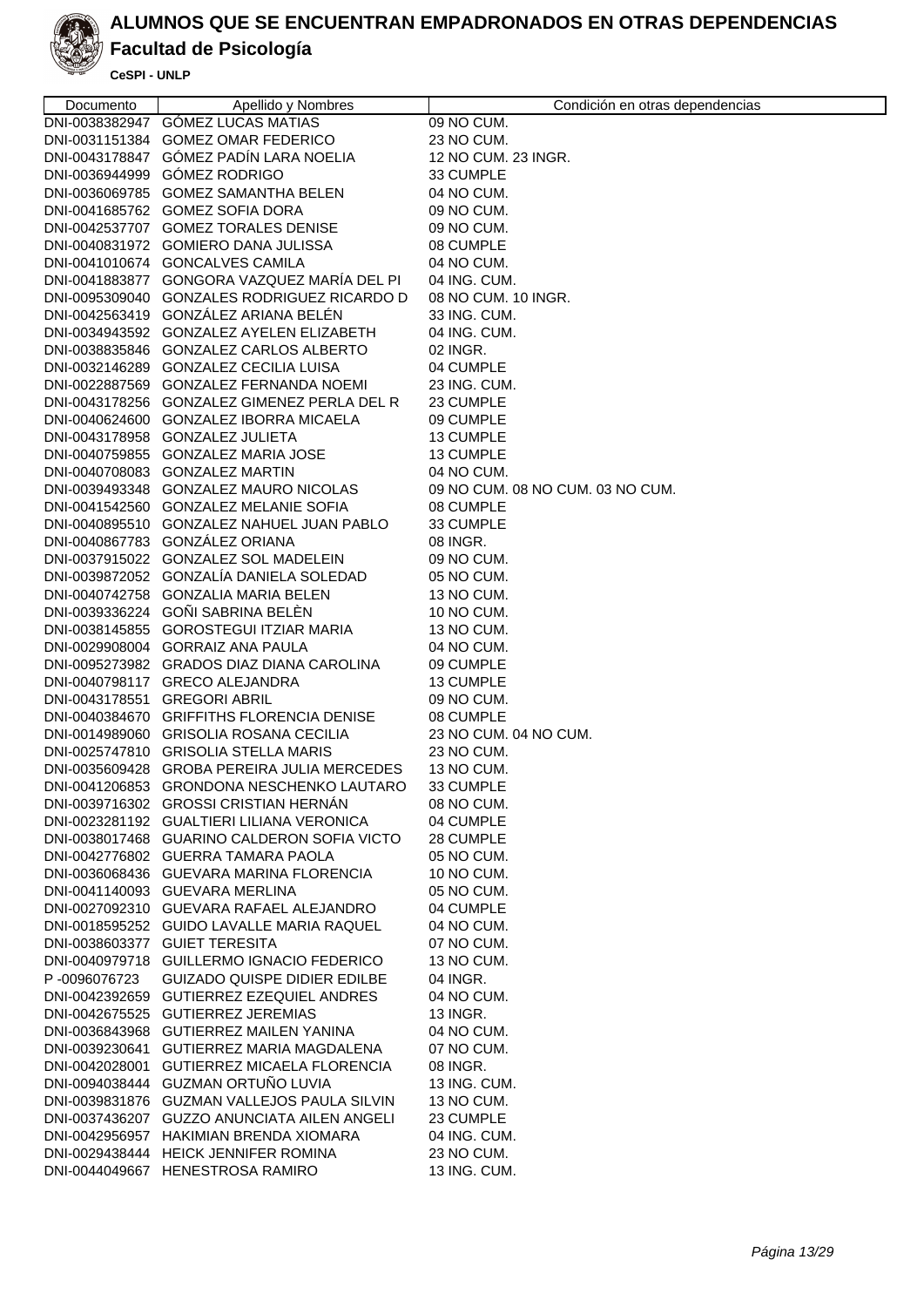

### **Facultad de Psicología**

| Documento                    | Apellido y Nombres                          | Condición en otras dependencias |
|------------------------------|---------------------------------------------|---------------------------------|
|                              | DNI-0041630264 HERLAX MARÍA VERÓNICA        | 23 CUMPLE                       |
|                              | DNI-0042174950 HERMIDA ABRIL VALENTINA      | 08 NO CUM.                      |
|                              | DNI-0041714780 HERMIDA LISA JANA            | 04 NO CUM.                      |
|                              | DNI-0095706963 HERNANDEZ CAMACHO MARIA DE L | 04 NO CUM.                      |
|                              | DNI-0094802058 HERNANDEZ CONDORI ARIADNA LI | 09 NO CUM.                      |
|                              | DNI-0041202117 HERNANDEZ GRAU MICAELA       | 13 CUMPLE                       |
|                              | DNI-0041132225 HERRERA ALDANA CAROLINA      | 08 INGR.                        |
|                              | DNI-0039958326 HERRERA BRUM ALEJANDRO EZEQU | 07 NO CUM.                      |
|                              | DNI-0039484688 HERRERA LAUTARO              | 05 CUMPLE                       |
|                              | DNI-0036365581 HERRERA LUCAS DANIEL         | 07 NO CUM.                      |
|                              | DNI-0036511951 HERRERA SCHOLZ TAMARA GISELL | 04 NO CUM.                      |
|                              | DNI-0040943082 HERRERO RODRIGUEZ ANA CLARA  | 13 CUMPLE                       |
|                              | DNI-0033186053 HID MARÍA CONSTANZA          | 04 NO CUM.                      |
|                              | DNI-0022349266 HIDALGO VANESA               | 04 NO CUM.                      |
|                              | DNI-0042827452 HIJARRUBIA MILENA JAZMIN     | 04 REG NO CUM                   |
|                              | DNI-0041987118 HILLCOAT MICAELA             | 23 NO CUM.                      |
|                              | DNI-0043654252 HINOJO IVO PATRICIO          | 07 NO CUM.                      |
|                              | DNI-0037239389 HIPELMAYER CAROLINA ANTONELA | 05 NO CUM.                      |
|                              | DNI-0020969149 HOLGUIN MARCELA ROSANA       | 04 NO CUM.                      |
|                              | DNI-0040110619 HUANQUE MORTADA YAMILA ALEJA | 09 NO CUM.                      |
|                              | DNI-0095575533 HUARIPATA VALVERDE HAROLD JA | 13 NO CUM.                      |
|                              | DNI-0036559524 HUCK DANIELA ADRIANA         | 04 NO CUM.                      |
|                              | DNI-0038711540 HUENTECOY RIOS VALERIA AYELÉ | 08 ING. CUM.                    |
|                              | DNI-0041310528 HUGUENIN LOLA                | 23 ING. CUM.                    |
|                              | DNI-0040756188 HUTER PAULA GABRIELA         | 33 NO CUM.                      |
|                              | DNI-0036817200 HUTH CATALINA                | 05 INGR.                        |
|                              | DNI-0041592155 IBAÑEZ BENDERSKY BIANCA MELI | 13 CUMPLE                       |
|                              | DNI-0040568777 IDIAZABAL PAULINA            | 08 CUMPLE                       |
|                              | DNI-0031552711 IGLESIAS DIEGO HERNAN        | 04 NO CUM.                      |
|                              | DNI-0043389172 IGLESIAS JOAQUIN FRANCISCO   | 13 ING. CUM.                    |
|                              | DNI-0034609988 IGLIC VICTORIA SOFIA         | 13 NO CUM.                      |
|                              | DNI-0038014854 IRALA GONZALEZ DELFINA NOEL  | 08 INGR.                        |
|                              | DNI-0042574092 IRIARTE GONZALO              | 13 NO CUM.                      |
|                              | DNI-0039161269 IRIGOITI MAGALI MARIA LUJAN  | 13 ING. CUM.                    |
|                              | DNI-0033338283 ISASSI PABLO HERNAN          | 13 INGR.                        |
|                              | DNI-0042941946 ITALIANO JUAN FRANCISCO      | 13 ING. CUM.                    |
|                              | DNI-0038204043 ITALIANO JULIANA AYLEN       | 28 ING. CUM.                    |
|                              | DNI-0044045805 IVALO CAROLINA MAGALI        | 09 NO CUM.                      |
| DNI-0042138095 IZU FLORENCIA |                                             | 13 NO CUM.                      |
|                              | DNI-0040568656 JARAMILLO SOTO MICAELA       | 27 CUMPLE                       |
|                              | DNI-0040538027 JAVALOYAS GABRIEL EZEQUIEL   | 33 NO CUM.                      |
|                              | DNI-0018394498 JAVALOYAS JAVIER ALEJANDRO   | 35 ING. CUM.                    |
|                              | DNI-0038706034 JIMENES ARGOTA BRENDA DAIANA | 04 NO CUM.                      |
| DNI-0030575145 JIMENEZ MARIA |                                             | 04 NO CUM.                      |
|                              | DNI-0043900070 JOFRE MARIA AGUSTINA         | 05 CUMPLE                       |
|                              | DNI-0037149222 JONES KARYNA JACQUELINE      | 08 ING. CUM.                    |
|                              | DNI-0041134132 JUAREZ ERIKA SOLEDAD         | 04 NO CUM.                      |
|                              | DNI-0043859899 JUAREZ ESPECHE MELANY MILAGR | 09 CUMPLE                       |
|                              | DNI-0035801218 JUAREZ MARTINA SOLEDAD       | 13 CUMPLE                       |
|                              | DNI-0042908524 JUNKERS BARRERA JUANA MALENA | 28 NO CUM.                      |
|                              | DNI-0038203983 JURABLES IRISARRI IGNACIO FR | 33 NO CUM.                      |
|                              | DNI-0040714290 JURADO ARANDA SOFIA          | 13 CUMPLE                       |
|                              | DNI-0040309987 JURADO GERONIMO ALEJANDRO    | 33 NO CUM.                      |
|                              | DNI-0037785937 KARP CARLOS SEBASTIAN        | 04 NO CUM.                      |
|                              | DNI-0043390170 KARPENCOPF NAIR NOELIA       | 07 NO CUM.                      |
|                              | DNI-0041566175 KILLIAN VALENTINA            | 08 INGR.                        |
| DNI-0043317959 KIZ VALENTINA |                                             | 05 ING. CUM.                    |
|                              | DNI-0042538417 KOHAN JULIAN SALVADOR        | 13 NO CUM.                      |
|                              | DNI-0041799275 KOLAC SANTIAGO               | 09 NO CUM.                      |
|                              | DNI-0040756130 KOLENDER SEBASTIAN           | 33 ING. CUM.                    |
|                              | DNI-0041866528 KOLKER JOAQUIN               | 13 NO CUM. 04 NO CUM.           |
|                              |                                             |                                 |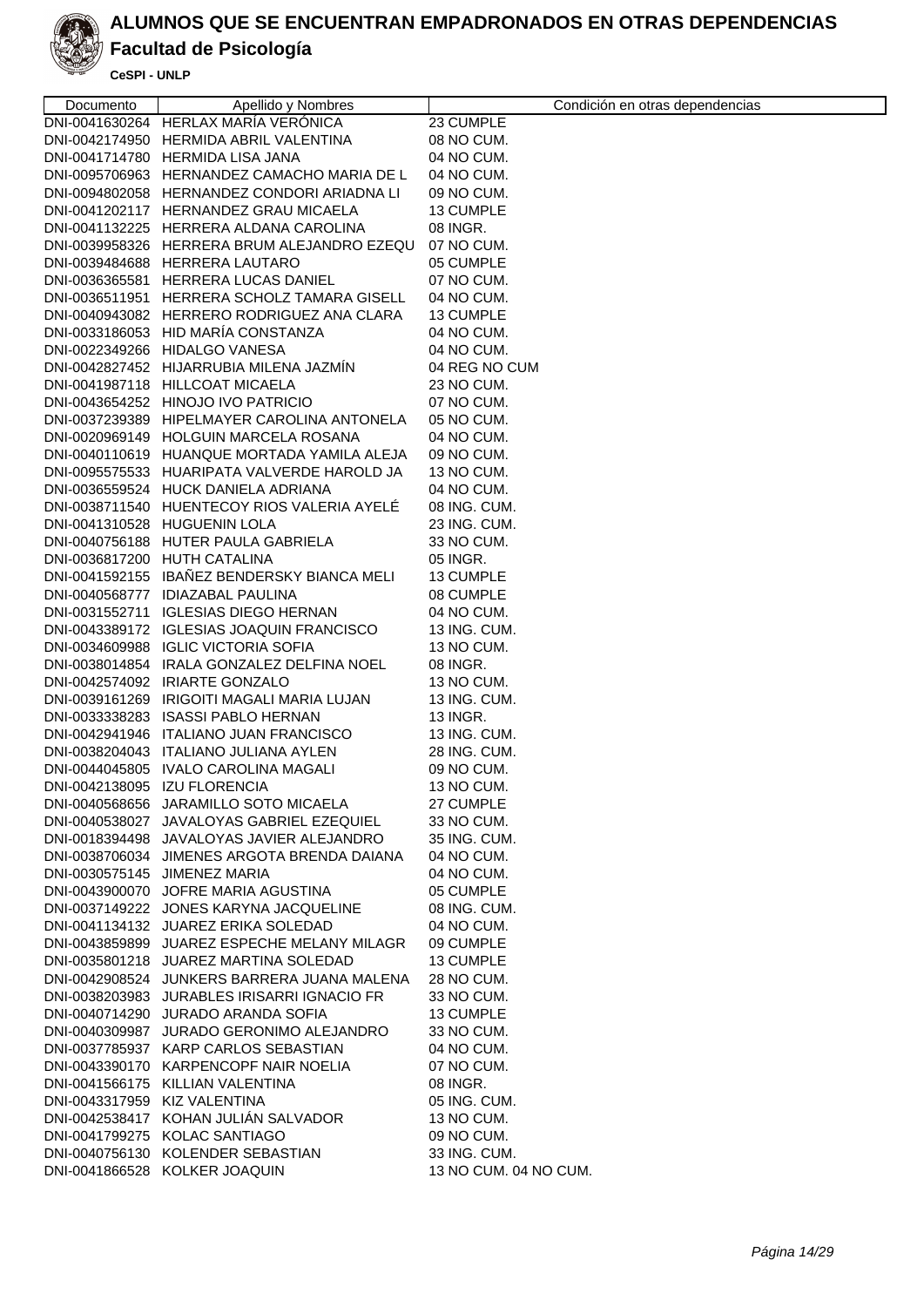

### **Facultad de Psicología**

| Documento    | Apellido y Nombres                                                            | Condición en otras dependencias   |
|--------------|-------------------------------------------------------------------------------|-----------------------------------|
|              | DNI-0021583331 KOLUDROVICH RAQUEL                                             | 04 CUMPLE                         |
|              | DNI-0038865987 KOSMAN GÉNESIS VIRGINIA                                        | 35 NO CUM.                        |
|              | DNI-0038045332 KOSTER ESTEBAN LEANDRO                                         | 09 NO CUM. 07 NO CUM.             |
|              | DNI-0039099196 KROMER FLORENCIA DENISSE                                       | 09 NO CUM.                        |
|              | DNI-0042436593 KUCHASKI NICOLE DENISE                                         | 13 NO CUM.                        |
|              | DNI-0041066975 KUNKEL MARIA SOL                                               | 05 NO CUM.                        |
| P-0118918947 | LABADY BARROLLETA VALERIA AL                                                  | 09 NO CUM.                        |
|              | DNI-0042598493 LANZONE JULIETA                                                | 05 NO CUM.                        |
|              | DNI-0043107317 LARISSON FACUNDO                                               | 13 ING. CUM.                      |
|              | DNI-0035610595 LARRAURI ADRIAN TOMAS                                          | 33 NO CUM.                        |
|              | DNI-0031073586 LASARTE MARIANA                                                | 23 NO CUM.                        |
|              | DNI-0034888162 LASCANO PAULA                                                  | 04 INGR.                          |
|              | DNI-0039097213 LASPIUR ALDANA MILAGROS                                        | 05 INGR.                          |
|              | DNI-0039506264 LATASA LOMBARDO NAHUEL ULISE                                   | 03 NO CUM.                        |
|              | DNI-0042941585 LAVANDERA ZOE                                                  | 08 ING. CUM.                      |
|              | DNI-0012087090 LAZA NORA NOEMI                                                | 04 NO CUM.                        |
|              | DNI-0025777603 LAZARO VERONICA ELIANA                                         | 04 NO CUM.                        |
|              | DNI-0040881944 LAZARTE DELFINA MILAGROS                                       | 23 NO CUM.                        |
|              | DNI-0041999396 LAZARTE LAUREANO                                               | 13 CUMPLE                         |
|              | DNI-0043738265 LAZZARINI ENZO                                                 | 13 CUMPLE                         |
|              | DNI-0033282677 LAZZARO MARIA BELEN                                            | 07 NO CUM.                        |
|              | DNI-0042941773 LEBEDIS FRANCO ALEJANDRO                                       | 09 NO CUM.                        |
|              | DNI-0040656424 LECLERCQ NORMAN SANTIAGO                                       | 04 CUMPLE                         |
|              | DNI-0039963596 LEDESMA DALMA AYELEN                                           | 04 CUMPLE                         |
|              | DNI-0041881368 LEDESMA ROSARIO NOELI                                          | 10 NO CUM.                        |
|              | DNI-0038860502 LEGUIZAMON CAMILA                                              | 04 NO CUM.                        |
|              | DNI-0035716683 LEGUIZAMON ESTEBAN GABRIEL                                     | 23 NO CUM.                        |
|              | DNI-0020793274 LEGUIZAMON LORENA ANDREA                                       | 08 INGR.                          |
|              | DNI-0040768805 LENCINA BRAIAN AGUSTIN                                         | 23 NO CUM.                        |
|              | DNI-0039442986 LEON MANUELA NORMA                                             | 13 NO CUM.                        |
|              | DNI-0041141849 LEONARDI YAMIL                                                 | 23 INGR.                          |
|              | DNI-0043197341 LERTORA EMILIO MARTIN                                          | 13 INGR.                          |
|              | DNI-0038407310 LESCANO ELIAS GABRIEL                                          | 07 NO CUM.                        |
|              | DNI-0038436192 LESCANO EZEQUIEL                                               | 09 NO CUM.                        |
|              | DNI-0032313257 LEVA VALERIA ANTONELA                                          | 04 NO CUM.                        |
|              | DNI-0041427376 LEVAGGI CAMILA                                                 | 13 CUMPLE                         |
|              | DNI-0025097742 LEYBA SILVANA NANCY                                            | 04 NO CUM.                        |
|              | DNI-0041195309 LEZCANO JIMENA ANAHI                                           | 08 CUMPLE                         |
|              | DNI-0042630573 LICERA GUILLERMINA ABRIL                                       | 28 ING. CUM.                      |
|              | DNI-0027408753 LICIAGA PETRUZZI MAXIMILIANO                                   | 23 NO CUM.                        |
|              | DNI-0024975292 LIENCURA MARIA ROSA                                            | 04 NO CUM.                        |
|              | DNI-0037021582 LIENDO PACHECO CHRISTIAN MAR                                   | 05 CUMPLE                         |
|              | DNI-0040472265 LIGUORI IVAN NICOLAS                                           | 23 NO CUM.                        |
|              | DNI-0039882544 LILLO ANTONELLA BELEN                                          | 05 CUMPLE                         |
|              | DNI-0026145699 LIMA LAURA SUSANA                                              | 04 NO CUM.                        |
|              | DNI-0034947913 LIPORACE JULIA ALEJANDRA                                       | 04 NO CUM.                        |
|              | DNI-0036772048 LIPTAK CAROLINA                                                | 07 CUMPLE                         |
|              | DNI-0038534393 LIUZZI MARIA ANTONELIA                                         | 05 CUMPLE<br>07 NO CUM, 27 CUMPLE |
|              | DNI-0040456954 LIVIO FRANCISCO<br>DNI-0038865529 LIZARRAGA RAMIREZ FATIMA LUC | 08 ING. CUM.                      |
|              |                                                                               |                                   |
|              | DNI-0037229201 LIZONDO COLOMES SANTIAGO JOS                                   | 33 CUMPLE                         |
|              | DNI-0039099529 LLAMEDO LUCIANA<br>DNI-0041220378 LLANOS ROSARIO NAZARENA      | 05 EGR.<br>05 NO CUM. 28 CUMPLE   |
|              | DNI-0039484665 LLERAS MARÍA BELÉN                                             | 05 CUMPLE 13 NO CUM.              |
|              | DNI-0044043817 LO FIEGO MELINA                                                | 08 ING. CUM.                      |
|              | DNI-0030777930 LONAC ALEJANDRO GREGORIO                                       |                                   |
|              | DNI-0040917808 LOOS CAROLINA ISABEL                                           | 04 NO CUM.<br>04 CUMPLE           |
|              | DNI-0035019186 LOPEZ ANABELA EDITH                                            | 04 NO CUM.                        |
|              | DNI-0041766569 LOPEZ ALVEZ FLORENCIA AILEN                                    | 08 INGR.                          |
|              | DNI-0029741716 LOPEZ ANA PAULINA                                              | 04 NO CUM.                        |
|              | DNI-0037058950 LÓPEZ BRENDA AIME                                              | 09 CUMPLE                         |
|              |                                                                               |                                   |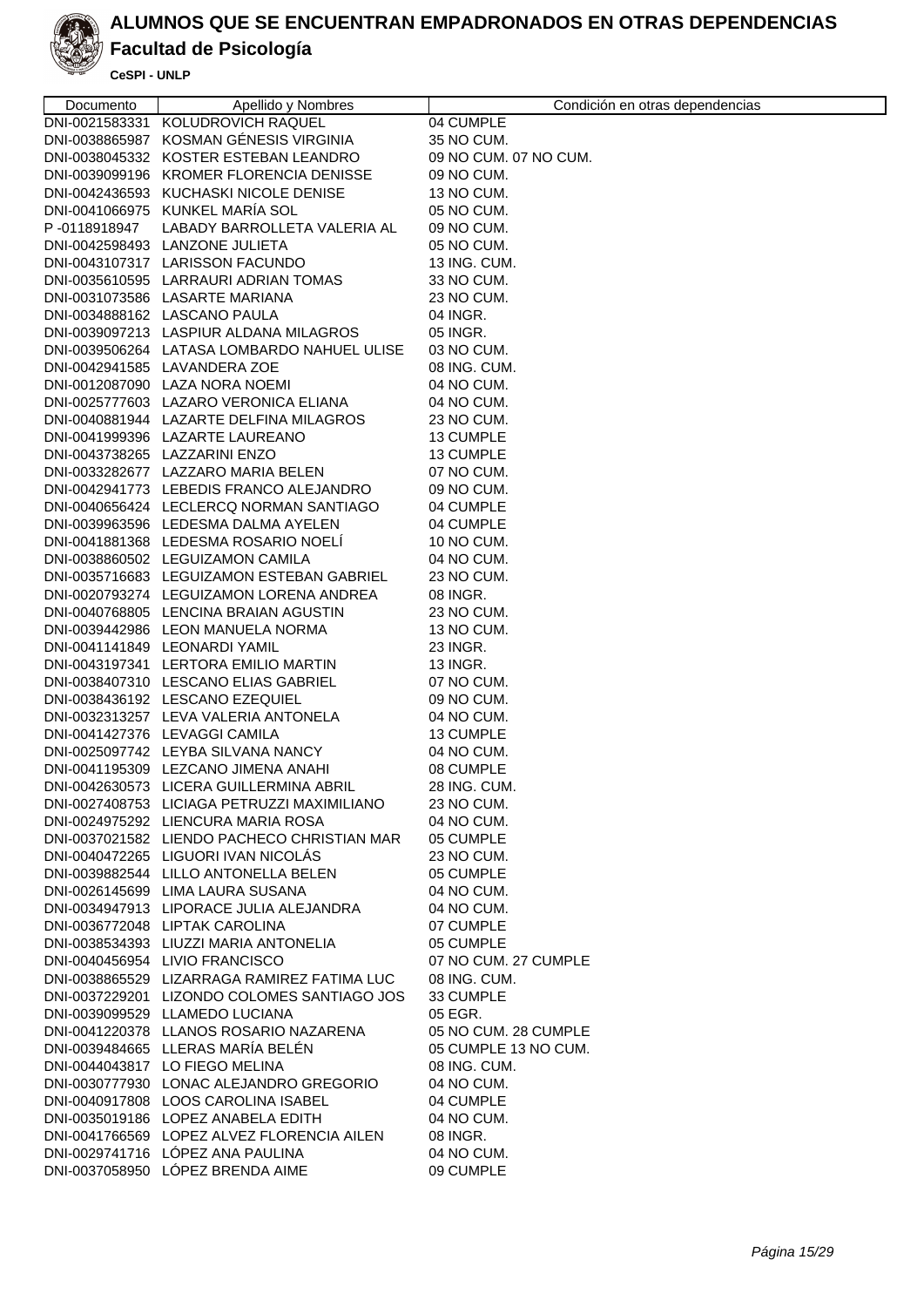

# **Facultad de Psicología**

| Documento                  | Apellido y Nombres                          | Condición en otras dependencias |
|----------------------------|---------------------------------------------|---------------------------------|
|                            | DNI-0043592616 LOPEZ CABRERA LUCAS SANTIAGO | 08 ING. CUM.                    |
|                            | DNI-0042414001 LOPEZ CANDELA AYELEN         | 05 CUMPLE                       |
|                            | DNI-0038059669 LOPEZ CARBALLO CAROLINA      | 13 CUMPLE                       |
|                            | DNI-0042095018 LOPEZ CAROLINA BELÉN         | 05 NO CUM.                      |
|                            | DNI-0038287519 LOPEZ DANIELA GISELE         | 13 NO CUM.                      |
|                            | DNI-0033713168 LOPEZ DOMINGUEZ MARIA VICTOR | 04 ING. CUM.                    |
|                            | DNI-0039278792 LOPEZ JOANA JOSE             | 23 ING. CUM.                    |
|                            | DNI-0042294867 LOPEZ MANUELA                | 33 CUMPLE                       |
|                            | DNI-0042834780 LOPEZ MARIA DEL CIELO        | 13 CUMPLE                       |
|                            | DNI-0041530679 LOPEZ MARIANA NOELIA         | 03 NO CUM.                      |
|                            | DNI-0035408111 LOPEZ MAXIMILIANO            | 13 NO CUM.                      |
|                            | DNI-0013679747 LOPEZ MIRTA DEL CARMEN       | 04 NO CUM.                      |
|                            | DNI-0041987148 LOPEZ MOLINA MARIA PILAR     | 09 NO CUM.                      |
|                            | DNI-0043254520 LÓPEZ NAZARENA               | 05 NO CUM.                      |
|                            | DNI-0043196675 LÓPEZ OLGUÍN ROCÍO AGUSTINA  | 05 ING. CUM.                    |
|                            | DNI-0034532709 LOPEZ OYARZABAL MAGDALENA    | 08 CUMPLE 07 NO CUM.            |
|                            | DNI-0095674479 LOPEZ SAAVEDRA LEIDY CRISTIN | 08 CUMPLE                       |
|                            | DNI-0041832175 LOPEZ SAAVEDRA MARIA DANIELA | 08 CUMPLE                       |
|                            | DNI-0041130916 LÓPEZ SOLEDAD MICAELA        | 08 CUMPLE                       |
|                            | DNI-0038691855 LOPEZ TATIANA MARIA          | 04 NO CUM.                      |
|                            | DNI-0035593078 LOPEZ TESEI MARIA DE LOS MIL | 08 NO CUM.                      |
|                            | DNI-0040742746 LOPEZ VARELA MARIA JAZMIN    | 28 CUMPLE                       |
|                            | DNI-0035170628 LOPEZ YANINA ELIANA          | 09 NO CUM.                      |
|                            | DNI-0041785077 LORA AGUSTIN TADEO           | 13 ING. CUM.                    |
|                            | DNI-0033135328 LORENZO NICOLAS              | 04 NO CUM.                      |
|                            | DNI-0040225057 LOSARDO BROWN JOSEFINA       | 04 INGR.                        |
|                            | DNI-0040345078 LOZA REUQUEN AGUSTIN         | 04 NO CUM.                      |
|                            | DNI-0041821677 LOZANO CATALINA              | 09 NO CUM. 13 INGR.             |
|                            | DNI-0037067840 LUALDI MARÍA ANTONELLA       | 08 ING. CUM.                    |
|                            | DNI-0038252553 LUCENTE LUCÍA YAMILA         | 33 NO CUM.                      |
|                            | DNI-0040223127 LUCERO CARLA SOLEDAD         | 28 ING. CUM.                    |
|                            | DNI-0038511332 LUCHESSI CAMILA AYELEN       | 08 INGR. 04 NO CUM.             |
|                            | DNI-0041202218 LUCHINI AGOSTINA BELEN       | 09 NO CUM. 04 CUMPLE            |
|                            | DNI-0021908466 LUNA CLAUDIA ALEJANDRA       | 04 INGR.                        |
|                            | DNI-0041448224 LUNA EVELIN SOFIA            | 04 ING. CUM.                    |
|                            | DNI-0042230569 LUNA NAIARA MILENA           | <b>13 INGR.</b>                 |
| DNI-0030812673 LUPPI SOFIA |                                             | 13 NO CUM.                      |
|                            | DNI-0030962060 LUQUES ROMINA PAOLA          | 04 CUMPLE                       |
|                            | DNI-0036332494 LURBE JUAN IGNACIO           | 13 NO CUM.                      |
| DNI-0042042555             | MACAZAGA VALENTINA                          | 05 CUMPLE                       |
|                            | DNI-0040200344 MACHERISKI MARIANO EXEQUIEL  | 23 NO CUM.                      |
|                            | DNI-0043397785 MACHULINI SOL VALENTINA      | 08 INGR.                        |
| P-0095695703               | MACIAS MORALES DIANA LORENA                 | 03 NO CUM.                      |
|                            | DNI-0041207523 MACIEL ACTIS GROSSO AGUSTINA | 13 NO CUM.                      |
|                            | DNI-0043057068 MAGGI CANDELA AZUL           | 13 ING. CUM.                    |
|                            | DNI-0031940393 MAHON MARIA FLORENCIA        | 23 NO CUM.                      |
|                            | DNI-0039872226 MAIDANA AILEN MICAELA        | 05 CUMPLE                       |
|                            | DNI-0040387655 MAININI MICAELA ALEJANDRA    | 13 NO CUM.                      |
|                            | DNI-0040628102 MAIORANO MARIA CAROLINA      | 07 NO CUM.                      |
|                            | DNI-0032426547 MALDONADO LUIS RAMON         | 08 CUMPLE                       |
|                            | DNI-0027638850 MALPELI DANIELA NORA         | 08 CUMPLE                       |
|                            | DNI-0035179809 MALTEMPO ANTONELA YANINA     | 04 NO CUM.                      |
|                            | DNI-0042487073 MALVICINO TENOR RENATA       | 09 CUMPLE                       |
|                            | DNI-0043256075 MAMANI CANDELA MILAGROS      | 08 ING. CUM.                    |
|                            | DNI-0042827093 MANDEL AGUSTINA JULIETA      | 13 ING. CUM.                    |
|                            | DNI-0043660674 MANOUKIAN TRINIDAD PAULA     | 08 NO CUM.                      |
|                            | DNI-0042675019 MANUEL GIMENEZ LOANA         | 13 CUMPLE                       |
|                            | DNI-0040476395 MANZANARES SOFIA             | 04 CUMPLE                       |
|                            | DNI-0025145295 MANZI VERONICA ANDREA        | 04 NO CUM.                      |
|                            | DNI-0042675344 MARCHIONI ARAGÓN SEBASTIÁN M | 05 ING. CUM.                    |
|                            | DNI-0039097245 MARCÓ DEL PONT CAMILA        | 23 ING. CUM.                    |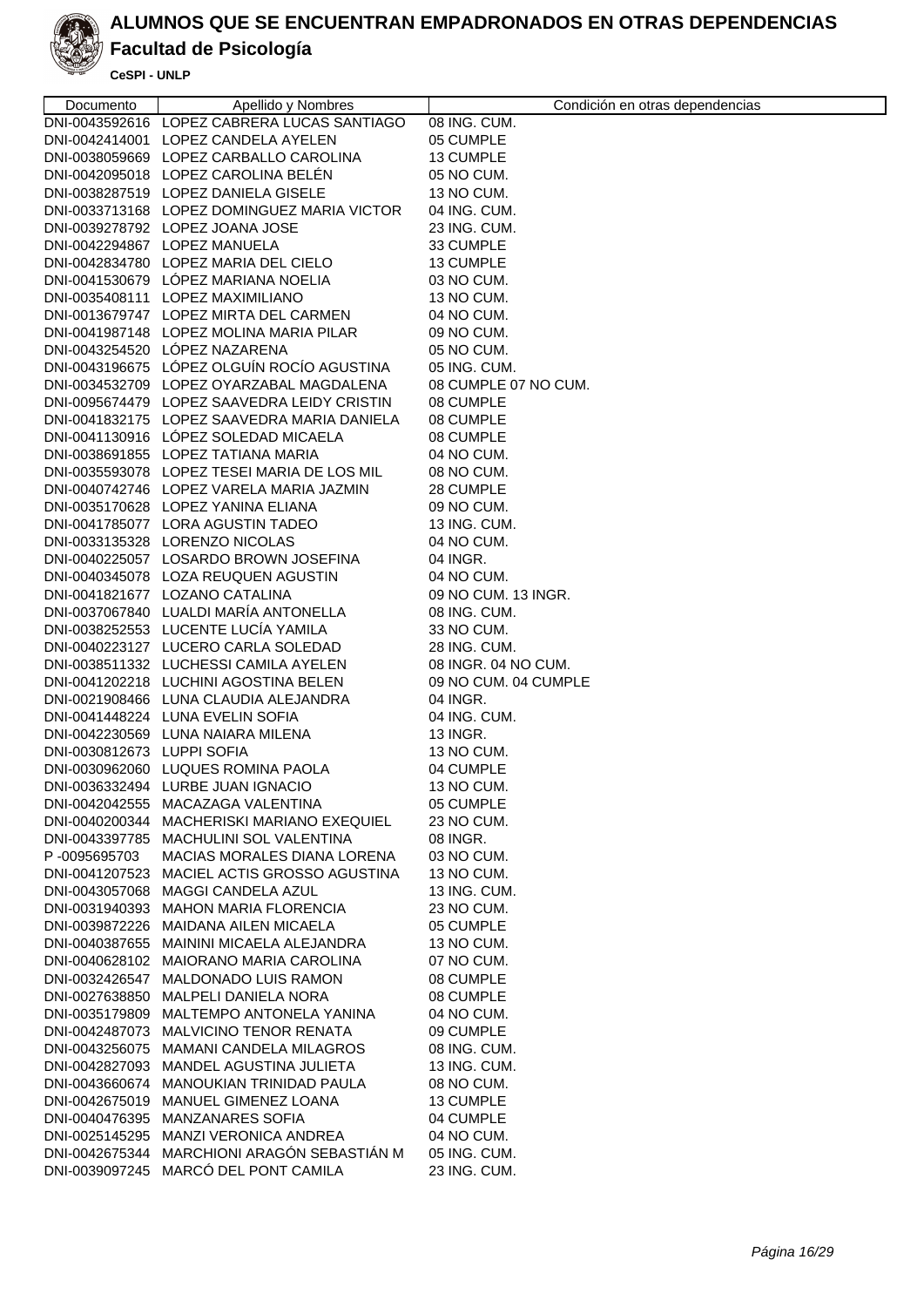

# **Facultad de Psicología**

| Documento                   | Apellido y Nombres                                                                | Condición en otras dependencias |
|-----------------------------|-----------------------------------------------------------------------------------|---------------------------------|
|                             | DNI-0043317192 MARIANO MILENA GUADALUPE                                           | 09 NO CUM.                      |
|                             | DNI-0095283134 MARIN ESTRELLA MIRTA ANDREA                                        | 33 INGR.                        |
|                             | DNI-0043455352 MARINETTI CLARA                                                    | 05 INGR.                        |
|                             | DNI-0040977652 MARINO CANDELARIA                                                  | 05 NO CUM.                      |
|                             | DNI-0040321947 MARIÑANCO ALMEIDA MARCOS AGU                                       | 08 ING. CUM.                    |
|                             | DNI-0039743418 MARMISSOLLE AGUSTINA                                               | 04 REG NO CUM                   |
|                             | DNI-0037710064 MARQUES DA FONTE NICOLAS                                           | 05 CUMPLE                       |
|                             | DNI-0038825494 MARQUETTI EMILIA                                                   | 33 ING. CUM.                    |
|                             | DNI-0031616459 MARQUEZ GRACIELA RAQUEL                                            | 04 NO CUM.                      |
|                             | DNI-0041629779 MARQUEZ TRINIDAD                                                   | 13 NO CUM.                      |
|                             | DNI-0040624512 MARTIARENA DIEGO ESTEBAN                                           | 05 CUMPLE                       |
|                             | DNI-0018545636 MARTIAS NORMAN WALTER                                              | 23 NO CUM.                      |
| DNI-0041724526 MARTIN BRUNO |                                                                                   | 09 NO CUM.                      |
|                             | DNI-0012942555 MARTIN DEIDAMIA DEL VALLE                                          | 23 NO CUM. 04 NO CUM.           |
|                             | DNI-0042030017 MARTIN ISMAEL NICOLAS                                              | 05 ING. CUM.                    |
|                             | DNI-0040289661 MARTIN LAUTARO ARIEL                                               | 05 NO CUM.                      |
|                             | DNI-0039801406 MARTINEZ ASTORINO JOAQUIN                                          | 13 CUMPLE                       |
|                             | DNI-0042667099 MARTÍNEZ CESIA ANABELA                                             | 05 INGR.                        |
|                             | DNI-0039762459 MARTINEZ CLAUDIO EZEQUIEL                                          | 33 CUMPLE                       |
|                             | DNI-0038932433 MARTINEZ COCONIER MARIA VICT                                       | 04 NO CUM.                      |
|                             | DNI-0038239540 MARTINEZ DAIANA ELIZABETH                                          | 04 NO CUM.                      |
|                             | DNI-0039436099 MARTINEZ D'AURO SANTIAGO                                           | 07 NO CUM. 08 CUMPLE            |
|                             | DNI-0043012629 MARTINEZ ESTIGARRIBIA RODRIG                                       | 13 INGR.                        |
|                             | DNI-0041670719 MARTINEZ EZEQUIEL                                                  | 05 CUMPLE                       |
|                             | DNI-0036758193 MARTINEZ FABIANA ARACELI                                           | 08 INGR.                        |
|                             | DNI-0040347725 MARTINEZ FLORENCIA ESTEFANÍA                                       | 05 ING. CUM.                    |
|                             | DNI-0043311968 MARTINEZ GABRIELA ABIGAIL                                          | 13 ING. CUM.                    |
|                             | DNI-0018779362 MARTINEZ GUTIERREZ ANGELA MA                                       | 04 NO CUM.                      |
|                             | DNI-0042294802 MARTINEZ LUCIANA                                                   | 08 ING. CUM.                    |
|                             | DNI-0038865548 MARTÍNEZ MAGDALENA                                                 | 05 CUMPLE                       |
|                             | DNI-0038362308 MARTINEZ MAILEN GIULIANA                                           | 05 CUMPLE                       |
|                             | DNI-0095312007 MARTINEZ MENDOZA NANCY FABIO                                       | 04 CUMPLE                       |
|                             | DNI-0042239465 MARTINEZ NAHUEL                                                    | 13 NO CUM.                      |
|                             | DNI-0039801413 MARTINEZ NAYA MAURICIO<br>DNI-0038589180 MARTINEZ PAULA EVANGELINA | 13 CUMPLE                       |
|                             |                                                                                   | 23 NO CUM.                      |
|                             | DNI-0041746280 MARTINEZ THIAGO AGUSTIN<br>DNI-0033433789 MARTORELLI SABRINA       | 11 ING. CUM.<br>08 NO CUM.      |
|                             | DNI-0042027919 MASCIONI GIULIANA                                                  | 08 NO CUM.                      |
|                             | DNI-0022272284 MASCIOTRO ANALIA CECILIA                                           | 05 CUMPLE                       |
|                             | DNI-0034509227 MASMUT MARIA PAZ                                                   | 04 NO CUM.                      |
|                             | DNI-0038864007 MASSOLO TOMAS                                                      | 23 NO CUM.                      |
|                             | DNI-0027122273 MATSUO NATALIA MARIEL                                              | 04 NO CUM.                      |
| DNI-0038809911 MATTA SOFIA  |                                                                                   | 13 CUMPLE                       |
|                             | DNI-0038709746 MATTEUCCI PABLO EZEQUIEL                                           | 33 NO CUM.                      |
|                             | DNI-0039440836 MATTEUZZI IGNACIO ARIEL                                            | 23 CUMPLE                       |
|                             | DNI-0041293330 MATTIOLI CATALINA                                                  | 13 INGR.                        |
|                             | DNI-0043397683 MAURIN CESARONI MALENA                                             | 08 CUMPLE                       |
|                             | DNI-0040879696 MAURO EVELYN MILENA                                                | 28 CUMPLE                       |
|                             | DNI-0034442451 MAZZAGLIA COSTABEL ALBERTO J                                       | 06 CUMPLE                       |
|                             | DNI-0038841892 MECINA ALDANA LUCIANA                                              | 05 CUMPLE                       |
|                             | DNI-0036936559 MEDINA BRENDA MARIEL                                               | 05 NO CUM.                      |
|                             | DNI-0040631927 MEJIAS TOMÁS JOAQUÍN                                               | 33 ING. CUM. 04 NO CUM.         |
|                             | DNI-0039406783 MELENDI AGUSTINA                                                   | 11 NO CUM.                      |
|                             | DNI-0037861130 MELGAREJO YANINA ANDREA                                            | 05 INGR. 04 NO CUM.             |
|                             | DNI-0041438347 MELO JAIRO AGUSTIN                                                 | 13 CUMPLE                       |
|                             | DNI-0017755053 MENDES ADRIANA CLAUDIA                                             | 08 CUMPLE 04 NO CUM.            |
| DNI-0041310816 MENDES LUCÍA |                                                                                   | 23 ING. CUM.                    |
|                             | DNI-0093855864 MÉNDEZ LUCÍA IRUPÉ                                                 | 02 NO CUM. 13 NO CUM.           |
|                             | DNI-0039549485 MENDEZ NAHUEL ALEJANDRO                                            | 05 INGR.                        |
|                             | DNI-0039549554 MENDIGUIBEL FRANCISCO                                              | 05 ING. CUM. 23 CUMPLE          |
|                             | DNI-0042941892 MENDOZA LANNOO LUCÍA JAZMÍN                                        | 05 CUMPLE                       |
|                             |                                                                                   |                                 |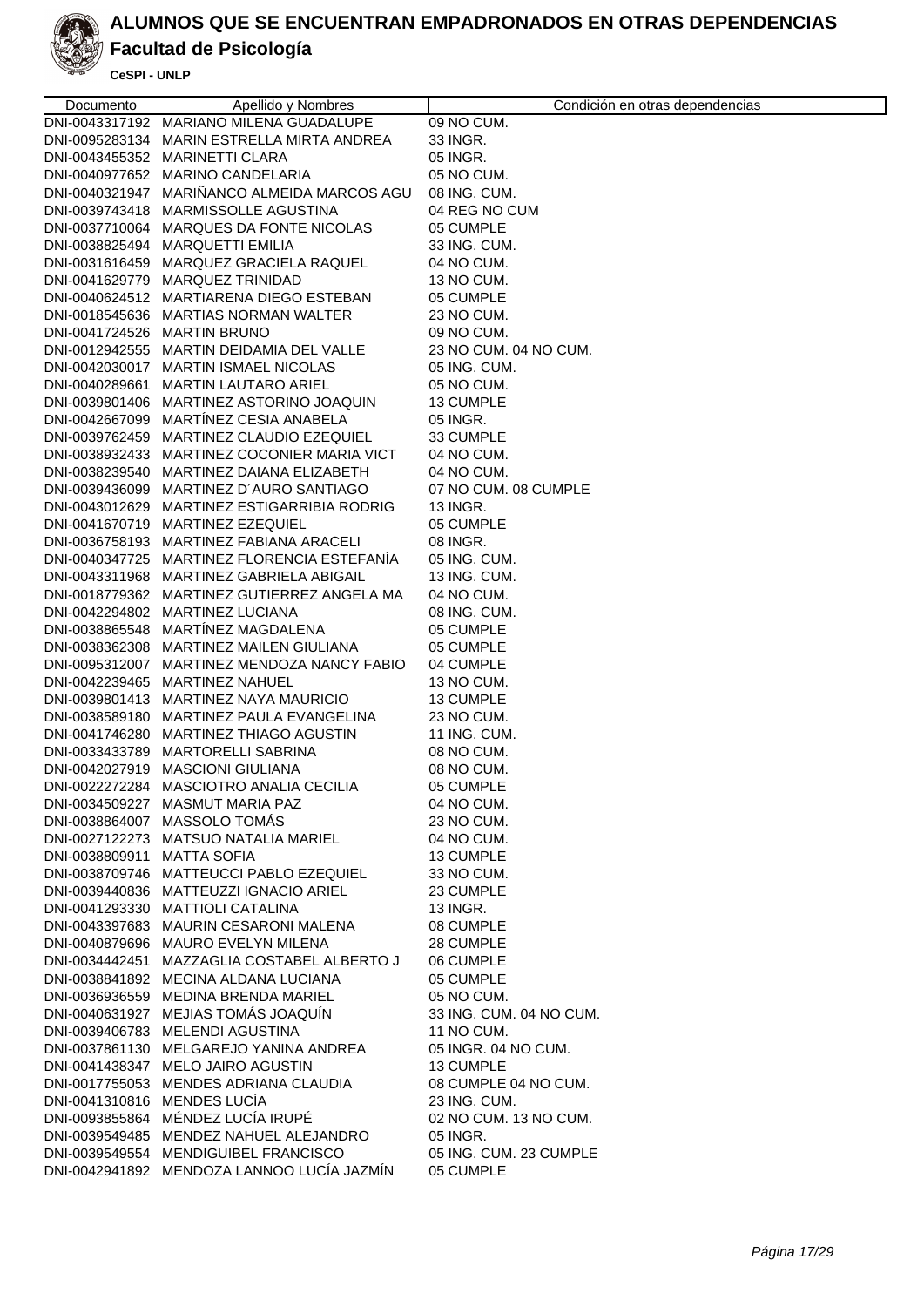

### **Facultad de Psicología**

| Documento                     | Apellido y Nombres                          | Condición en otras dependencias |
|-------------------------------|---------------------------------------------|---------------------------------|
| DNI-0035955599                | MENDOZA LUCIA LEONOR                        | 13 INGR. 04 NO CUM.             |
| DNI-0043303517                | MENDOZA RIOS GABRIELA ANAHI                 | 05 ING. CUM.                    |
|                               | DNI-0032393328 MENENDEZ MARIA EUGENIA       | 04 NO CUM.                      |
|                               | DNI-0041391580 MENVIELLE GILBERTO MILAGROS  | 13 NO CUM.                      |
|                               | DNI-0038013947 MERCADO JESSICA NAHIR        | 23 CUMPLE                       |
|                               | DNI-0030427244 MEREA LLANOS LETICIA         | 04 NO CUM.                      |
|                               | DNI-0043471513 MERODIO MARÍA ALBERTINA      | 09 NO CUM.                      |
|                               | DNI-0031942190 METER GARCÍA JUAN ALBERTO    | 04 NO CUM.                      |
|                               | DNI-0033954632 MEZA CAMILA AYELEN           | 13 ING. CUM.                    |
|                               | DNI-0050247273 MEZA LUCIA BELEN             | 08 NO CUM.                      |
|                               | DNI-0040805168 MICHELET SANTIAGO MARTIN     | 04 NO CUM.                      |
|                               | DNI-0041457859 MICUCCI PORREZ RAMIRO        | 33 NO CUM.                      |
|                               | DNI-0033152693 MIGLIARDI MARIA LUCIA        | 08 INGR.                        |
|                               | DNI-0041714661 MIJAEL BEN LUNA MARIA        | 33 NO CUM.                      |
|                               | DNI-0041131000 MILANINI MARIA CAROLINA      | 13 ING. CUM.                    |
|                               | DNI-0037364577 MILANO DANIELA EUGENIA       | 05 CUMPLE 04 INGR.              |
|                               | DNI-0041124416 MILLACURÁ AIMÉ               | 05 ING. CUM.                    |
| DNI-0042239451                | <b>MINIERI LUCIO</b>                        | 05 CUMPLE                       |
|                               | DNI-0028741860 MIÑOLA CINTIA VALERIA        | 04 NO CUM.                      |
|                               | DNI-0042941670 MIRACCA MONTEZANTI JOAQUIN T | 13 ING. CUM.                    |
|                               | DNI-0043019763 MIRANDA VICTORIA INES        | 13 CUMPLE                       |
|                               | DNI-0043522436 MIRANDA JULIETA SOLEDAD      | 07 NO CUM.                      |
|                               | DNI-0039981884 MIRANDA MILAGROS AILEN       | 13 NO CUM.                      |
| DNI-0036784481 MIRKIN JULIETA |                                             | 08 INGR.                        |
|                               | DNI-0042352074 MOGGIA CATALINA EMILIA       | 05 NO CUM. 03 NO CUM.           |
|                               | DNI-0035940608 MOIRANO POSSE TADEO PEDRO    | 23 CUMPLE                       |
|                               | DNI-0039705989 MOLINA CANDELA GUADALUPE     | 04 NO CUM.                      |
|                               | DNI-0036067543 MOLINA MAURICIO ARIEL        | 23 NO CUM.                      |
|                               | DNI-0017541886 MOLINA MIRIAM MERCEDES       | 13 NO CUM.                      |
|                               | DNI-0040923178 MOLINA NAIRA AIME            | 10 NO CUM.                      |
|                               | DNI-0031616633 MOLINARI MARIA AGUSTINA      | 04 NO CUM.                      |
|                               | DNI-0043588051 MOLINARI MARIA LUJAN         | 05 NO CUM.                      |
|                               | DNI-0036319126 MOLTENI SANTIAGO             | 04 ING. CUM.                    |
|                               | DNI-0033108607 MONDRAGON BRUNO VIRGINIA LAU | 23 NO CUM.                      |
|                               | DNI-0039410536 MONES RUIZ ROSARIO           | 13 INGR.                        |
| DNI-0034119511                | MONJE GISELA BEATRIZ                        | 23 INGR.                        |
| DNI-0043857451                | <b>MONRROY IAN AARON</b>                    | 13 NO CUM.                      |
|                               | DNI-0040309978 MONTAGNOLI CAMILA AYELEN     | 08 NO CUM.                      |
|                               | DNI-0042095436 MONTALVO JUANA               | 04 NO CUM.                      |
|                               | DNI-0040352218 MONTENEGRO MELINA AYELEN     | 08 CUMPLE                       |
| DNI-0036572601                | MONTERO JULIO EZEQUIEL                      | 04 NO CUM.                      |
|                               | DNI-0040188124 MONTI ORNELLA                | 10 NO CUM.                      |
|                               | DNI-0042186161 MONTIEL SILVANA MARLENE      | 04 NO CUM.                      |
|                               | DNI-0039961807 MONTIRON SOFIA VALENTINA     | 04 NO CUM.                      |
|                               | DNI-0041137346 MONTOLIVO GONZALO            | 03 NO CUM.                      |
|                               | DNI-0042137507 MONZÓN LASCANO CAMILA SOLEDA | 33 CUMPLE                       |
| P-0095944803                  | MORA RIZZO ARTURO ALEJANDRO                 | 11 NO CUM.                      |
|                               | DNI-0042675326 MORAN AGUSTINA MAILEN        | 13 CUMPLE                       |
|                               | DNI-0043655803 MORÁN FRANCO ABEL            | 05 ING. CUM.                    |
|                               | DNI-0037102325 MORANDO FRANCISCO JUAN PEDR  | 13 NO CUM.                      |
|                               | DNI-0038017391 MORANT MARIA AGUSTINA        | 04 CUMPLE                       |
|                               | DNI-0042042872 MORCELLA JERONIMO VALENTIN   | 08 NO CUM.                      |
|                               | DNI-0041129817 MORE RAMIREZ LUCAS ARIEL     | 04 NO CUM.                      |
|                               | DNI-0022507624 MOREIRA ANA BEATRIZ          | 04 NO CUM.                      |
|                               | DNI-0022598089 MORENCOS CECILIA JIMENA      | 04 NO CUM.                      |
|                               | DNI-0036683675 MORENO KIERNAN TOMAS AGUSTIN | 05 INGR.                        |
|                               | DNI-0039592981 MORENO LUCÍA EVA             | 05 CUMPLE                       |
|                               | DNI-0041105888 MORENO MICAELA YANIL         | 33 NO CUM.                      |
|                               | DNI-0036289898 MORENO ROCIO LILIAN          | 05 NO CUM.                      |
|                               | DNI-0095954598 MORI DE LA CRUZ BRISA ARACE  | 13 CUMPLE                       |
| DNI-0034169593                | <b>MORON MARIA PILAR</b>                    | 04 NO CUM.                      |
|                               |                                             |                                 |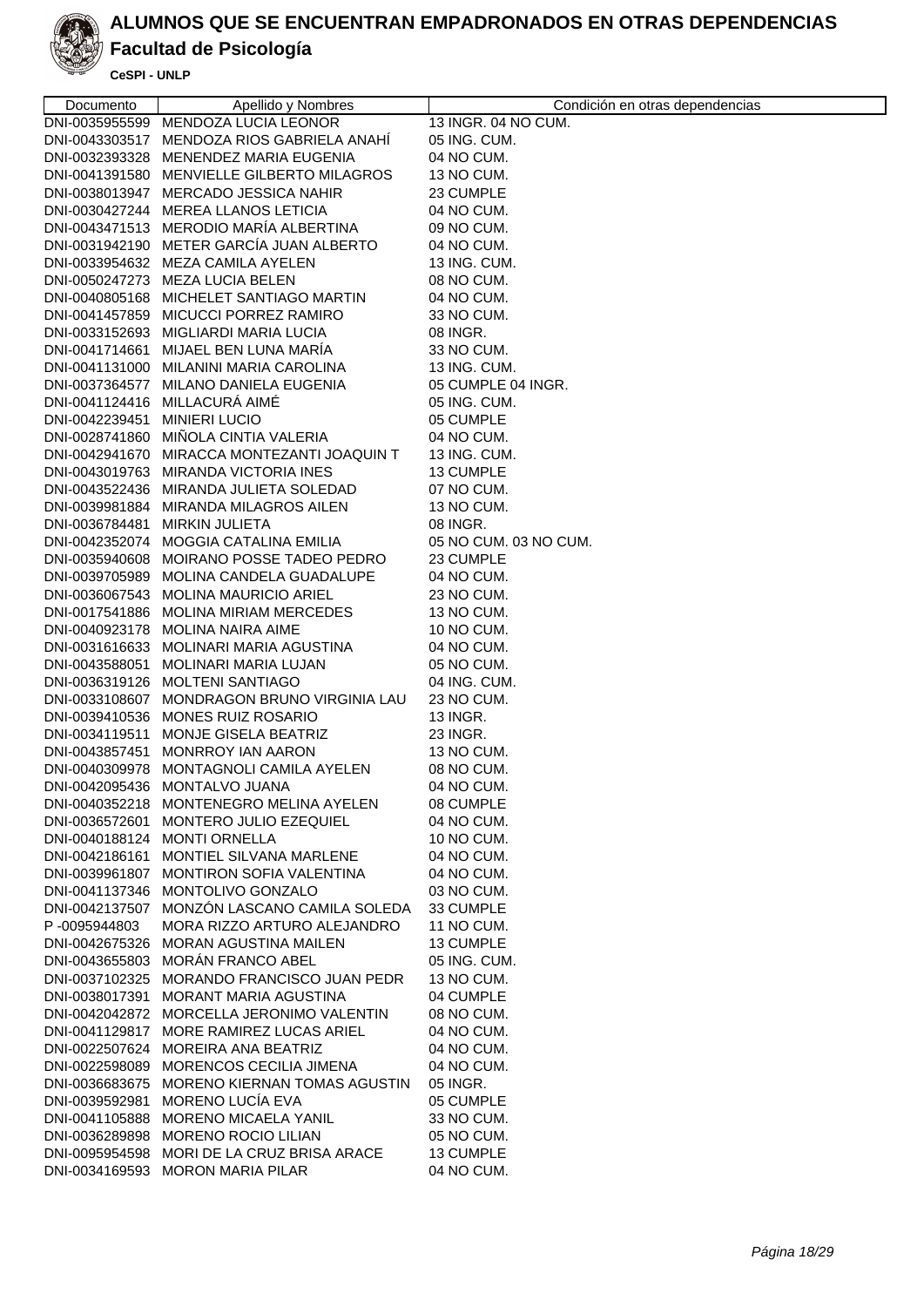

### **Facultad de Psicología**

| Documento                   | Apellido y Nombres                                                                   | Condición en otras dependencias |
|-----------------------------|--------------------------------------------------------------------------------------|---------------------------------|
|                             | DNI-0031820613 MORUA DÉBORA SOLANGE                                                  | 07 NO CUM.                      |
|                             | DNI-0037386443 MORZONE LUCIANO                                                       | 07 NO CUM. 13 NO CUM.           |
|                             | DNI-0038706327 MOSCA SOFÍA AYELÉN                                                    | 08 NO CUM. 23 INGR.             |
|                             | DNI-0020540737 MOSCARDINI MARISOL                                                    | 04 NO CUM.                      |
|                             | DNI-0030575392 MOSQUERA FEDERICO MANUEL                                              | 05 CUMPLE                       |
|                             | DNI-0018901952 MOTTA GABRIEL EDUARDO                                                 | 08 NO CUM.                      |
|                             | DNI-0035968301 MOYA ZENTENO LUCIANO JULIAN                                           | 13 CUMPLE                       |
|                             | DNI-0042943116 MOYANO ERIKA SOFIA                                                    | 05 CUMPLE                       |
|                             | DNI-0031298738 MUÑIZ MELINA SOLEDAD                                                  | 04 NO CUM.                      |
|                             | DNI-0040067576 MUÑOZ DANIEL NICOLAS                                                  | 11 ING. CUM.                    |
|                             | DNI-0026995824 MUÑOZ NATALIA SOLEDAD                                                 | 04 NO CUM.                      |
|                             | DNI-0094123432 MUÑOZ ROA YUSARA MADELEIN SO                                          | 04 CUMPLE                       |
|                             | DNI-0040976759 MURATONA PATRICIA BEATRIZ                                             | 23 INGR.                        |
| DNI-0038201221 MURO MANUEL  |                                                                                      | 13 CUMPLE                       |
| DNI-0040855071 MUSER NERINA |                                                                                      | 07 INGR.                        |
|                             | DNI-0039099316 MUSICCO MAITÉ                                                         | 05 CUMPLE                       |
|                             | DNI-0035042777 MUSMECI MAXIMILIANO OMAR                                              | 07 NO CUM.                      |
|                             | DNI-0038291393 MUTTI TOVAR CRISTIAN ARIEL                                            | 13 INGR.                        |
|                             | DNI-0037386657 MUZZIO LOZANO VALENTINA                                               | 04 NO CUM.                      |
|                             | DNI-0042230285 NAPOLI LISANDRO DANIEL                                                | 08 NO CUM.                      |
|                             | DNI-0041193400 NARVARTE JULIETA ALEJANDRA                                            | 08 NO CUM.                      |
|                             | DNI-0038371267 NATERO WILLIAN DANIEL                                                 | 23 INGR.                        |
|                             | DNI-0041722400 NAVARRETE ALBORNOZ VALENTINA                                          | 05 NO CUM.                      |
|                             | DNI-0042956205 NAVARRO AGUSTINA DANIELA                                              | 09 CUMPLE                       |
|                             | DNI-0041195452 NAVARRO HUERTAS SELENE ANTON                                          | 05 CUMPLE                       |
|                             | DNI-0095128736 NAVARRO RODRIGUEZ LUIS ERNES                                          | 23 ING. CUM.                    |
|                             | DNI-0041147824 NEDELA ALEJO NAHUEL                                                   | 13 NO CUM.                      |
|                             | DNI-0039801921 NEGRUZZI CARLA ANTONELA                                               | 04 NO CUM.                      |
|                             | DNI-0034854954 NEVES VANINA FERNANDA                                                 | 08 NO CUM.                      |
|                             | DNI-0042361684 NICASTRO MENNO ALEJO JOAQUIN                                          | 04 NO CUM.                      |
|                             | DNI-0038629764 NICOLÁS CRUZ JONATHAN JAVIER                                          | 09 NO CUM. 04 NO CUM.           |
|                             | DNI-0040221676 NICOLETTI BIANCA MAGDALENA                                            | 05 INGR.                        |
|                             | DNI-0044130474 NIEVA ISIS SAMAI                                                      | 08 ING. CUM.                    |
|                             | DNI-0042174735 NITTOLI AMPARO                                                        | 13 CUMPLE                       |
|                             | DNI-0035611723 NOCELLI MARIA FLORENCIA<br>DNI-0041040619 NOGUERA MIGUEL CAMILA AYELE | 13 CUMPLE<br>04 INGR.           |
|                             | DNI-0038605149 NOGUERA NATALY AYELEN                                                 |                                 |
|                             | DNI-0018323432 NOLTE MARIA HILDA ISABEL                                              | 10 NO CUM.<br>13 ING. CUM.      |
|                             | DNI-0037372514 NOSETTI ERNESTO                                                       | 10 NO CUM, 12 INGR.             |
| DNI-0036362173 NOVAK LUCAS  |                                                                                      | 33 CUMPLE                       |
|                             | DNI-0022734343 NOVAL PABLO DAMIAN                                                    | 05 CUMPLE 04 NO CUM.            |
|                             | DNI-0038685139 NOVELLO JULIANA                                                       | 23 NO CUM.                      |
|                             | DNI-0036014577 NUÑEZ NAIR ANTONELLA                                                  | 13 NO CUM.                      |
|                             | DNI-0031443126 NUÑEZ CECILIA MARIA EVA                                               | 08 CUMPLE                       |
|                             | DNI-0041065695 NUÑEZ GABRIEL LUCIANO                                                 | 33 NO CUM, 13 NO CUM.           |
|                             | DNI-0038203900 NUÑEZ NICOLAS RAFAEL                                                  | 13 NO CUM.                      |
| DNI-0039590319 NANES TOMAS  |                                                                                      | 08 ING. CUM.                    |
| DNI-0043252455 NÖR AXEL     |                                                                                      | 07 NO CUM.                      |
|                             | DNI-0041293334 OBALLA AGUSTINA                                                       | 28 ING. CUM.                    |
|                             | DNI-0038866071 OCAMPO MELINA GISELLA                                                 | 13 NO CUM.                      |
|                             | DNI-0042490021 OCAÑA MILAGROS SOLANGE                                                | 04 NO CUM.                      |
|                             | DNI-0038210384 OCHOA MARÍA JOSÉ                                                      | 05 INGR. 13 NO CUM.             |
|                             | DNI-0042138961 OLAECHEA Y DE ANGELIS CANDEL                                          | 33 NO CUM.                      |
|                             | DNI-0041171571 OLAVARRIAGA IGNACIO GUSTAVO                                           | 09 CUMPLE                       |
|                             | DNI-0042055125 OLIVEIRA MICAELA ALDANA                                               | 23 NO CUM.                      |
|                             | DNI-0036995266 OLIVERA ALDANA BELÉN                                                  | 08 CUMPLE 04 NO CUM.            |
|                             | DNI-0042281770 OLIVERA SEBASTIÁN DARIO                                               | 07 NO CUM.                      |
|                             | DNI-0040668018 OLIVERIO MANUELA MARIA                                                | 13 CUMPLE                       |
|                             | DNI-0042040314 OMBRONI SIBILA                                                        | 28 CUMPLE                       |
|                             | DNI-0033305535 ONDARCUHU PEDRO                                                       | 04 NO CUM.                      |
|                             | DNI-0037977103 ONZALO CAROLINA DANIELA                                               | 23 NO CUM.                      |
|                             |                                                                                      |                                 |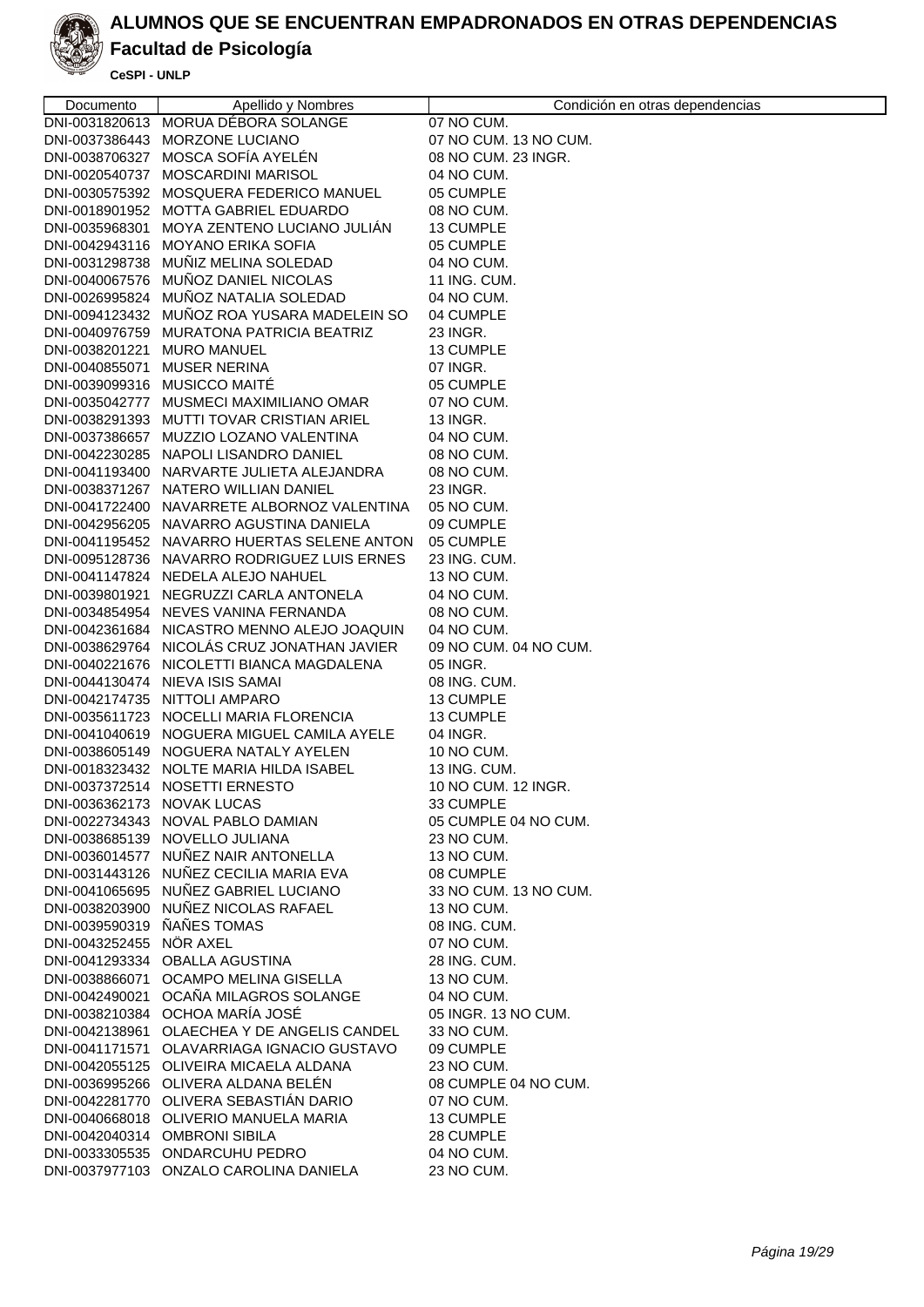

# **Facultad de Psicología**

| Documento                    | Apellido y Nombres                                                                      | Condición en otras dependencias |
|------------------------------|-----------------------------------------------------------------------------------------|---------------------------------|
|                              | DNI-0043069553 OÑA OCHOA MILAGROS LUCÍA                                                 | 13 INGR.                        |
|                              | DNI-0042039879 ORELLA MAGDALENA                                                         | 03 CUMPLE                       |
|                              | DNI-0038696301 ORELLANO DEBORA BELEN                                                    | 04 NO CUM.                      |
|                              | DNI-0040930905 ORIHUELA TOMAS LEONARDO                                                  | 23 NO CUM.                      |
|                              | DNI-0044132830 ORMILLA LUDMILA ALEJANDRA                                                | 11 INGR.                        |
|                              | DNI-0032714948 ORONA MONICA GISELA                                                      | 04 NO CUM.                      |
|                              | DNI-0043019528 ORONO AMANDA                                                             | 05 NO CUM.                      |
|                              | DNI-0042969595 OROSCO KAIANE LUCIA                                                      | 13 INGR.                        |
|                              | DNI-0035500013 ORREGO NIEVAS YANET MAGALI                                               | 04 NO CUM.                      |
|                              | DNI-0038794116 ORTIZ DANIEL ALBERTO                                                     | 07 NO CUM.                      |
| DNI-0042365598 ORTIZ MANUEL  |                                                                                         | 33 NO CUM.                      |
|                              | DNI-0043016180 ORTU JULIANA ANABEL                                                      | 13 NO CUM.                      |
| DNI-0042495234 OSLE NADIN    |                                                                                         | 23 NO CUM.                      |
|                              | DNI-0039552178 OSTIZ FLORENCIA                                                          | 07 NO CUM. 13 CUMPLE            |
|                              | DNI-0033670048 OSUNA MELISA ELISABETH                                                   | 04 NO CUM.                      |
|                              | DNI-0040145721 OSUNA MERLINA                                                            | 03 NO CUM. 08 NO CUM.           |
|                              | DNI-0039559342 OSUNA RUTH NOEMI                                                         | 23 CUMPLE                       |
|                              | DNI-0038302325 OTERO FIORDALISI AGUSTINA                                                | 08 INGR.                        |
|                              | DNI-0033589002 OUVIÑA MELINA DAIANA                                                     | 04 NO CUM.                      |
|                              | DNI-0038203920 OVELAR BRIAN ALBERTO                                                     | 08 NO CUM.                      |
| DNI-0042293420 OVIEDO ABRIL  |                                                                                         | 28 CUMPLE                       |
|                              | DNI-0030648912 OXALDE SILVIA VERÓNICA                                                   | 33 CUMPLE                       |
|                              | DNI-0033652932 OYARZO CIRO ABRAHAM                                                      | 05 NO CUM.                      |
| DNI-0035024335 OZUNA SILVINA |                                                                                         | 23 NO CUM.                      |
|                              | DNI-0037364187 PACHAS ANTONELLA SELENE                                                  | 09 CUMPLE                       |
|                              | DNI-0042111736 PACHECO JEREMIAS ELOY                                                    | 13 NO CUM.                      |
|                              | DNI-0041289084 PACHECO MILAGRO DE LOS ANGEL                                             | 08 CUMPLE                       |
| CI-0804496529                | PADILLA ANGULO JOSTYN JUNIER                                                            | 35 INGR.                        |
|                              | DNI-0040806893 PADOAN GIOVANNI                                                          | 10 ING. CUM.                    |
|                              | DNI-0043731706 PADROS SEBASTIAN                                                         | 08 ING. CUM.                    |
|                              | DNI-0043254565 PADULO ANAHI MICAELA                                                     | 13 INGR.                        |
|                              | DNI-0041554549 PÁEZ IGOLDI MARTÍN ANDRÉS                                                | 09 CUMPLE                       |
|                              | DNI-0040851635 PAFA LUCIANA MELINA                                                      | 13 NO CUM.                      |
|                              | DNI-0040768657 PAGALDAY XAVIER                                                          | 13 CUMPLE                       |
|                              | DNI-0039762412 PAGELLA PABLO EZEQUIEL                                                   | 13 CUMPLE                       |
|                              | DNI-0043048875 PAGLIANI FRANCESCA LIONELA                                               | 13 ING. CUM.                    |
|                              | DNI-0041258279 PAGLIARI CAMILA NAZARENA                                                 | 04 CUMPLE                       |
|                              | DNI-0041293238 PAGLIETTINI ANA PAULA                                                    | 05 CUMPLE                       |
|                              | DNI-0030043561 PAIVA ARACELI ELISABET LUJAN                                             | 04 NO CUM.                      |
|                              | DNI-0043398847 PALACIO GARCIA FACUNDO ALEJA<br>DNI-0043406621 PALACIOS CAMILA FLORENCIA | 23 NO CUM.<br>12 NO CUM.        |
|                              | DNI-0025690247 PALACIOS ROCIO SOLEDAD                                                   | 04 NO CUM.                      |
|                              | DNI-0039871867 PALAZZESI JUAN PABLO                                                     | 13 CUMPLE                       |
|                              | DNI-0043107905 PALLARES MARIANELLA TRINIDAD                                             | 08 NO CUM.                      |
|                              | DNI-0033464976 PALMIERI NICOLÁS                                                         | 33 INGR.                        |
|                              | DNI-0032887728 PALOMAR PAULA CECILIA                                                    | 08 CUMPLE                       |
|                              | DNI-0037277174 PALUCITO CAMILA                                                          | 07 NO CUM.                      |
|                              | DNI-0038669198 PANCHISEN JUAN FRANCISCO                                                 | 09 INGR.                        |
|                              | DNI-0042352012 PANEBIANCO TOMAS OSCAR                                                   | 13 INGR.                        |
|                              | DNI-0038079968 PANETTA FLORENCIA SOLEDAD                                                | 13 CUMPLE                       |
|                              | DNI-0033990519 PANTANALI GASTON MAXIMILIANO                                             | 23 NO CUM.                      |
|                              | DNI-0041142563 PANTOJA CRISTIAN                                                         | 03 NO CUM. 08 NO CUM.           |
|                              | DNI-0038453882 PAPPALARDO FRANCISCO DANIEL                                              | 05 CUMPLE                       |
|                              | DNI-0042617398 PARDO AGUSTIN                                                            | <b>12 INGR.</b>                 |
|                              | DNI-0041486722 PAREDES ANA SOL                                                          | 13 NO CUM.                      |
|                              | DNI-0043761267 PAREDES ANAHI EVANGELINA                                                 | 08 CUMPLE                       |
|                              | DNI-0028127714 PARETTI GUSTAVO NICOLAS                                                  | 09 NO CUM.                      |
| DNI-0043970570 PARISE LUCAS  |                                                                                         | 23 CUMPLE                       |
|                              | DNI-0038546712 PARODI GIMENA PAOLA                                                      | 04 CUMPLE                       |
|                              | DNI-0041466232 PARRA FLORENCIA JENNIFER                                                 | 05 CUMPLE                       |
|                              | DNI-0037928221 PÁRRAGA VILLA JORGE DANIEL                                               | 09 CUMPLE 04 NO CUM.            |
|                              |                                                                                         |                                 |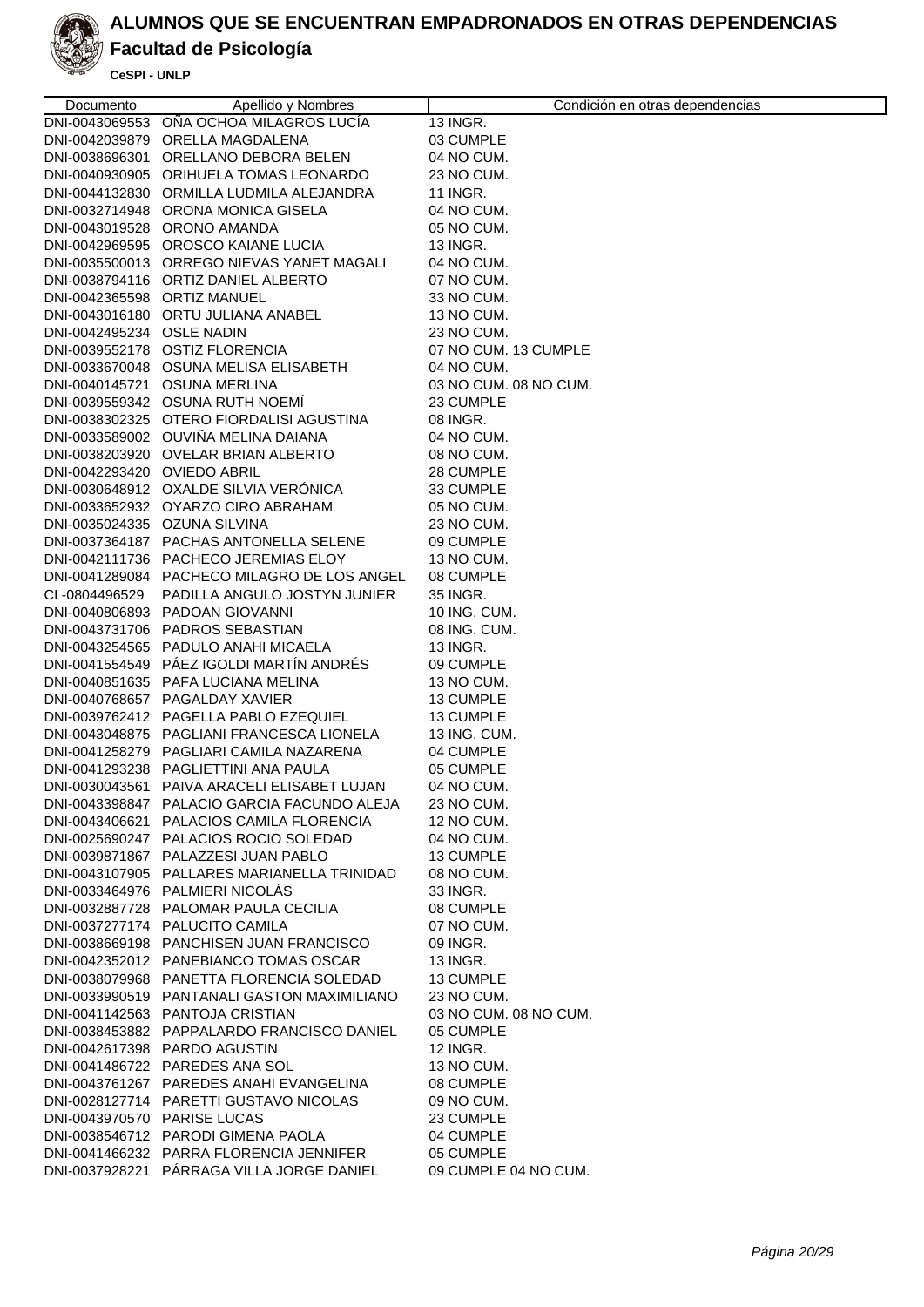

# **Facultad de Psicología**

| Documento                   | Apellido y Nombres                                                | Condición en otras dependencias |
|-----------------------------|-------------------------------------------------------------------|---------------------------------|
|                             | DNI-0032224835 PARRAVICINI ELIANA MARIEL                          | 23 NO CUM.                      |
|                             | DNI-0041207428 PASCUAL MARIA DEL PILAR                            | 04 EGR.                         |
|                             | DNI-0036945077 PASQUALIN LORENA GISELE                            | 08 CUMPLE                       |
|                             | DNI-0042436577 PATANE CATALINA                                    | 28 CUMPLE                       |
|                             | DNI-0040717709 PAUNERO DOWBLEY ANA CLARA                          | 10 NO CUM.                      |
|                             | DNI-0038706436 PAVESA AGUSTINA MARIEL                             | 07 NO CUM. 23 NO CUM.           |
|                             | DNI-0041744544 PAVOLERI ENZO IVAN                                 | 11 CUMPLE                       |
|                             | DNI-0039150910 PAZ AYALA DANILO DAVID                             | 33 CUMPLE                       |
|                             | DNI-0031597171 PAZ KARINA ALEJANDRA                               | 07 NO CUM.                      |
|                             | DNI-0035180427 PAZ NADIA YANINA                                   | 08 NO CUM.                      |
| DNI-0038083746 PAZZI JULIA  |                                                                   | 23 NO CUM.                      |
|                             | DNI-0042312563 PECK DANIELA BELEN                                 | 05 CUMPLE                       |
|                             | DNI-0039272405 PEDRAZA SABRINA AYLÉN                              | 07 NO CUM.                      |
|                             | DNI-0044256185 PELAGAMOS AIXA SALOMÉ                              | 08 INGR.                        |
|                             | DNI-0041639740 PELLERANO ORNELLA BERENICE                         | 05 ING. CUM.                    |
|                             | DNI-0039030002 PENAYO DAIANA PAOLA                                | 08 CUMPLE                       |
|                             | DNI-0040546944 PERALES NOYA MACARENA                              | 28 ING. CUM.                    |
|                             | DNI-0042055265 PERALTA SASHA NAHIR                                | 09 NO CUM.                      |
|                             | DNI-0036766434 PERALTA YAMILA SOLEDAD                             | 04 CUMPLE                       |
|                             | DNI-0034142449 PERDOMO MARECO NOELIA ROXANA                       | 04 INGR.                        |
|                             | DNI-0019017967 PEREIRA MOLINA GABRIELA JAQ                        | 08 CUMPLE                       |
|                             | DNI-0039762676 PEREIRA SANTIAGO                                   | 23 NO CUM.                      |
|                             | DNI-0022304228 PEREIRO ERNESTO MARCELO                            | 05 CUMPLE                       |
|                             | DNI-0040185927 PEREYRA BRENDA MAILEN                              | 13 CUMPLE                       |
|                             | DNI-0041244369 PEREYRA ESTEFANIA ARACELI                          | 13 CUMPLE                       |
|                             | DNI-0043044332 PEREYRA MACHLUK URIEL                              | 05 CUMPLE                       |
|                             | DNI-0041202160 PEREYRA SANTILLAN MICAELA MA                       | 13 NO CUM.                      |
|                             | DNI-0041566107 PEREZ AGUSTINA                                     | 28 CUMPLE                       |
|                             | DNI-0016473193 PEREZ ADRIANA BEATRIZ                              | 08 CUMPLE                       |
|                             | DNI-0036571657 PEREZ ALGABA MARIA FERNANDA                        | 04 NO CUM.                      |
|                             | DNI-0042402986 PEREZ ALONSO MAITENA                               | 13 CUMPLE                       |
|                             | DNI-0044130084 PEREZ CASTILLO MAIA                                | 13 ING. CUM.                    |
|                             | DNI-0041884008 PEREZ FELICITAS LISETTE                            | 13 NO CUM.                      |
|                             | DNI-0041391979 PEREZ GIUGOVAZ MILENA                              | 13 NO CUM.                      |
|                             | DNI-0038399758 PEREZ JESSICA ALEXANDRA                            | 04 NO CUM.                      |
|                             | DNI-0043806348 PEREZ LUNA MACARENA                                | 13 INGR.                        |
|                             | DNI-0036926357 PEREZ MADARIAGA FELIPE ANDRE                       | 07 NO CUM.                      |
|                             | DNI-0043586099 PEREZ MALENA GUILLERMINA                           | 08 ING. CUM.                    |
|                             | DNI-0011495682 PEREZ MARIA AURORA<br>DNI-0040293299 PEREZ MICAELA | 04 NO CUM.                      |
|                             | DNI-0038146969 PEREZ NICOLAS                                      | 08 CUMPLE<br>08 CUMPLE          |
|                             | DNI-0036498658 PERÉZ SIMÓN MANUELA                                | 04 NO CUM.                      |
|                             | DNI-0041929003 PEREZ SOL AGUSTINA                                 | 04 REG NO CUM                   |
|                             | DNI-0024590702 PEREZ STELLA MARIS                                 | 04 NO CUM.                      |
|                             | DNI-0095668901 PEREZ VALDIVIA JHON JAIRO                          | 13 NO CUM.                      |
|                             | DNI-0040653782 PEREZ WILSON ORNELLA AGUSTIN                       | 23 NO CUM.                      |
|                             | DNI-0040915951 PERICH JUAN CRUZ                                   | 05 NO CUM.                      |
|                             | DNI-0042941898 PETERLANA AYLEN ABRIL                              | 13 ING. CUM.                    |
|                             | DNI-0038917866 PEZ JULIAN MARIANO                                 | 09 NO CUM. 10 ING. CUM.         |
|                             | DNI-0042137496 PEZ VALENTINA NICOLE                               | 05 NO CUM.                      |
|                             | DNI-0018135278 PIARROU CLAUDIA CRISTINA                           | 04 NO CUM.                      |
|                             | DNI-0039918773 PICCIRILLO ORIANA                                  | 23 CUMPLE                       |
|                             | DNI-0038917112 PIERRESTEGUI IGNACIO NAHUEL                        | 13 NO CUM.                      |
|                             | DNI-0041923875 PILATTI DANA SOLEDAD                               | 11 CUMPLE                       |
|                             | DNI-0042778212 PINILLOS ARIANA BELEN                              | 05 CUMPLE                       |
|                             | DNI-0040092212 PIOLI PAULA MARIA                                  | 13 CUMPLE                       |
|                             | DNI-0032312890 PIRO MARIA PAULA                                   | 07 NO CUM.                      |
|                             | DNI-0042174851 PIZON SARA INES                                    | 08 ING. CUM.                    |
|                             | DNI-0036694412 PLUCHINOTTA NARELA                                 | 23 NO CUM. 04 CUMPLE            |
| DNI-0041670753 POLARI LUCIO |                                                                   | 12 NO CUM.                      |
|                             | DNI-0041170835 POLASEK MARTINA                                    | 28 CUMPLE                       |
|                             |                                                                   |                                 |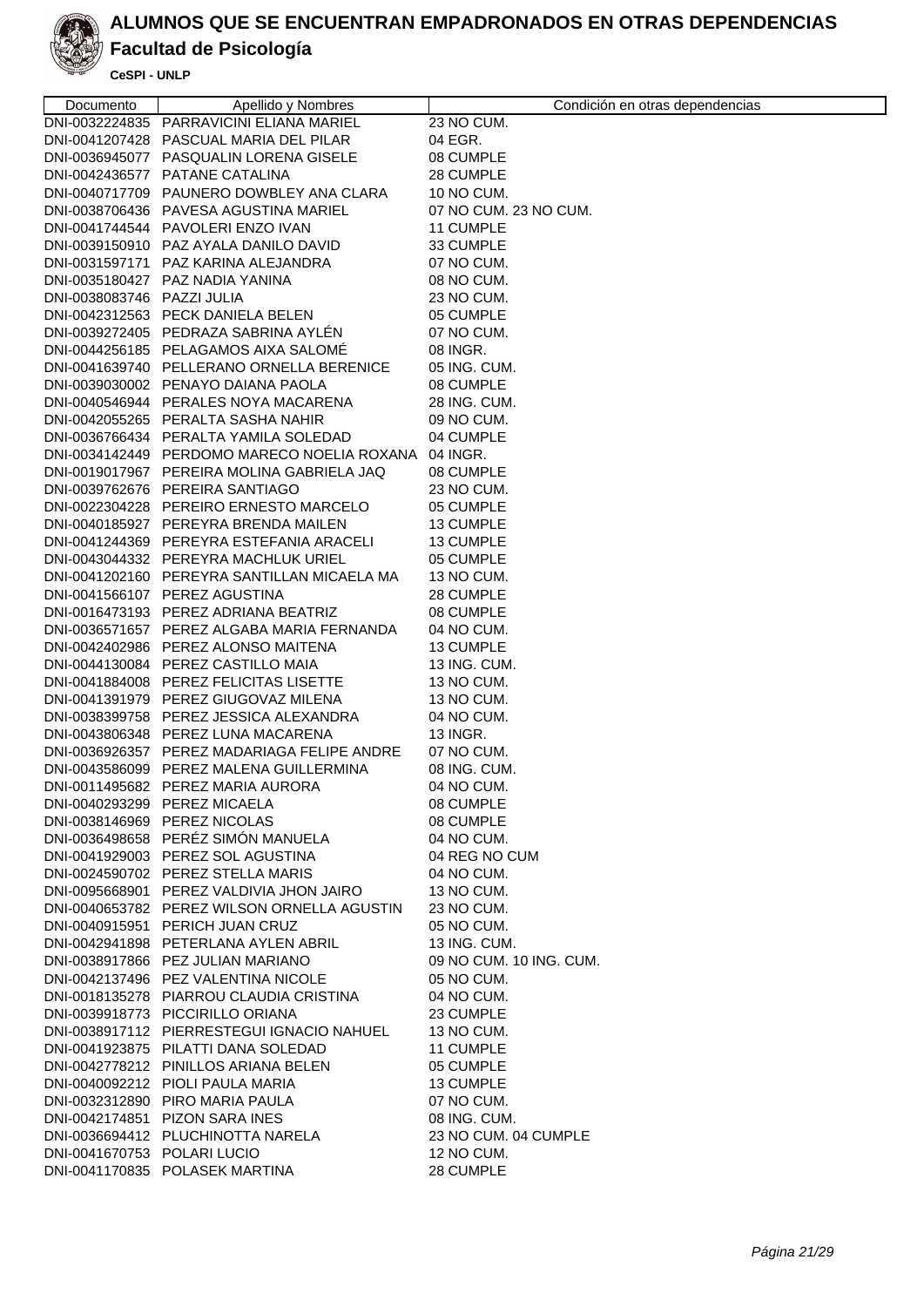

#### **Facultad de Psicología**

| Documento                     | Apellido y Nombres                                                            | Condición en otras dependencias   |
|-------------------------------|-------------------------------------------------------------------------------|-----------------------------------|
| DNI-0042536075 POLI IGNACIO   |                                                                               | 09 NO CUM.                        |
|                               | DNI-0041988661 POMIGLIO VALENTINA                                             | 09 ING. CUM.                      |
|                               | DNI-0017620358 PONCE ALICIA ELVIRA                                            | 09 NO CUM.                        |
|                               | DNI-0041312658 PONCE ALVAREZ LAURA ROMINA                                     | 27 CUMPLE 13 CUMPLE               |
|                               | DNI-0040944467 PONCE JOAQUIN                                                  | 13 NO CUM.                        |
|                               | DNI-0038215930 PONTECORVO CAMILA MACARENA                                     | 08 CUMPLE                         |
|                               | DNI-0036509983 PONZO ROCÍO FLORENCIA                                          | 05 NO CUM.                        |
|                               | DNI-0043982345 PORFIRI DELFINA                                                | 04 ING. CUM.                      |
|                               | DNI-0040615415 PORTAL NICOLAS MIGUEL ANGEL                                    | 04 ING. CUM.                      |
|                               | DNI-0040379110 PORTILLO GONZALEZ LUCAS MATI                                   | 23 CUMPLE                         |
|                               | DNI-0032779326 POSTE LEONARDO MIGUEL                                          | 07 NO CUM.                        |
|                               | DNI-0038510884 PRADO HUILEN NADIA CAMILA                                      | 13 NO CUM.                        |
|                               | DNI-0041988677 PRATTI JULIETA EDELWEISS                                       | 13 NO CUM.                        |
| DNI-0040870531 PRATULA INES   |                                                                               | 13 CUMPLE                         |
| DNI-0040428164 PRE JIMENA     |                                                                               | 05 CUMPLE                         |
|                               | DNI-0043048570 PRÉ JUAN BAUTISTA                                              | 23 INGR.                          |
|                               | DNI-0039627457 PRECIADO MELISSA FERNANDA                                      | 08 ING. CUM.                      |
| DNI-0039432701 PRESUTTI AILIN |                                                                               | 23 ING. CUM.                      |
|                               | DNI-0040760303 PRIOLI JUAN FELIPE                                             | 06 CUMPLE                         |
|                               | DNI-0042902067 PROSPERI URIEL                                                 | 05 ING. CUM.                      |
|                               | DNI-0040344907 PRUGNA SOFÍA BELÉN                                             | 27 CUMPLE                         |
|                               | DNI-0039664270 PUCHETA ANA DANIELA                                            | 23 NO CUM.                        |
|                               | DNI-0046340419 PUERTAS MILAGROS                                               | 13 ING. CUM.                      |
|                               | DNI-0037422982 PULVIRENTI BELÉN GIULIANA VA                                   | 07 NO CUM. 08 INGR.               |
|                               | DNI-0036273488 PUPPO FLORENCIA                                                | 33 CUMPLE 13 ING. CUM.            |
|                               | DNI-0038865748 QUINTANA JOHANNA ELIZABETH                                     | 07 CUMPLE                         |
|                               | DNI-0038841889 QUINTAS GABRIEL                                                | 04 CUMPLE                         |
| P-0096030592                  | QUINTERO ALVERNIA MARIA ANGE                                                  | 08 CUMPLE                         |
|                               | DNI-0043477261 QUINTEROS AGUSTÍN NICOLAS                                      | 05 ING. CUM.                      |
|                               | DNI-0039509976 QUINTEROS MARIANO NICOLAS                                      | 13 NO CUM.                        |
|                               | DNI-0041325949 QUIROGA JAZMIN                                                 | 23 NO CUM.                        |
|                               | DNI-0040933570 QUIROGA NAZARENO THOMAS                                        | 13 NO CUM.                        |
|                               | DNI-0041128993 QUIROGA SUAREZ RITA TAMARA                                     | 09 NO CUM.                        |
|                               | DNI-0039916172 QUISPE ALCOCER MELANY FLOREN                                   | 05 CUMPLE                         |
|                               | DNI-0042941926 QÜIN RODRIGO EZEQUIEL                                          | 05 CUMPLE                         |
| DNI-0042827428 RABE DELFINA   |                                                                               | 11 INGR.                          |
|                               | DNI-0017993225 RADICE GUSTAVO MARIO                                           | 04 NO CUM.                        |
|                               | DNI-0042174702 RAGGIO NAHUEL MARTIN                                           | 13 NO CUM.                        |
|                               | DNI-0041971741 RAICO MENDOZA DAIANA AYELEN                                    | 09 NO CUM.                        |
|                               | DNI-0037928317 RAILEFF SABRINA DALINDA                                        | 05 INGR.                          |
|                               | DNI-0040344973 RAMALLO FIORELLA FABIANA AYE                                   | 27 CUMPLE                         |
|                               | DNI-0041956409 RAMIREZ LUCAS JOSUE                                            | 27 ING. CUM.                      |
|                               | DNI-0029919997 RAMIREZ VIVIANA NOEMI                                          | 04 NO CUM.                        |
|                               | DNI-0045975389 RAMOS JUANA ROXANA VANESA                                      | 08 INGR.                          |
|                               | DNI-0041203947 RAMUDO MARTIN TOMAS                                            | 04 NO CUM.                        |
|                               | DNI-0039286612 RAPALLINI MALENA                                               | 04 NO CUM.                        |
|                               | DNI-0040022754 RAPETTI FACUNDO NICOLAS                                        | 13 NO CUM.                        |
|                               | DNI-0043004091 RAYBET SANTIAGO                                                | 13 NO CUM.                        |
|                               | DNI-0041114751 RAZZARI COLLADO JULIETA                                        | 05 CUMPLE                         |
|                               | DNI-0042679255 REALE CANDELA                                                  | 28 CUMPLE                         |
| DNI-0042827283 REALE MALENA   |                                                                               | 13 NO CUM.                        |
|                               | DNI-0038406439 REARTE RAMIREZ THOMAS                                          | 05 INGR.                          |
|                               | DNI-0038453948 REBOZZIO NADIA AILEN<br>DNI-0040895606 REBUFELLO LEANDRO TOMÁS | 04 NO CUM.                        |
|                               |                                                                               | 23 NO CUM.                        |
|                               | DNI-0041391704 REINOSO MATIAS                                                 | 33 CUMPLE                         |
|                               | DNI-0038517574 REMOLCOY NAVARRO GENESIS LOR                                   | 13 NO CUM.                        |
|                               | DNI-0042412006 REMORINI ABRIL ESTEFANIA                                       | 04 INGR.                          |
|                               | DNI-0039335949 REMORINI VALENTINA<br>DNI-0038865351 RETA VALENTINA            | 07 NO CUM.<br>28 CUMPLE 13 CUMPLE |
|                               | DNI-0041137391 RETAMOZO MICAELA DAIANA                                        | 09 NO CUM.                        |
|                               | DNI-0036213866 RETOLA NOYA JOAQUIN                                            | 09 NO CUM. 04 NO CUM.             |
|                               |                                                                               |                                   |
|                               |                                                                               |                                   |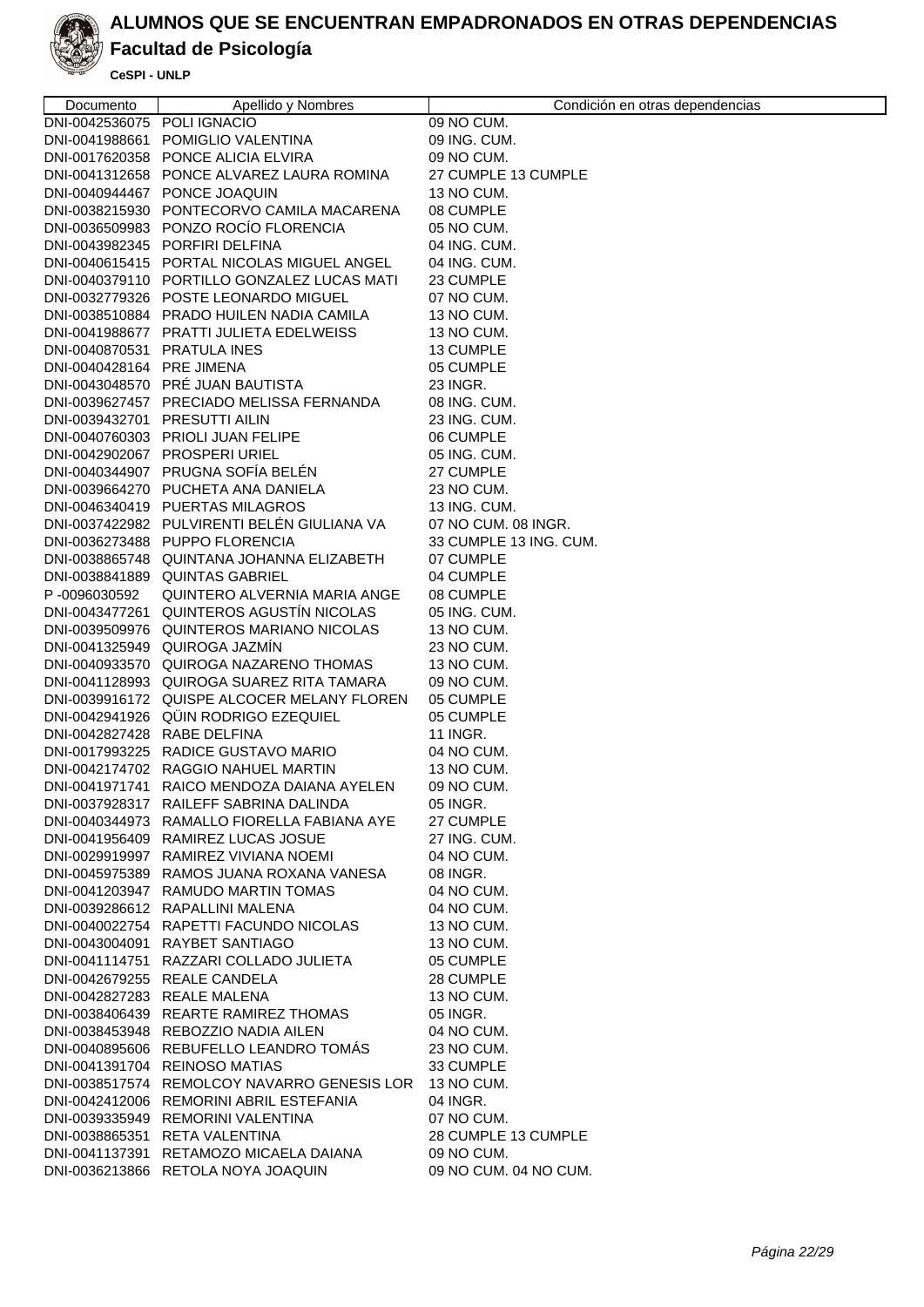

## **Facultad de Psicología**

| Documento                  | Apellido y Nombres                          | Condición en otras dependencias |
|----------------------------|---------------------------------------------|---------------------------------|
|                            | DNI-0038706760 REYNA MELANIE BELEN          | 13 CUMPLE                       |
|                            | DNI-0038669193 REZZUTTO JORGELINA MARIEL    | 04 INGR.                        |
|                            | DNI-0025525559 RIAL MARIA DE LOS ANGELES    | 04 NO CUM.                      |
|                            | DNI-0038953221 RIBE JUAN SEGUNDO            | 35 NO CUM. 03 NO CUM.           |
|                            | DNI-0040895518 RICCIARDI LUCIA PILAR        | 04 ING. CUM.                    |
|                            | DNI-0041220972 RICCIARDI VALENTINA          | 03 NO CUM.                      |
|                            | DNI-0040862359 RIDNER MAGALI GISELLE        | 08 CUMPLE                       |
|                            | DNI-0038436989 RINCÓN JUANA EVANGELINA      | 08 CUMPLE                       |
|                            | DNI-0037180868 RIOS CECILIA ANABEL          | 23 NO CUM.                      |
|                            | DNI-0039883332 RIOS MARIANO FRANCISCO       | 05 NO CUM.                      |
|                            | DNI-0042346728 RIOS SOL GABRIELA            | 08 INGR.                        |
|                            | DNI-0043993701 RIOS VERA LIZ JOHANA         | 08 INGR.                        |
|                            | DNI-0042941777 RIPOLL MICHELUTTI CHIARA     | 08 CUMPLE                       |
|                            | DNI-0035333965 RIVAROLA ALFREDO             | 23 NO CUM.                      |
|                            | DNI-0041434551 RIVAROLA FEDERICO HERNAN     | 05 CUMPLE                       |
| DNI-0038553528 RIVEIRA LUZ |                                             | 23 NO CUM.                      |
|                            | DNI-0039151694 RIVELLI ESPONDA JOSEFINA     | 13 CUMPLE                       |
|                            | DNI-0038660768 RIVERO ESQUIVEL NAHUEL MAXIM | 23 NO CUM.                      |
|                            | DNI-0042774791 RIVERO KIARA IRINA           | 13 CUMPLE                       |
|                            | DNI-0040145518 RIVERO LAUTARO NICOLÁS       | 23 NO CUM.                      |
|                            | DNI-0041988846 RIVERO LUCÍA NOELÍ           | 05 CUMPLE                       |
|                            | DNI-0028150176 ROBERTS CAROLINA             | 23 NO CUM.                      |
|                            | DNI-0044144300 ROBLEDO AUQUI LUDMILA BELEN  | 07 INGR.                        |
|                            | DNI-0024167329 ROBLERO ROMINA               | 04 NO CUM.                      |
|                            | DNI-0043107843 RODAKAS ZOE MILAGROS         | 13 INGR.                        |
|                            | DNI-0038706761 RODANICHE PEREZ PAMELA TAMAR | 08 NO CUM.                      |
|                            | DNI-0043046428 RODONI GONZALEZ ANTONELLA    | 05 NO CUM.                      |
|                            | DNI-0036778272 RODONI PAULA NAZARENA        | 13 CUMPLE                       |
|                            | DNI-0039829178 RODRIGUEZ ANGEL GABRIEL      | 04 ING. CUM.                    |
|                            | DNI-0039920329 RODRIGUEZ ARIEL              | 04 NO CUM.                      |
|                            | DNI-0023829488 RODRIGUEZ EDUARDO DANIEL     | 04 NO CUM.                      |
|                            | DNI-0039341653 RODRÍGUEZ FLORENCIA          | 09 NO CUM. 08 INGR.             |
|                            | DNI-0036301999 RODRIGUEZ GISELA JAQUELINA   | 33 INGR.                        |
|                            | DNI-0038435595 RODRIGUEZ JEANETTE ALEJANDRA | 04 NO CUM.                      |
|                            | DNI-0040061203 RODRIGUEZ JULIANA            | 23 NO CUM.                      |
|                            | DNI-0039554683 RODRIGUEZ LUCAS MATIAS       | 04 NO CUM.                      |
|                            | DNI-0034333202 RODRÍGUEZ MARÍA CARLA        | 05 NO CUM.                      |
|                            | DNI-0041197526 RODRIGUEZ MICAELA NELLY      | 06 ING. CUM. 04 NO CUM.         |
|                            | DNI-0040260714 RODRIGUEZ ORTIZ MATIAS EMANU | 08 ING. CUM.                    |
|                            | DNI-0036198667 RODRÍGUEZ SPINKER GERMÁN MAT | 04 NO CUM.                      |
|                            | DNI-0032843623 ROJAS CATERA CHABELI ROCIO   | 04 CUMPLE                       |
|                            | DNI-0042352094 ROJAS FACUNDO                | 05 CUMPLE                       |
|                            | DNI-0040061001 ROJAS MARIANA ROXANA         | 13 NO CUM.                      |
|                            | DNI-0025673106 ROJAS ORLANDO DAVID          | 04 NO CUM.                      |
|                            | DNI-0037550000 ROJO GINO LUCIANO            | 33 NO CUM. 13 INGR. 04 NO CUM.  |
|                            | DNI-0041675465 ROLDAN AGUSTÍN ABDÓN         | 05 ING. CUM.                    |
|                            | DNI-0036174803 ROLDAN JORGELINA INES        | 04 NO CUM.                      |
|                            | DNI-0042574747 ROLDAN SUAREZ BLAS           | 07 CUMPLE                       |
|                            | DNI-0021158259 ROLLERI MARCELA EDITH        | 04 NO CUM.                      |
| DNI-0040895432 ROMAN LUANA |                                             | 08 INGR.                        |
| DNI-0037260102 ROMERO AIME |                                             | 13 CUMPLE                       |
|                            | DNI-0042233678 ROMERO CAMILA LOURDES        | 04 CUMPLE                       |
|                            | DNI-0038919639 ROMERO FACUNDO MANUEL        | 08 EGR.                         |
|                            | DNI-0041997354 ROMERO LAILA STEFANIA        | 05 INGR.                        |
|                            | DNI-0039193990 ROMERO MAIRA MARICEL         | 09 CUMPLE 07 NO CUM.            |
|                            | DNI-0041454943 ROMERO MARTIN SEBASTIAN      | 04 CUMPLE                       |
|                            | DNI-0033015904 ROMERO MEDINA IVAN DARIO     | 04 NO CUM.                      |
|                            | DNI-0039428485 ROMERO RAMOS CATALINA MARLEN | 04 ING. CUM.                    |
|                            | DNI-0040384553 RONDA MILLIE BELEN           | 13 NO CUM.                      |
|                            | DNI-0016178544 ROONEY MARIA LAURA           | 04 CUMPLE                       |
|                            | DNI-0042943646 ROSAS RAMOS SHIRLEY ALISON   | 13 INGR.                        |
|                            |                                             |                                 |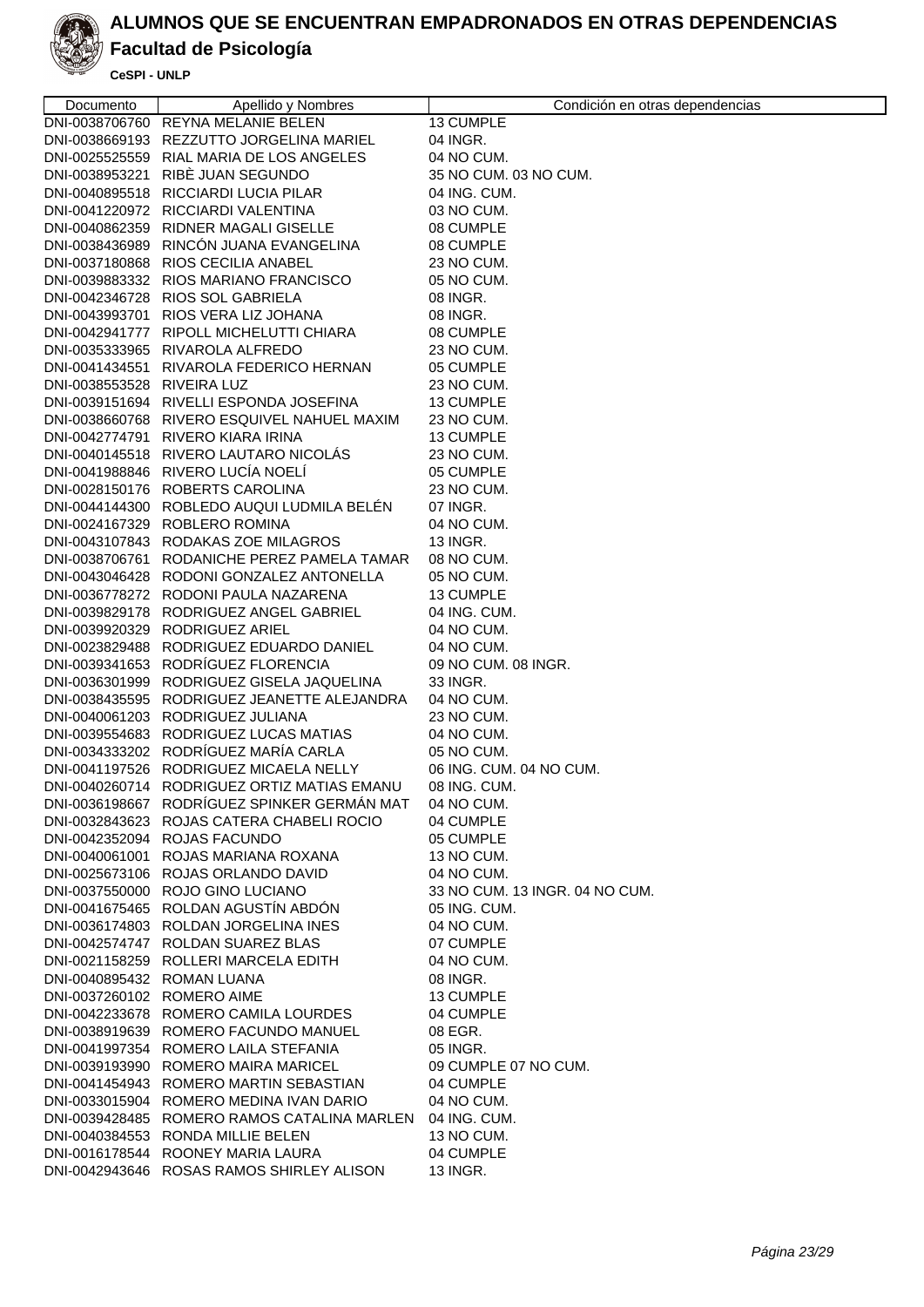

### **Facultad de Psicología**

| Documento                   | Apellido y Nombres                          | Condición en otras dependencias   |
|-----------------------------|---------------------------------------------|-----------------------------------|
|                             | DNI-0040743124 ROSSELLI AZUL BELÉN          | 08 CUMPLE                         |
|                             | DNI-0036273232 ROSSETTI SANTIAGO CARLOS     | 04 ING. CUM.                      |
|                             | DNI-0039671098 ROSSI SOFIA ABIGAIL          | 10 CUMPLE                         |
|                             | DNI-0032896487 ROTELA NÉSTOR FABIÁN         | 04 NO CUM.                        |
|                             | DNI-0044113504 ROTUNDO RAFAELA              | 13 ING. CUM.                      |
| DNI-0035605298 ROUXEL ANGIE |                                             | 05 NO CUM.                        |
|                             | DNI-0040915989 ROVETTA FRANCO MATIAS        | 04 NO CUM.                        |
|                             | DNI-0039743398 ROYETT MARCOS ALFREDO        | 33 CUMPLE                         |
|                             | DNI-0039242694 RUBINETTI AILEN ALDANA       | 07 NO CUM.                        |
|                             | DNI-0038691783 RUGGIERO SOFIA ALEXANDRA     | 33 NO CUM, 23 INGR, 04 REG NO CUM |
|                             | DNI-0044106877 RUIZ DIAZ INSFRAN MILCIADES  | 04 NO CUM.                        |
|                             | DNI-0041683670 RUIZ DIAZ VICTORIA ALEJANDRA | 13 CUMPLE                         |
| DNI-0042908553 RUIZ MALENA  |                                             | 13 NO CUM.                        |
|                             | DNI-0041478164 RUIZ MARÍA LUZ               | 10 NO CUM.                        |
|                             | DNI-0040944515 RUIZ MELANIE NEREA           | 05 CUMPLE                         |
|                             | DNI-0037052478 RUIZ MELINA ARACELI          | 23 NO CUM.                        |
|                             | DNI-0040226088 RUIZ MELISA DANIELA          | 05 CUMPLE                         |
|                             | DNI-0034107285 RUIZ ROCIO MAGALI            | 23 NO CUM.                        |
|                             | DNI-0040650042 RUIZ VICTORIA ESTEFANIA      | 13 NO CUM.                        |
|                             | DNI-0039964664 RUSCONI VALENTIN             | 13 NO CUM.                        |
|                             | DNI-0042806834 SAAVEDRA MILAGROS SUSANA     | 05 INGR. 13 NO CUM.               |
|                             | DNI-0023343450 SABANDO ROBERTO MARTIN       | 23 NO CUM.                        |
|                             | DNI-0043398860 SABELLA LAUTARO NAHUEL       | 13 INGR.                          |
|                             | DNI-0043055804 SAGRERA ANTONELLA            | 23 CUMPLE                         |
|                             | DNI-0038866586 SAINZ AGUSTIN ALEJANDRO      | 07 NO CUM.                        |
|                             | DNI-0041391992 SAITA GUILLERMINA            | 04 CUMPLE                         |
|                             | DNI-0010437843 SALAMANCA CARLOS ALBERTO     | 23 CUMPLE                         |
|                             | DNI-0043304339 SALAMEN JUANA CAMILA         | 28 INGR.                          |
|                             | DNI-0038369508 SALAS MARIA BELEN            | 04 NO CUM.                        |
|                             | DNI-0042104826 SALAZAR FACUNDO JULIAN       | 05 CUMPLE                         |
|                             | DNI-0039759390 SALAZAR LUCIANO              | 13 NO CUM.                        |
|                             | DNI-0038204004 SALBITANO LUCIANO            | 13 CUMPLE                         |
|                             | DNI-0026350827 SALDIVIA BETIANA ELIZABETH   | 05 INGR.                          |
|                             | DNI-0042352979 SALINAS DAIANA MABEL         | 08 CUMPLE                         |
|                             | DNI-0035654969 SALINAS OLIVERA DIEGO ALEJAN | 04 NO CUM.                        |
|                             | DNI-0030281538 SALTALAMACCHIA MONICA ELIANA | 09 CUMPLE                         |
|                             | DNI-0021862558 SALTAPE MARIA BELEN          | 04 NO CUM.                        |
|                             | DNI-0039599186 SALTO ANA LAURA              | 08 ING. CUM.                      |
|                             | DNI-0038689597 SALVATIERRA NATALIA ABIGAIL  | 04 NO CUM.                        |
|                             | DNI-0034572163 SALVATORE MARIA JULIANA      | 04 CUMPLE                         |
|                             | DNI-0044111736 SAMANIEGO LAUREANA           | 09 NO CUM.                        |
|                             | DNI-0039436072 SAMBLA MARIA EUGENIA         | 07 NO CUM. 11 NO CUM.             |
|                             | DNI-0043912060 SAMPEDRO SOFIA               | 03 NO CUM.                        |
|                             | DNI-0043513679 SAN MARTIN MAYRA INES        | 05 INGR. 08 CUMPLE                |
|                             | DNI-0030179893 SAN ROMAN MENDIA MONICA BEAT | 04 NO CUM.                        |
|                             | DNI-0050926564 SÁNCHEZ CARMELA              | 09 NO CUM.                        |
|                             | DNI-0040477606 SANCHEZ CHUQUIRUNA LEONARDO  | 13 ING. CUM.                      |
|                             | DNI-0038669115 SANCHEZ FLORENCIA            | 13 INGR.                          |
|                             | DNI-0038587407 SANCHEZ FLORENCIA TAMARA     | 05 NO CUM.                        |
|                             | DNI-0042230291 SANCHEZ IVÁN URIEL           | 08 CUMPLE                         |
|                             | DNI-0041539840 SANCHEZ MARCELO OMAR         | 05 NO CUM.                        |
|                             | DNI-0034476049 SANCHEZ MELINA               | 04 NO CUM.                        |
|                             | DNI-0036118857 SANDOVAL FERNANDO DANIEL     | 04 INGR.                          |
|                             | DNI-0041927340 SANTA LUCIA AGUSTÍN EMANUEL  | 33 INGR.                          |
|                             | DNI-0043301375 SANTA MATÍAS JOSÉ            | 07 NO CUM.                        |
|                             | DNI-0042881993 SANTACROCE FRANCISCO         | 09 NO CUM.                        |
|                             | DNI-0040915932 SANTANA ROCIO                | 13 INGR.                          |
|                             | DNI-0033915483 SANTILLAN EZEQUIEL MARTIN    | 13 CUMPLE                         |
|                             | DNI-0019032209 SANTILLAN ROXANA YAQUELIN    | 23 NO CUM.                        |
|                             | DNI-0031288959 SANTISTEBAN MARIA BELEN      | 04 CUMPLE                         |
|                             | DNI-0041203747 SANTOMINGO MARIA FLORENCIA   | 13 NO CUM.                        |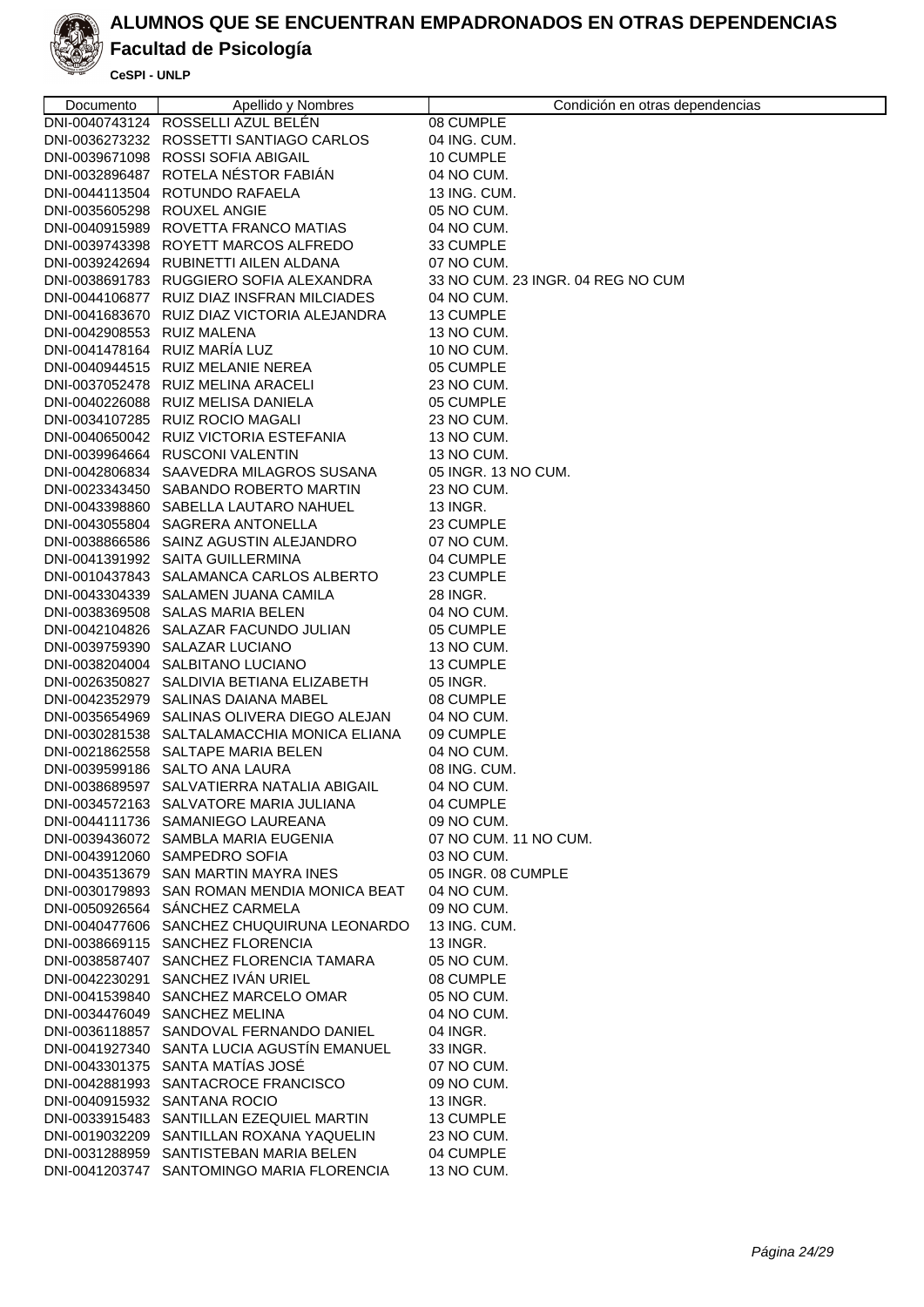

### **Facultad de Psicología**

| Documento                    | Apellido y Nombres                          | Condición en otras dependencias |
|------------------------------|---------------------------------------------|---------------------------------|
|                              | DNI-0031256099 SANTORI MARIANO EMIR         | 04 NO CUM.                      |
|                              | DNI-0041312875 SANTOS AGUSTINA MICAELA      | 10 NO CUM.                      |
|                              | DNI-0042312508 SANTOS CHARO                 | 23 NO CUM.                      |
|                              | DNI-0044242823 SANZ NAVAR JUANA MARÍA       | 23 CUMPLE                       |
|                              | DNI-0035947593 SARAVIA MAURO EZEQUIEL       | 07 NO CUM. 06 INGR.             |
|                              | DNI-0041067001 SARDO CAMILA ROCIO           | 13 NO CUM.                      |
|                              | DNI-0044093072 SAUCEDO MARIA CELESTE        | 10 NO CUM. 27 INGR.             |
|                              | DNI-0040188480 SBARIGGI MARÍA FLORENCIA     | 05 ING. CUM.                    |
|                              | DNI-0042675337 SBERNA GRETA MAGALI          | 23 NO CUM.                      |
|                              | DNI-0027815465 SCAFIDI GABRIELA ALEJANDRA   | 04 NO CUM.                      |
|                              | DNI-0033348676 SCARPELLI FRANCO SAUL        | 08 CUMPLE                       |
|                              | DNI-0040895198 SCHARGORODSKY DAVID MAXIMILI | 05 CUMPLE                       |
|                              | DNI-0040838129 SCHEYOLA DAIANA              | 05 NO CUM. 23 NO CUM.           |
|                              | DNI-0041527028 SCHIAVONI ALTAMIRANO FRANCO  | 23 CUMPLE                       |
| DNI-0042235578 SCHIEL JULIAN |                                             | 05 CUMPLE                       |
|                              | DNI-0038934787 SCHMIDT SABRINA              | 07 NO CUM.                      |
|                              | DNI-0040923356 SCHNEEBERGER JOSEFINA        | 05 CUMPLE                       |
|                              | DNI-0043903409 SCHVARTZMAN MAIA             | 08 ING. CUM.                    |
|                              | DNI-0039801696 SCHWINDT LEILA               | 23 NO CUM.                      |
| DNI-0042675955 SEAL CAMILA   |                                             | 13 CUMPLE                       |
|                              | DNI-0040344969 SEBASTIAN DIAZ MARINA GABRIE | 13 CUMPLE                       |
|                              | DNI-0040205738 SEDRÓN CARDOSO CAMILA SERENA | 08 CUMPLE                       |
|                              | DNI-0018872202 SEGOVIA AGUIRRE HENRY EDWIN  | 04 NO CUM.                      |
|                              | DNI-0040756100 SEGOVIA DAIANA               | 27 CUMPLE                       |
|                              | DNI-0040851774 SEGOVIA FABRICIO ANTONIO     | 13 NO CUM, 04 NO CUM.           |
|                              | DNI-0041670656 SEILLANT TOMAS GUILLERMO ENR | 04 NO CUM.                      |
|                              | DNI-0041094892 SEIMANDI GIULIANA MAGALI     | 08 NO CUM.                      |
|                              | DNI-0043947166 SEISDEDOS TORRES LAUTARO     | 05 NO CUM.                      |
|                              | DNI-0026104177 SELA PENELOPE NICOLASA       | 13 ING. CUM.                    |
|                              | DNI-0040193383 SEMILLA MARIANO ENRIQUE      | 07 NO CUM. 33 CUMPLE            |
|                              | DNI-0026429083 SEOANE MARIA AZUL            | 23 NO CUM.                      |
|                              | DNI-0036733920 SEPULVEDA CAROLINA DANIELA   | 13 EGR.                         |
|                              | DNI-0040062395 SEPULVEDA FRANCO JEREMIAS    | 04 NO CUM.                      |
|                              | DNI-0033159802 SEQUEYRA MARTHA NOELI        | 08 ING, CUM, 04 NO CUM.         |
| DNI-0038866480 SERIO CAMILA  |                                             | 07 NO CUM.                      |
|                              | DNI-0031381454 SERRA SOLEDAD                | 04 NO CUM.                      |
|                              | DNI-0036905710 SERRANI WALTER DAVID         | 04 NO CUM.                      |
|                              | DNI-0039673090 SERRIZUELA CAMILA            | 09 ING. CUM.                    |
|                              | DNI-0041478889 SESTA FRANCISCO              | 08 INGR. 13 CUMPLE              |
|                              | DNI-0039646716 SHEFFIELD SOFÍA NICOLE       | 23 CUMPLE                       |
|                              | DNI-0042906046 SICA FLORENCIA NOELI         | 08 INGR.                        |
|                              | DNI-0038252609 SIEBRE LILIANA ELIZABETH     | 04 REG NO CUM                   |
|                              | DNI-0037785212 SIERRA TOBIAS ARIEL          | 23 NO CUM.                      |
|                              | DNI-0041628786 SIGNOROTTO ZAMORA MARIA JOSE | 11 CUMPLE                       |
|                              | DNI-0042414009 SILVA LUCIANA MARISOL        | 04 CUMPLE                       |
|                              | DNI-0034890637 SILVA PARISI GONZALO JULIÁN  | 13 NO CUM.                      |
|                              | DNI-0042842875 SILVA PATRICIO GONZALO       | 35 NO CUM.                      |
|                              | DNI-0037141942 SIMONETTI MICHELLE VICTORIA  | 13 INGR.                        |
| DNI-0043726028 SINTES ALEJO  |                                             | 13 INGR.                        |
|                              | DNI-0041566011 SMERIGLIO ANTONELLA ROMINA   | 13 CUMPLE                       |
| DNI-0038687590 SOBH JAZMIN   |                                             | 08 NO CUM.                      |
|                              | DNI-0036777740 SOBOTA JULIO ESTEBAN         | 05 INGR.                        |
|                              | DNI-0038524555 SOLANILLA FERRAGGINE MATIAS  | 33 NO CUM.                      |
|                              | DNI-0029198712 SOLARI ANALIA PAOLA          | 27 CUMPLE                       |
|                              | DNI-0040671390 SOLER LILIA MICAELA          | 13 NO CUM.                      |
|                              | DNI-0041140100 SOLIS MARIA EUGENIA          | 04 NO CUM.                      |
|                              | DNI-0026601782 SOROCOWSKI ANALIA VERONICA   | 11 CUMPLE                       |
|                              | DNI-0035610628 SOSA ANA JULIA               | 13 NO CUM.                      |
|                              | DNI-0034562548 SOSA ANA LAURA               | 33 INGR.                        |
|                              | DNI-0032869667 SOSA CARLA JIMENA            | 04 NO CUM.                      |
|                              | DNI-0038819978 SOSA CARRIZO ERNESTO NICOLAS | 07 NO CUM.                      |
|                              |                                             |                                 |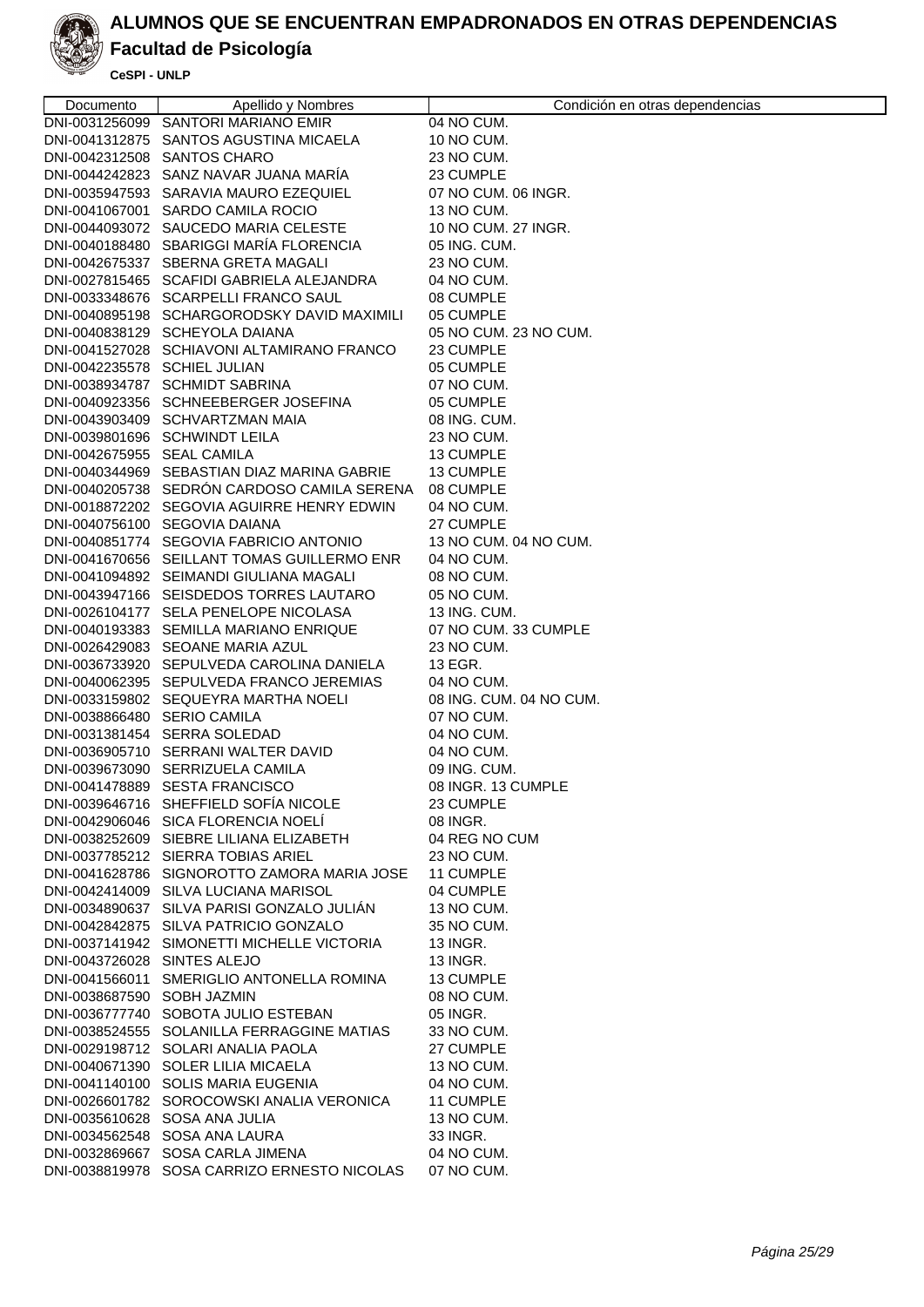

### **Facultad de Psicología**

| Documento                  | Apellido y Nombres                                                            | Condición en otras dependencias  |
|----------------------------|-------------------------------------------------------------------------------|----------------------------------|
|                            | DNI-0041923009 SOSA DANA JACQUELINE                                           | 03 NO CUM.                       |
| DNI-0025135543 SOSA ESTELA |                                                                               | 04 NO CUM.                       |
|                            | DNI-0043510802 SOSA FERNANDO JOAQUIN                                          | 08 NO CUM.                       |
|                            | DNI-0042619387 SOSA FRANCISCO NICOLAS                                         | 13 INGR.                         |
|                            | DNI-0040862400 SOSA LEDESMA BRIAN EZEQUIEL                                    | 04 NO CUM.                       |
|                            | DNI-0022349032 SOSA MARIA CLAUDIA                                             | 13 CUMPLE                        |
|                            | DNI-0039097407 SOSA MARIANELA LUCIA                                           | 09 NO CUM.                       |
|                            | DNI-0041800943 SOSA MILAGROS CAROLINA                                         | 13 CUMPLE                        |
|                            | DNI-0035950612 SOSA RUT ABIGAIL                                               | 09 NO CUM, 33 INGR.              |
|                            | DNI-0040568830 SOSSI JAZMIN MICAELA                                           | 13 CUMPLE                        |
|                            | DNI-0028991792 SOTO MAIDANA DIEGO MIGUEL                                      | 03 NO CUM.                       |
|                            | DNI-0044185409 SOTO MILAGROS                                                  | 05 CUMPLE                        |
|                            | DNI-0043470678 SOTO RAMIRO MARTIN                                             | 05 CUMPLE                        |
|                            | DNI-0037260055 SOULÉ CANDELA                                                  | 23 NO CUM.                       |
|                            | DNI-0038431051 SOULE HEREDIA GUIDO NICOLAS                                    | 13 CUMPLE                        |
|                            | DNI-0033746255 SPAGNUOLO MICAELA BELEN                                        | 23 NO CUM. 04 NO CUM.            |
|                            | DNI-0038866307 SPALLA ADRIANO CARLOS ALBERT                                   | 05 NO CUM.                       |
|                            | DNI-0043778238 STAROPOLI MICAELA                                              | 05 INGR.                         |
|                            | DNI-0038865108 STEGMAYER CATALINA<br>DNI-0038824772 STOESSEL RUBEN ALEJANDRO  | 28 CUMPLE                        |
|                            | DNI-0037438813 STOLL JUAN MANUEL                                              | 33 NO CUM.                       |
|                            | DNI-0017799087 STORARI MARCELA ANGELICA                                       | 04 NO CUM.<br>08 NO CUM.         |
|                            | DNI-0040455571 STRUPP JOAQUIN ALFREDO                                         | 13 ING. CUM.                     |
|                            | DNI-0030281227 STUNZ HUGO FRANCISCO                                           | 07 CUMPLE                        |
|                            | DNI-0043263720 SUAREZ AGUSTINA NAIR                                           | 05 ING. CUM.                     |
|                            | DNI-0041677014 SUAREZ CAROLINA                                                | 13 CUMPLE                        |
|                            | DNI-0044112249 SUAREZ CATALINA                                                | 13 ING. CUM.                     |
|                            | DNI-0026738231 SUAREZ EDGARDO ROBERTO                                         | 12 NO CUM. 04 NO CUM.            |
|                            | DNI-0030731235 SUAREZ FATIMA VALERIA                                          | 04 NO CUM.                       |
|                            | DNI-0039266575 SUAREZ FRANCO STEFANY                                          | 04 INGR.                         |
|                            | DNI-0042321752 SUAREZ JULIAN AGUSTIN                                          | 13 ING. CUM.                     |
|                            | DNI-0042567832 SUAREZ MILAGROS AYELEN                                         | 23 ING. CUM.                     |
|                            | DNI-0037757834 SUCCI SOFIA CAROLINA                                           | 04 NO CUM.                       |
|                            | DNI-0031491498 SUÑÉ MARÍA BELÉN                                               | 09 NO CUM. 04 INGR.              |
|                            | DNI-0039406731 SURUR ARIANNA MICAELA                                          | 13 NO CUM.                       |
|                            | DNI-0042945531 SUTTI MARÍA LUCÍA                                              | 09 NO CUM.                       |
|                            | DNI-0041457757 SVAGUSA MARIA CECILIA                                          | 13 CUMPLE                        |
|                            | DNI-0041715871 TABIERES AGUSTÍN IGNACIO                                       | 09 CUMPLE                        |
|                            | DNI-0038706635 TACCONELLI MELANIE ALEJANDRA                                   | 07 NO CUM.                       |
| DNI-0026250717 TACK CAMILA |                                                                               | 04 NO CUM.                       |
|                            | DNI-0038231979 TALANCHUK MARTIN MARCELO                                       | 09 NO CUM. 03 NO CUM. 04 NO CUM. |
|                            | DNI-0040289566 TALPONE CAMILA                                                 | 13 NO CUM.                       |
|                            | DNI-0041348203 TAMBORINDEGUI JULIAN                                           | 23 CUMPLE                        |
|                            | DNI-0041899069 TARABINI MALENA                                                | 08 ING. CUM.                     |
|                            | DNI-0041952858 TAUS AGUSTIN IVAN                                              | 09 CUMPLE                        |
|                            | DNI-0039348628 TAVELLA JULIO EZEQUIEL                                         | 09 NO CUM.                       |
|                            | DNI-0041457746 TAVELLA LUCA HERALDO                                           | 04 NO CUM.                       |
|                            | DNI-0041131051 TAVERA ADROGUE MICAELA<br>DNI-0042280328 TEJADA LUCIO EZEQUIEL | 13 NO CUM.<br>13 INGR.           |
|                            | DNI-0039335711 TEJADA LUIS ANDRÉ                                              | 33 NO CUM.                       |
|                            | DNI-0037386408 TEJEDA LARA MAYLEN                                             | 04 NO CUM.                       |
|                            | DNI-0039438017 TEJERINA FACUNDO NICOLAS                                       | 05 NO CUM. 23 NO CUM.            |
|                            | DNI-0043087747 TERÁN AGUSTÍN NERI                                             | 08 CUMPLE                        |
|                            | DNI-0041588784 TERMITE SMITH AGUSTINA MALEN                                   | 04 CUMPLE                        |
|                            | DNI-0040570746 TERRA ECHETO JUAN CRUZ                                         | 05 CUMPLE                        |
|                            | DNI-0028129596 TERSIGNI FLAVIA ALEJANDRA                                      | 13 NO CUM.                       |
|                            | DNI-0042095236 TESORI VALENTIN ARIEL                                          | 13 NO CUM.                       |
| DNI-0037934909 TESTA LEYLA |                                                                               | 13 NO CUM.                       |
|                            | DNI-0032844016 TESTA MARIA GEORGINA                                           | 04 NO CUM.                       |
|                            | DNI-0043512274 TETTAMANTI JUAN                                                | 33 ING. CUM.                     |
|                            | DNI-0041573054 TEUBNER MATIAS AGUSTIN                                         | 13 CUMPLE                        |
|                            |                                                                               |                                  |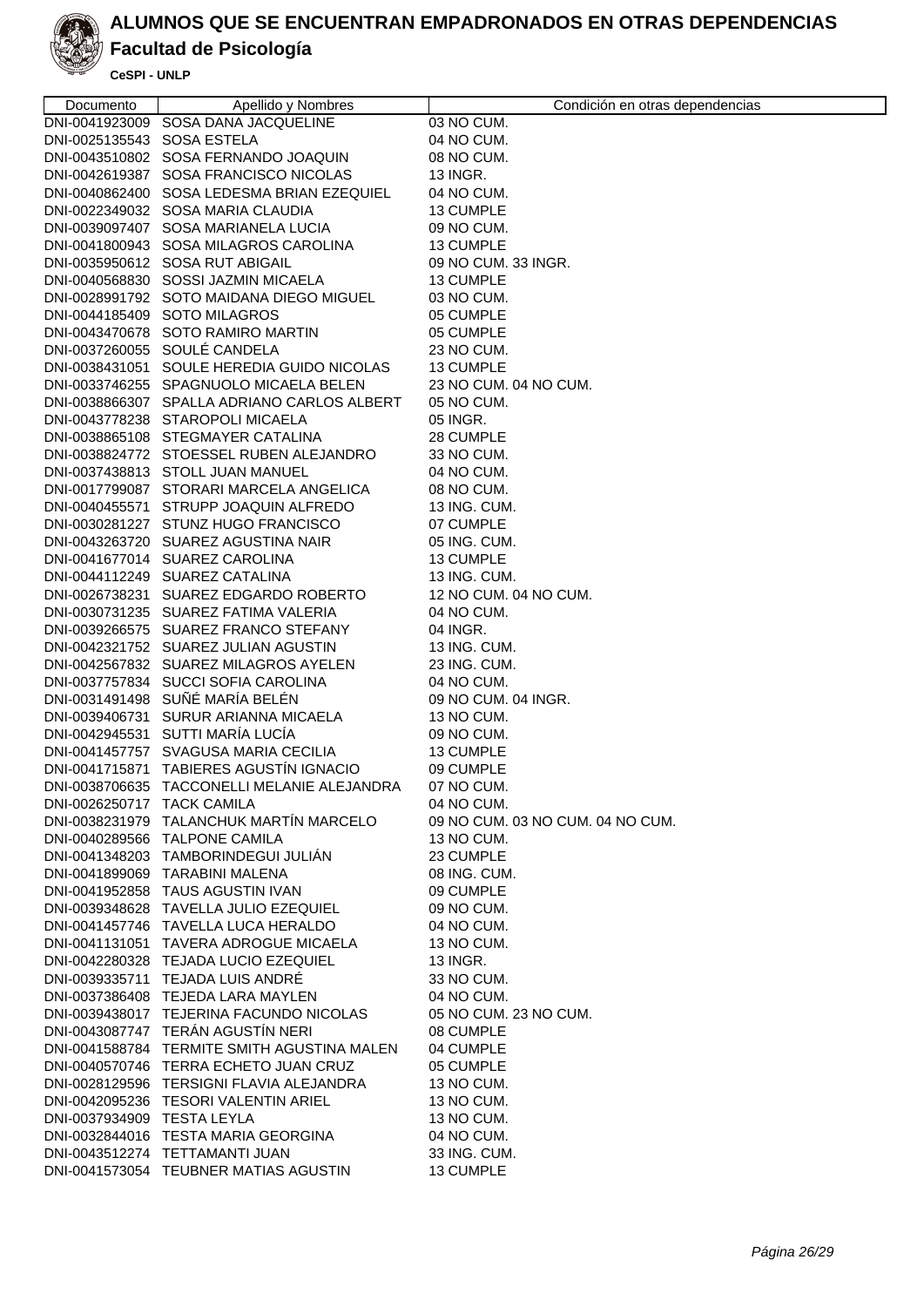

### **Facultad de Psicología**

| Documento                   | Apellido y Nombres                                                                    | Condición en otras dependencias             |
|-----------------------------|---------------------------------------------------------------------------------------|---------------------------------------------|
|                             | DNI-0024030556 THOMPSON DIEGO CARLOS                                                  | 04 NO CUM.                                  |
| DNI-0044110103 TIBAULT MORA |                                                                                       | 05 CUMPLE                                   |
|                             | DNI-0037289980 TIMÓN MARCELINA                                                        | 04 CUMPLE                                   |
|                             | DNI-0040062435 TIRADO RODAS CAMILA ANTONEL                                            | 28 CUMPLE                                   |
|                             | DNI-0040768620 TISEIRA AYELEN MARCELA                                                 | 06 CUMPLE 13 INGR.                          |
|                             | DNI-0038605453 TOLEDO ALDANA SOLEDAD                                                  | 05 CUMPLE                                   |
|                             | DNI-0039521876 TOLEDO IGNACIO NICOLAS                                                 | 03 NO CUM.                                  |
|                             | DNI-0038303545 TOLEDO PAULA ELIZABETH                                                 | 07 NO CUM.                                  |
|                             | DNI-0023341932 TONON DIANA CINTIA                                                     | 13 CUMPLE                                   |
|                             | DNI-0041067079 TORNINI MARCELO JULIÁN                                                 | 33 NO CUM.                                  |
|                             | DNI-0027328609 TORREJON ROJAS MARIA CELESTE                                           | 09 NO CUM. 07 NO CUM. 08 NO CUM. 04 NO CUM. |
| DNI-0040324763 TORRES ENZO  |                                                                                       | <b>13 CUMPLE</b>                            |
|                             | DNI-0038843157 TORRES MEI AYLEN                                                       | 05 NO CUM.                                  |
|                             | DNI-0041554542 TORRES MOURE JAVIER                                                    | 04 NO CUM.                                  |
|                             | DNI-0040628352 TOSCANO CLAUDIA MICAELA                                                | 23 CUMPLE                                   |
|                             | DNI-0040859950 TOULOUSE PILAR                                                         | 04 NO CUM.                                  |
|                             | DNI-0039110148 TOVAR MARIO ENZO                                                       | 13 NO CUM.                                  |
|                             | DNI-0037322332 TRABONI MICAELA                                                        | 05 ING. CUM.                                |
|                             | DNI-0026251899 TRANQUILLINI DIEGO JOSE                                                | 04 NO CUM.                                  |
|                             | DNI-0035399628 TRANQUILLINI MARIA CATALINA                                            | 07 NO CUM.                                  |
|                             | DNI-0029307981 TREMOUILLES DANIELA                                                    | 04 NO CUM.                                  |
|                             | DNI-0030464155 TREPICCHIO GISELA ALEJANDRA                                            | 04 NO CUM.                                  |
|                             | DNI-0035940975 TREVISIOL CAMILA                                                       | 13 NO CUM.                                  |
|                             | DNI-0038801605 TRIVIÑO KEILA MELINA                                                   | 09 NO CUM.                                  |
|                             | DNI-0043471510 TROMBINI CATALINA                                                      | 09 NO CUM.                                  |
|                             | DNI-0041008552 TRONCOSO LUIS VALENTIN                                                 | 33 NO CUM.                                  |
|                             | DNI-0095735316 TRONCOSO TRUJILLO ALVARO MAR<br>DNI-0030777946 TROTTA BARBARA CRISTINA | 05 CUMPLE<br>04 NO CUM.                     |
|                             | DNI-0030397867 TROZZO MATIAS EMMANUEL                                                 | 04 NO CUM.                                  |
|                             | DNI-0032896628 TRUCCO JUAN ADRIAN                                                     | 06 ING. CUM.                                |
| DNI-0039590168 TUCCI IRINA  |                                                                                       | 05 CUMPLE                                   |
|                             | DNI-0040842125 TUDO CELIA MIRELLA                                                     | 09 CUMPLE                                   |
|                             | DNI-0026250194 TUR LUCIANA MARIA                                                      | 04 NO CUM.                                  |
|                             | DNI-0041457985 TURUN BARRERE MARIA DE LOS A                                           | 13 ING, CUM.                                |
|                             | DNI-0038606526 ULLUA COSSOLA NANCY ANAHI                                              | 13 CUMPLE                                   |
|                             | DNI-0040720426 UMAÑO MARISOL                                                          | 08 NO CUM.                                  |
|                             | DNI-0041455597 URANGA DIANA MELINA                                                    | 06 CUMPLE                                   |
|                             | DNI-0040454419 URANGA JULIETA ANAHÍ                                                   | 33 ING. CUM.                                |
| DNI-0037710768 URBANO LEILA |                                                                                       | 07 NO CUM. 08 CUMPLE                        |
|                             | DNI-0038390376 URIARTE CATERINA SOLEDAD                                               | 08 NO CUM.                                  |
|                             | DNI-0035612137 URQUIA ALEJANDRO DANIEL                                                | 04 CUMPLE                                   |
|                             | DNI-0042771127 URRUTIA JIMENA                                                         | <b>11 ING. CUM.</b>                         |
|                             | DNI-0040489988 URRUTIA MERLO MARIA VALENTIN                                           | 13 ING. CUM.                                |
|                             | DNI-0038549630 URTUBEY CAMILA SOL                                                     | 04 NO CUM.                                  |
| P-0095997341                | VACA HERRERA FERNANDA GISSEL                                                          | 27 CUMPLE                                   |
|                             | DNI-0026394004 VALBUENA CECILIA ALEJANDRA                                             | 04 NO CUM.                                  |
|                             | DNI-0040324470 VALCARCEL ROSARIO BELEN                                                | 28 CUMPLE                                   |
|                             | DNI-0040930982 VALDERRAMA CAMILA                                                      | 13 CUMPLE                                   |
|                             | DNI-0042365499 VALDES CHRISTIAN GABRIEL                                               | 05 ING. CUM.                                |
|                             | DNI-0040976739 VALDEZ ARIANA NOEMI                                                    | 04 CUMPLE                                   |
|                             | DNI-0039977829 VALDEZ JAQUELINE ROXANA                                                | 04 NO CUM.                                  |
|                             | DNI-0041094412 VALDIVIESO DANIELA AGUSTINA                                            | 13 CUMPLE                                   |
|                             | DNI-0043036251 VALENTI KATHERINE AILEN                                                | 13 INGR.                                    |
|                             | DNI-0031552786 VALENTI VALERIA SOLEDAD                                                | 04 NO CUM.                                  |
|                             | DNI-0039801527 VALLEDOR MARTINA                                                       | 08 CUMPLE                                   |
|                             | DNI-0037372673 VALLEJO TANIA DENIS                                                    | 08 NO CUM.                                  |
|                             | DNI-0043399299 VALLEJOS RODRIGO                                                       | 35 NO CUM.                                  |
|                             | DNI-0041971818 VALVERDE MOLINA TAMARA                                                 | 08 INGR.                                    |
|                             | DNI-0038689853 VAN DOMSELAAR IGNACIO                                                  | 23 NO CUM. 13 NO CUM.                       |
|                             | DNI-0027629855 VARGAS ELIDA CAROLINA<br>DNI-0018863383 VASQUEZ GUERRA OSCAR OCTAVIO   | 07 NO CUM.<br>05 ING. CUM.                  |
|                             |                                                                                       |                                             |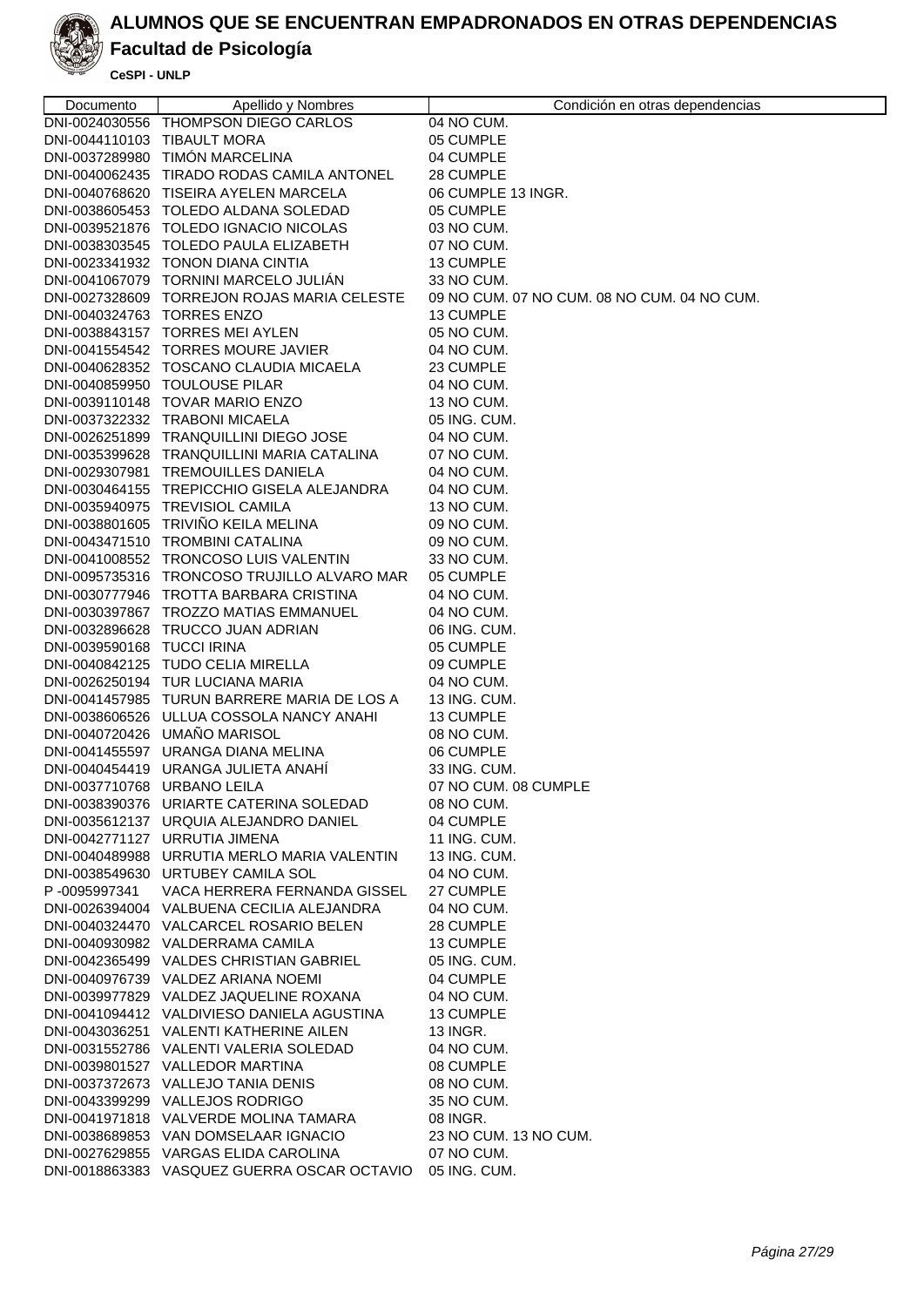

### **Facultad de Psicología**

| Documento                     | Apellido y Nombres                          | Condición en otras dependencias |
|-------------------------------|---------------------------------------------|---------------------------------|
|                               | DNI-0042428506 VAZQUEZ DOLORES              | 28 CUMPLE                       |
|                               | DNI-0041202137 VAZQUEZ JULIETA              | 13 INGR.                        |
|                               | DNI-0032896641 VAZQUEZ NOELIA JAQUELINE     | 04 NO CUM.                      |
|                               | DNI-0040624646 VAZQUEZ THOMAS               | 04 NO CUM.                      |
|                               | DNI-0041566168 VECCHIO FRANCESCA            | 28 CUMPLE                       |
|                               | DNI-0040768576 VEGA CAROLINA ELISA          | 08 NO CUM.                      |
| DNI-0041239782 VEGA SOL       |                                             | 13 INGR.                        |
|                               | DNI-0039831293 VELA WAC ATILIO              | 07 EGR.                         |
|                               | DNI-0046335081 VELÁSQUEZ CALVERA FÁTIMA PRI | 05 INGR.                        |
|                               | DNI-0035569981 VELAZCO AGUEDA MARIEL        | 07 NO CUM.                      |
|                               | DNI-0040714385 VELAZQUEZ CAMILA             | 28 ING. CUM.                    |
|                               | DNI-0041554550 VELÁZQUEZ CAMILA AYELÉN      | 08 CUMPLE                       |
|                               | DNI-0012466534 VELAZQUEZ GRACIELA BEATRIZ   | 05 CUMPLE                       |
|                               | DNI-0038345485 VELCHEFF MILENA JULIETA      | 04 NO CUM.                      |
|                               | DNI-0032716739 VELIZ PAOLA ROMINA           | 13 NO CUM.                      |
|                               | DNI-0036351691 VELOSO ELIANA NAIR           | 05 NO CUM.                      |
|                               | DNI-0032008019 VENA MARIA ALICIA            | 23 NO CUM.                      |
|                               | DNI-0018641172 VENTIERI LUIS OSCAR          | 23 NO CUM.                      |
|                               | DNI-0043547269 VERA DANA JULIETA            | 08 ING. CUM.                    |
|                               | DNI-0035065494 VERA ESPINOSA NORBERTO RICAR | 09 INGR.                        |
|                               | DNI-0041988517 VERA NICOLAS NEHUEN          | 27 CUMPLE                       |
|                               | DNI-0044052328 VERDAGUER GUADALUPE          | 08 INGR.                        |
|                               | DNI-0041670840 VERGARA CAMILA INES          | 13 CUMPLE                       |
|                               | DNI-0041927436 VERON AGUSTIN                | 07 INGR. 23 CUMPLE              |
|                               | DNI-0036936224 VERÓN MAYRA AGUSTINA         | 23 NO CUM. 04 REG NO CUM        |
|                               | DNI-0037220173 VIALEY LUCAS HERNAN          | 23 NO CUM.                      |
|                               | DNI-0043733993 VICENS SOFIA BELEN           | 05 ING. CUM.                    |
| DNI-0038291164 VICO ALAN      |                                             | 03 NO CUM.                      |
|                               | DNI-0035411283 VIDAL JOSEFINA MARIA         | 09 NO CUM.                      |
|                               | DNI-0032839061 VIDELA MARIA DE LOS ANGELES  | 04 NO CUM.                      |
|                               | DNI-0039328635 VIDELA MORENO FLORENCIA LUCI | 04 CUMPLE                       |
|                               | DNI-0043471716 VIEIRA MARTINEZ MARIA SOL    | 04 NO CUM.                      |
|                               | DNI-0039509940 VIEIRA NOBRE CAROLINA        | 04 NO CUM.                      |
|                               | DNI-0036907310 VIETTA EMMANUEL LAUTARO      | 04 NO CUM.                      |
|                               | DNI-0043053175 VIGO ORTIZ SANDRA PAOLA      | 09 NO CUM.                      |
|                               | DNI-0038917067 VILA CARLOS FERNANDO         | 23 NO CUM.                      |
|                               | DNI-0040831655 VILCHE JEANETTE DAIANA       | 08 ING, CUM.                    |
|                               | DNI-0039764815 VILLALBA CALLERI JOAQUIN ELO | 13 NO CUM.                      |
|                               | DNI-0038955279 VILLALBA EMILIANO EZEQUIEL   | 04 NO CUM.                      |
|                               | DNI-0037058728 VILLANUEVA BARBARA           | 08 ING. CUM.                    |
|                               | DNI-0043520578 VILLANUEVA BRISA MAITÉ       | 08 ING. CUM.                    |
|                               | DNI-0040895502 VILLANUEVA RANINQUEO MANUELA | 04 NO CUM.                      |
|                               | DNI-0040384391 VILLARROEL MAIRA HERMINIA    | 09 NO CUM.                      |
|                               | DNI-0031000837 VILLEGAS JESICA SABRINA      | 04 NO CUM.                      |
|                               | DNI-0040479922 VILLELLA JUAN IGNACIO        | 13 NO CUM.                      |
| P-0095962315                  | VIMOS ANDAGOYA VANESSA ESTEF                | 13 INGR.                        |
|                               | DNI-0034549991 VIÑALES BERNARDO             | 04 NO CUM.                      |
|                               | DNI-0032435345 VIÑAS GOMEZ MARIA DE LAS MER | 04 NO CUM.                      |
| DNI-0042827282 VIOLINI FIAMMA |                                             | 09 INGR. 04 CUMPLE              |
|                               | DNI-0041922036 VISCICONTI ENZO JULIAN       | 11 ING. CUM.                    |
|                               | DNI-0038017518 VITALE MICAELA AYLEN         | 23 NO CUM.                      |
|                               | DNI-0042414025 VOLLMER MARTINA CARLA        | 08 ING. CUM.                    |
|                               | DNI-0042174825 VOLPI JULIETA MAILEN         | 05 ING. CUM.                    |
|                               | DNI-0030445857 VUILLERMET ALDA SALOME       | 04 NO CUM.                      |
|                               | DNI-0025262567 WAELKENS VERONICA MARIA      | 04 CUMPLE                       |
|                               | DNI-0036329880 WAGNER ERIKA HILEN           | 08 CUMPLE                       |
|                               | DNI-0036174774 WASSERMANN AGUSTINA          | 07 NO CUM.                      |
|                               | DNI-0038517169 WASSERMANN HANS              | 04 NO CUM.                      |
|                               | DNI-0093790908 WATKINS OROZCO GORDON JOSEPH | 13 CUMPLE                       |
|                               | DNI-0041457653 WEBER MAURO AGUSTIN          | 33 NO CUM.                      |
|                               | DNI-0039966403 WEBER ROSARIO                | 33 NO CUM.                      |
|                               |                                             |                                 |